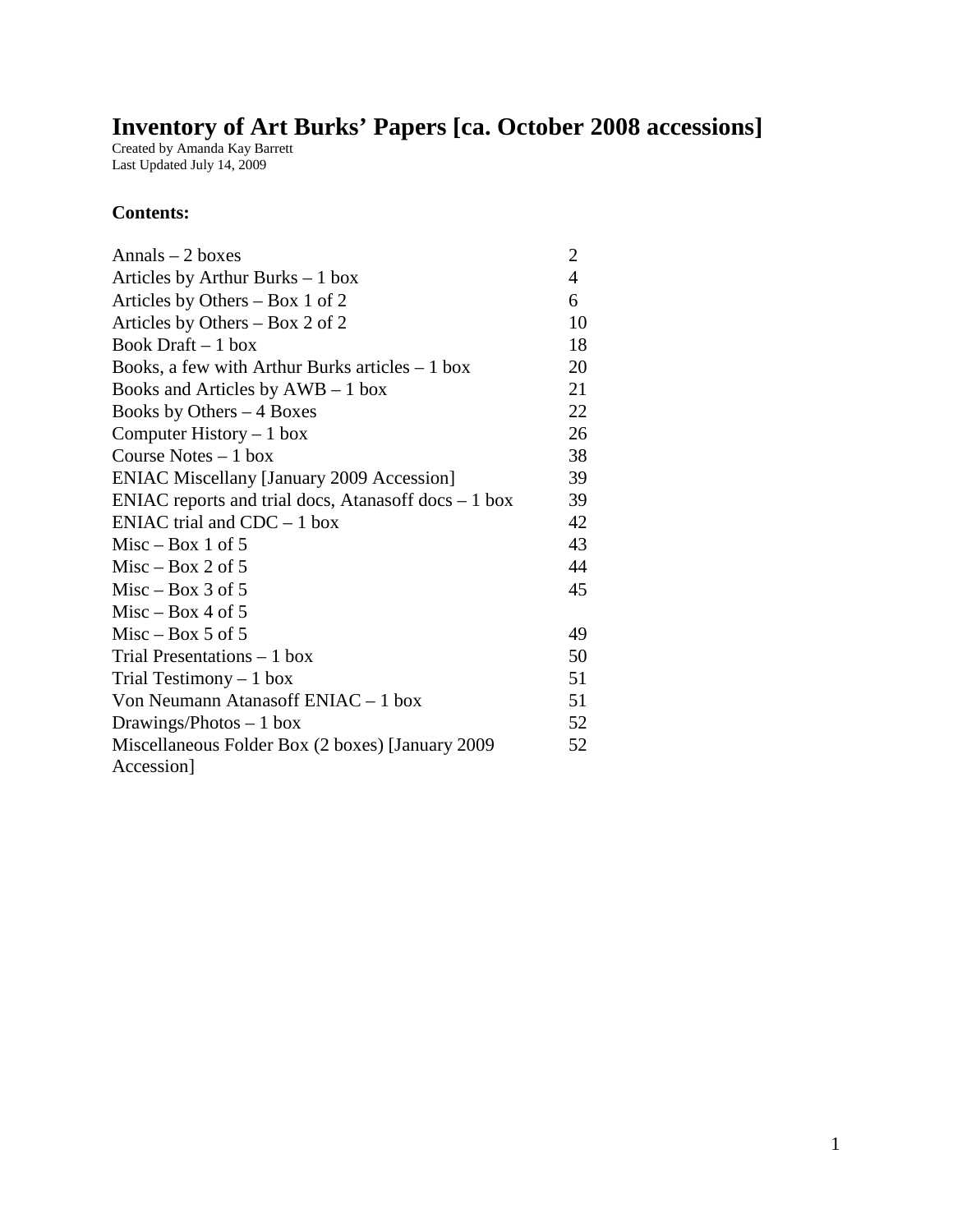#### **Annals – 2 boxes**

- *Annals of the History of Computing Cumulative Index Volumes 1-5*
- *Annals of the History of Computing* Indices Volumes 1-10
- *Annals of the History of Computing* Vol. 1, No. 1 (1979)
- *Annals of the History of Computing* Vol. 1, No. 2 (1979)
- *Annals of the History of Computing* Vol. 2, No. 2 (1980)
- *Annals of the History of Computing* Vol. 2, No. 4 (1980)
- *Annals of the History of Computing* Vol. 3, No. 1 (1981)
- *Annals of the History of Computing* Vol. 3, No. 2 (1981)
- *Annals of the History of Computing* Vol. 3, No. 3 (1981)
- *Annals of the History of Computing* Vol. 3, No. 4 (1981)
- *Annals of the History of Computing* Vol. 4, No. 1 (1982) Two copies
- *Annals of the History of Computing* Vol. 4, No. 2 (1982)
- *Annals of the History of Computing* Vol. 4, No. 4 (1982)
- *Annals of the History of Computing* Vol. 5, No. 1 (1983)
- *Annals of the History of Computing* Vol. 5, No. 2 (1983)
- *Annals of the History of Computing* Vol. 5, No. 4 (1983)
- *Annals of the History of Computing* Index, Volume 6, 1984
- *Annals of the History of Computing* Vol. 6, No. 1 (1984)
- *Annals of the History of Computing* Vol. 6, No. 2 (1984)
- *Annals of the History of Computing* Vol. 6, No. 3 (1984)
- *Annals of the History of Computing* Vol. 6, No. 4 (1984)
- *Annals of the History of Computing* Index, Volume 7, 1985
- *Annals of the History of Computing* Vol. 7, No. 1 (1985)
- *Annals of the History of Computing* Vol. 7, No. 3 (1985)
- *Annals of the History of Computing* Vol. 7, No. 4 (1985)
- *Annals of the History of Computing* Index, Volume 8, 1986
- *Annals of the History of Computing* Vol. 8, No. 1 (1986)
- *Annals of the History of Computing* Vol. 8, No. 2 (1986)
- *Annals of the History of Computing* Vol. 8, No. 3 (1986)
- *Annals of the History of Computing* Vol. 8, No. 4 (1986)
- *Annals of the History of Computing* Index, Volume 9, 1987/88
- *Annals of the History of Computing* Vol. 9, No. 1 (1987)
- *Annals of the History of Computing* Vol. 9, No. 2 (1987)
- *Annals of the History of Computing* Vol. 9, No. 3/4 (1988)
- *Annals of the History of Computing* Vol. 10, No. 1 (1988)
- *Annals of the History of Computing* Vol. 10, No. 2 (1988)
- *Annals of the History of Computing* Vol. 10, No. 3 (1988)
- *Annals of the History of Computing* Vol. 10, No. 4 (1989)
- *Annals of the History of Computing* Tables of Contents, Volumes 11-17, 1989-1995
- *Annals of the History of Computing* Vol. 11, No. 1 (1989)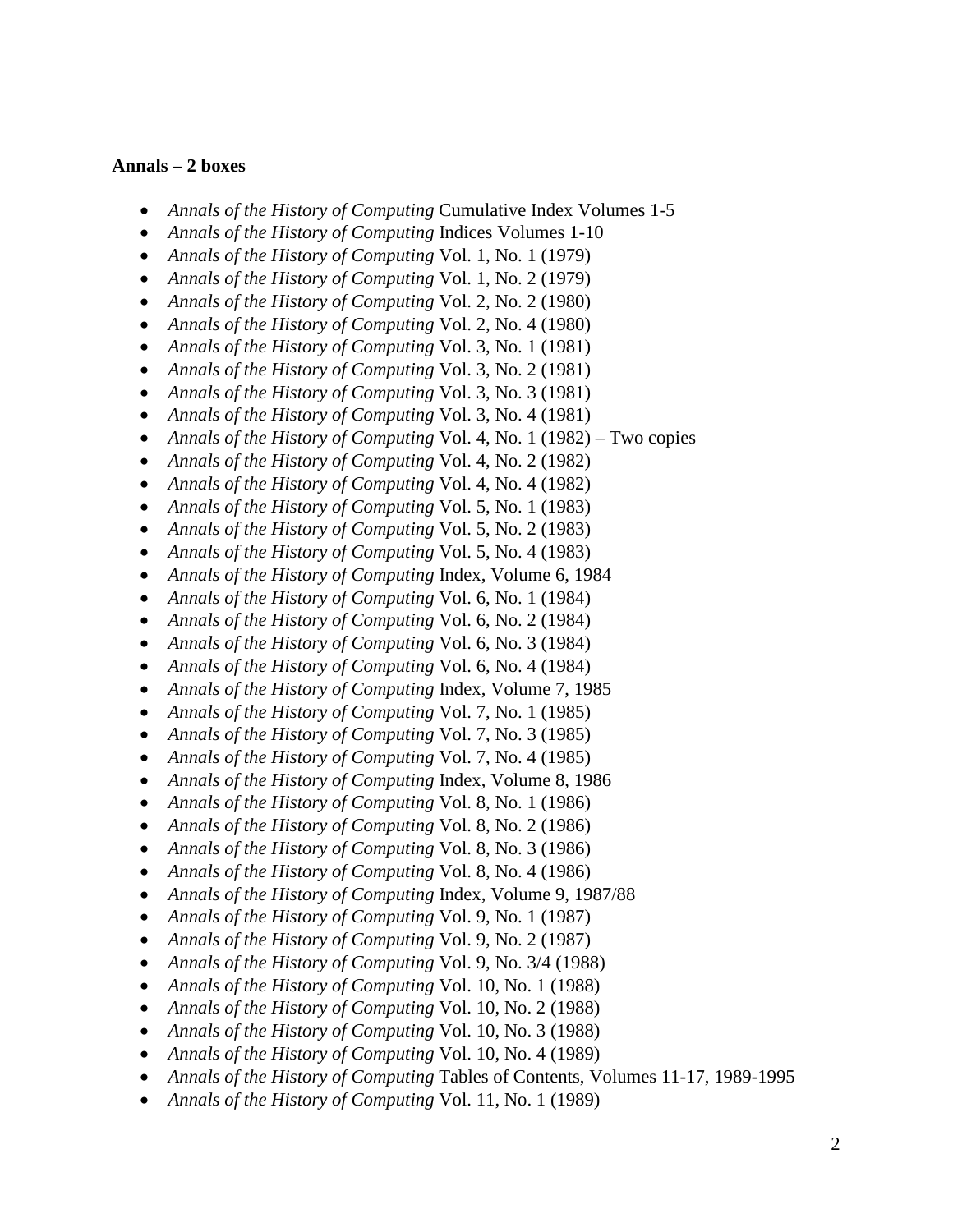- *Annals of the History of Computing* Vol. 11, No. 2 (1989)
- *Annals of the History of Computing* Vol. 11, No. 3 (1989)
- *Annals of the History of Computing* Vol. 11, No. 4 (1989)
- *Annals of the History of Computing* Vol. 12, No. 1 (1990)
- *Annals of the History of Computing* Vol. 12, No. 2 (1990)
- *Annals of the History of Computing* Vol. 12, No. 3 (1990)
- *Annals of the History of Computing* Vol. 12, No. 4 (1990)
- *Annals Contents by Volume and Issue Number* Volumes 1-18
- *Annals Contents by Department, Volume, and Issue Number* Volumes 1-18
- *Annals of the History of Computing* Vol. 13, No. 4 (1991)
- *Annals of the History of Computing* Vol. 13, No. 3 (1991)
- *Annals of the History of Computing* Vol. 13, No. 2 (1991)
- *Annals of the History of Computing* Vol. 13, No. 1 (1991)
- *IEEE Annals of the History of Computing* Vol. 14, No. 2 (1992)
- *IEEE Annals of the History of Computing* Vol. 14, No. 3 (1992)
- *IEEE Annals of the History of Computing* Vol. 14, No. 4 (1992)
- *IEEE Annals of the History of Computing* Vol. 15, No. 1 (1993)
- *IEEE Annals of the History of Computing* Vol. 15, No. 2 (1993)
- *IEEE Annals of the History of Computing* Vol. 15, No. 3 (1993)
- *IEEE Annals of the History of Computing* Vol. 15, No. 4 (1993)
- *IEEE Annals of the History of Computing* Vol. 16, No. 1 (1994)
- *IEEE Annals of the History of Computing* Vol. 16, No. 2 (1994)
- *IEEE Annals of the History of Computing* Vol. 16, No. 3 (1994)
- *IEEE Annals of the History of Computing* Vol. 16, No. 4 (1994)
- *IEEE Annals of the History of Computing* Vol. 17, No. 1 (1995)
- *IEEE Annals of the History of Computing* Vol. 17, No. 2 (1995)
- *IEEE Annals of the History of Computing* Vol. 17, No. 3 (1995)
- *IEEE Annals of the History of Computing* Vol. 17, No. 4 (1995)
- *IEEE Annals of the History of Computing* Vol. 18, No. 1 (1996)
- *IEEE Annals of the History of Computing* Vol. 18, No. 2 (1996)
- *IEEE Annals of the History of Computing* Vol. 18, No. 3 (1996)
- *IEEE Annals of the History of Computing* Vol. 18, No. 4 (1996)
- *IEEE Annals of the History of Computing* Vol. 19, No. 1 (1997)
- *IEEE Annals of the History of Computing* Vol. 19, No. 2 (1997)
- *IEEE Annals of the History of Computing* Vol. 19, No. 3 (1997)
- *IEEE Annals of the History of Computing* Vol. 19, No. 4 (1997)
- *IEEE Annals of the History of Computing* Vol. 20, No. 1 (1998)
- *IEEE Annals of the History of Computing* Vol. 20, No. 2 (1998)
- *IEEE Annals of the History of Computing* Vol. 20, No. 3 (1998)
- *IEEE Annals of the History of Computing* Vol. 20, No. 4 (1998)
- *IEEE Annals of the History of Computing* Vol. 21, No. 1 (1999)
- *IEEE Annals of the History of Computing* Vol. 21, No. 2 (1999)
- *IEEE Annals of the History of Computing* Vol. 21, No. 3 (1999)
- *IEEE Annals of the History of Computing* Vol. 21, No. 4 (1999)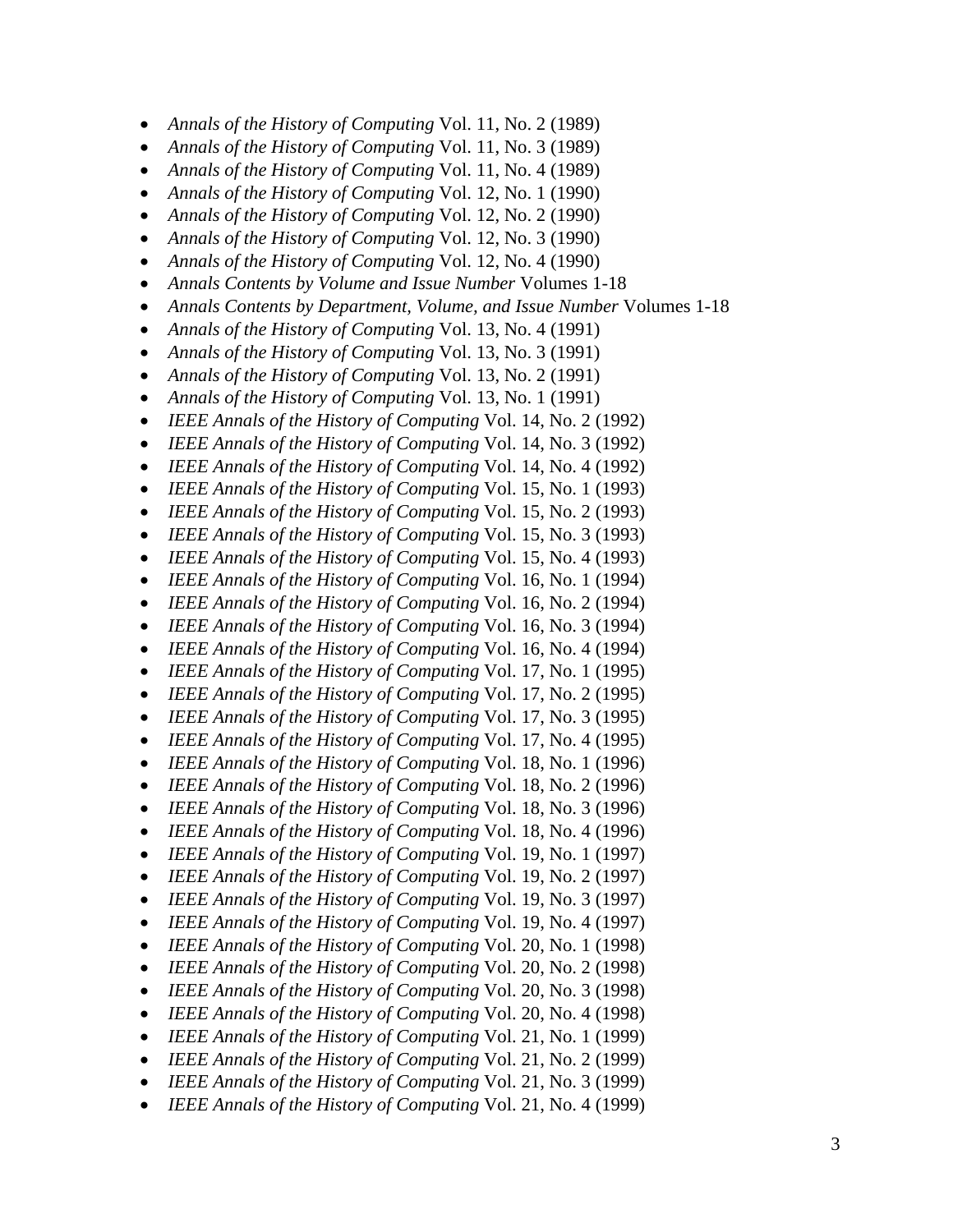- *IEEE Annals of the History of Computing* Vol. 22, No. 1 (2000)
- *IEEE Annals of the History of Computing* Vol. 22, No. 2 (2000)
- *IEEE Annals of the History of Computing* Vol. 22, No. 3 (2000)
- *IEEE Annals of the History of Computing* Vol. 22, No. 4 (2000)
- *IEEE Annals of the History of Computing* Vol. 23, No. 1 (2001)
- *IEEE Annals of the History of Computing* Vol. 23, No. 2 (2001)
- *IEEE Annals of the History of Computing* Vol. 23, No. 3 (2001)
- *IEEE Annals of the History of Computing* Vol. 23, No. 4 (2001)
- *IEEE Annals of the History of Computing* Vol. 24, No. 1 (2002)
- *IEEE Annals of the History of Computing* Vol. 27, No. 1 (2005)
- *IEEE Annals of the History of Computing* Vol. 27, No. 4 (2005)

#### **Articles by Arthur W. Burks – 1 box**

- *ACRI*
- *An Analysis of a Logical Machine Using…*
- *An Architectural Theory of Functional Consciousness*
- *Argonne Patent* 1960 (filed 1954)
- *Automata Models of Self-Reproduction*
- *Artificial Life V*
- Book Review of *Automata Studies*
- *Cellular Automata and Natural Systems*
- *Charles Sanders Peirce* (Book Chapter)
- *Complete Decoding Nets*
- *Computation, Behavior and Structure in Fixed and Growing Automata*
- *Computer Science and Philosophy*
- *Computers and Control in Society*
- *Computers, Control and Intentionality*
- *Creative Uses of Logic in the Invention of the Electronic Computer*
- *Dispositional Statements*
- *An Early Graduate Program in Computers and Communication*
- *Electronic Computing Circuits of the ENIAC*
- *Empiricism and Vagueness*
- *Enumerative Induction versus Eliminative Induction*
- *Ethical Naturalism and Hedonics*
- *Festschrift Preface*
- *The Folded Tree*
- *From ENIAC to the Stored Program Computer*
- *Hardware and Architectural Revolutions*
- *The History of Early Computer Switching*
- *Icon, Index and Symbol*
- *Intro to "The ENIAC"*
- *The Invention of the Universal Electronic Computer*
- *John von Neumann – Biography in Encyclopedia*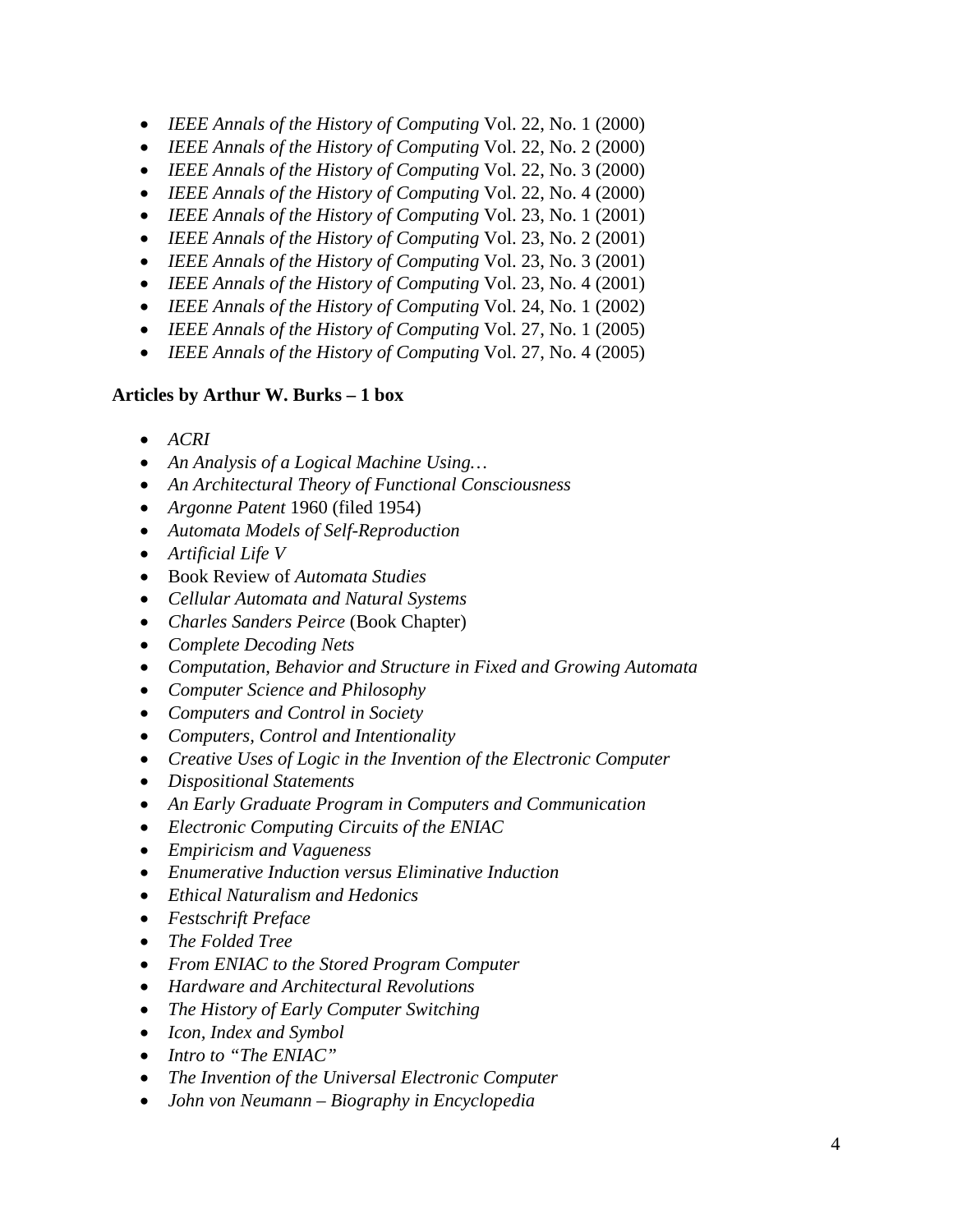- *Laws of Nature and Reasonableness of Regret*
- *Logic, Biology and Automata*
- *Logic, Computers and Men*
- *Logic, Learning and Creativity in Evolution*
- *The Logic of Automata – Parts 1 and 2*
- *The Logic of Causal Propositions*
- *The Logic of Evolution, and the Reduction….*
- *The Logic of Fixed and Growing Automata*
- *The Logic of Programming Electronic Digital Computers*
- *The Logical Design of an Idealized General-Purpose Computer*
- *Logical Foundations of Probability* Book Review
- *A Logico-Mechanistic Alternative to Peirce's…*
- *Man: Sign, or Algorithm?*
- *Models of Deterministic Systems*
- *The Natural Basis of Freedom and Morality*
- *Notes on Truth, Falsity, and Designation*
- *On Backwards – Deterministic, Erasable,… Automata*
- *On the Significance of Carnap's System*
- *Ontological Categories and Language*
- *Outline of Six Lectures*
- *Peirce's Conception of Logic as a Normative Science*
- *Peirce's Evolutionary Pragmatic Idealism*
- *Peirce's Theory of Abduction*
- *Peirce's Two Theories of Probability*
- *The Philosophy of Logical Mechanism*
- *The Presupposition Theory of Induction*
- *Programming and Structure Changes*…
- *Programming and the Theory of Automata*
- *Proposal for IUPUI Display*
- *The Propositional Calculus*
- *A Radically Non-Von Architecture*
- *Review of W. Aspray "The Stored Program Concept"*
- *Robots and Free Minds*
- *Self-Reproducing Automata*
- *Sequence Generators and Digital Computers*
- *Sequence Generators, Graphs, and Formal Language*
- *Super Electronic Computing Machines*
- *Teleology and Logical Mechanism*
- *Teleology, Intentionality, and Consciousness*
- *A Theory of Logical Nets*
- *A Theory of Proper Names*
- *Three Notes on Editing Peirce*
- *Turing's Theory of Infinite Computing Machines*
- *UM Exhibit Pamphlet on the ENIAC*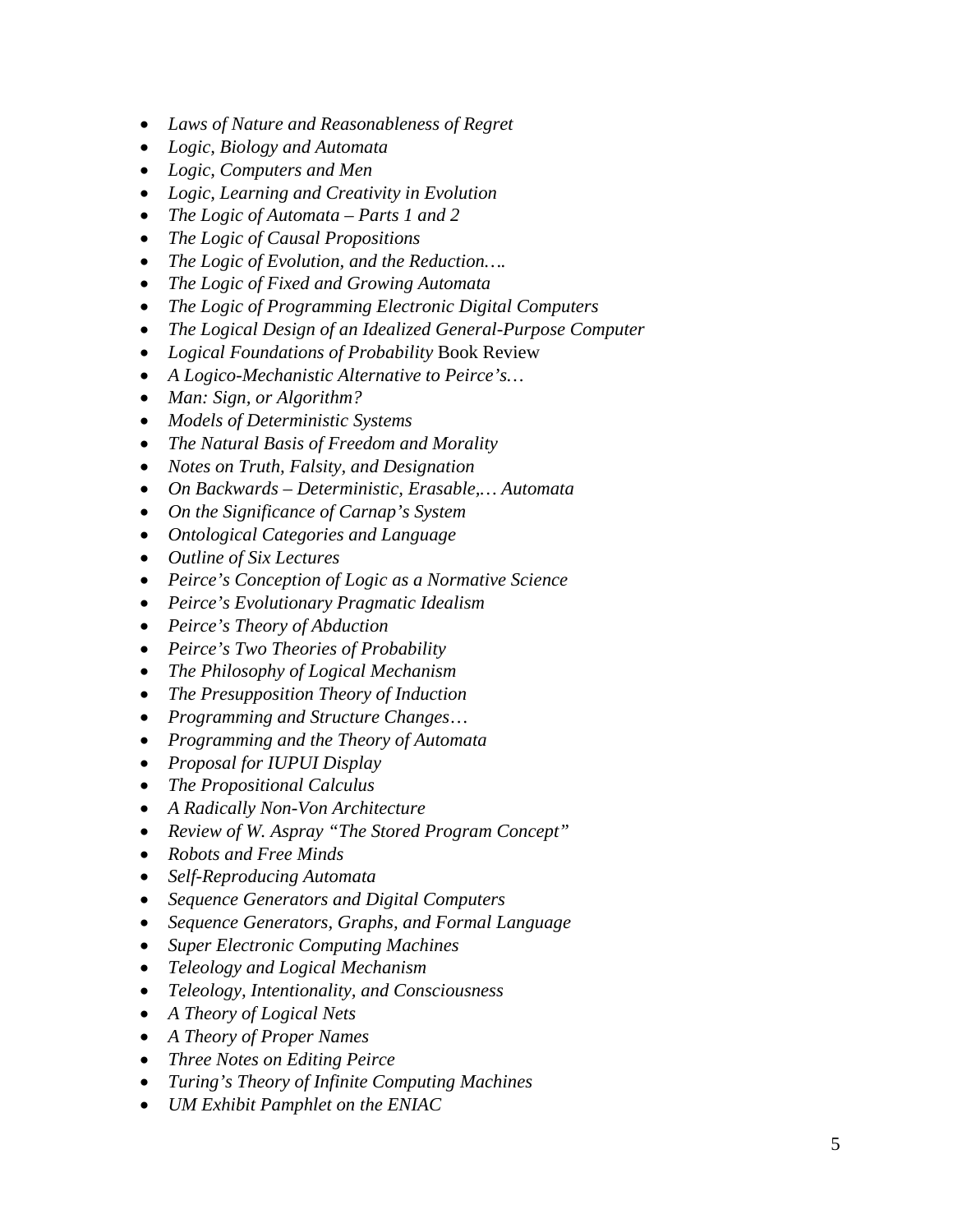- *US Patent 2,936,115*
- *US Patent 4,697,242*
- *US Patent 4,881,178*
- *John von Neumann*
- *Von Neumann's Self-Reproducing Automata*
- *Who Invented the General-Purpose Electronic Computer?*

### **Articles by Others – Box 1**

- Burks's Collection in regard to North Pole Exploration
	- o Alan Cook
	- o Crombie
	- o John Euller
	- o L. M. Forbes
	- o Laurence Gould
	- o J. Gordon Hayes
	- o Kish
	- o Walter Lord
	- o Orren Mohler
	- o National Geographic Society
	- o James C. Reddig
	- o Dennis Rawlins
	- o Reviews
	- o Florence Ward Wood
	- o Helene Cook Vetter
	- o Theon Wright
- Further Burks's Collection in regard to North Pole Exploration
	- o Carlton Wells Correspondence
	- o Dennis Rawlins
	- o Carlton Wells Xeroxes
	- o Bob Warner, Charles Henshaw Ward
	- o Charles Henshaw Ward Manuscript
- S.M. Ulam Reprints Articles
	- o "On General Formulations of Simulation and Model Construction"
	- o "The Age of Electronics"
	- o "On Some New Possibilities in the Organization and Use of Computing Machines"
	- o "Computers"
	- o "The Monte Carlo Method"
	- o "Combinatorial Analysis in Infinite Sets and Some Physical Theories"
	- o Publications of Stanislaw M. Ulam
- Folder: Articles by Others
	- o "ENIAC, Where are You Now? Pieces of it Still Working" by Michael Sullivan-Trainor *History of Computing* November 3, 1986
	- o John H. Holland Distinguished Faculty Achievement Award, University of Michigan newspaper clipping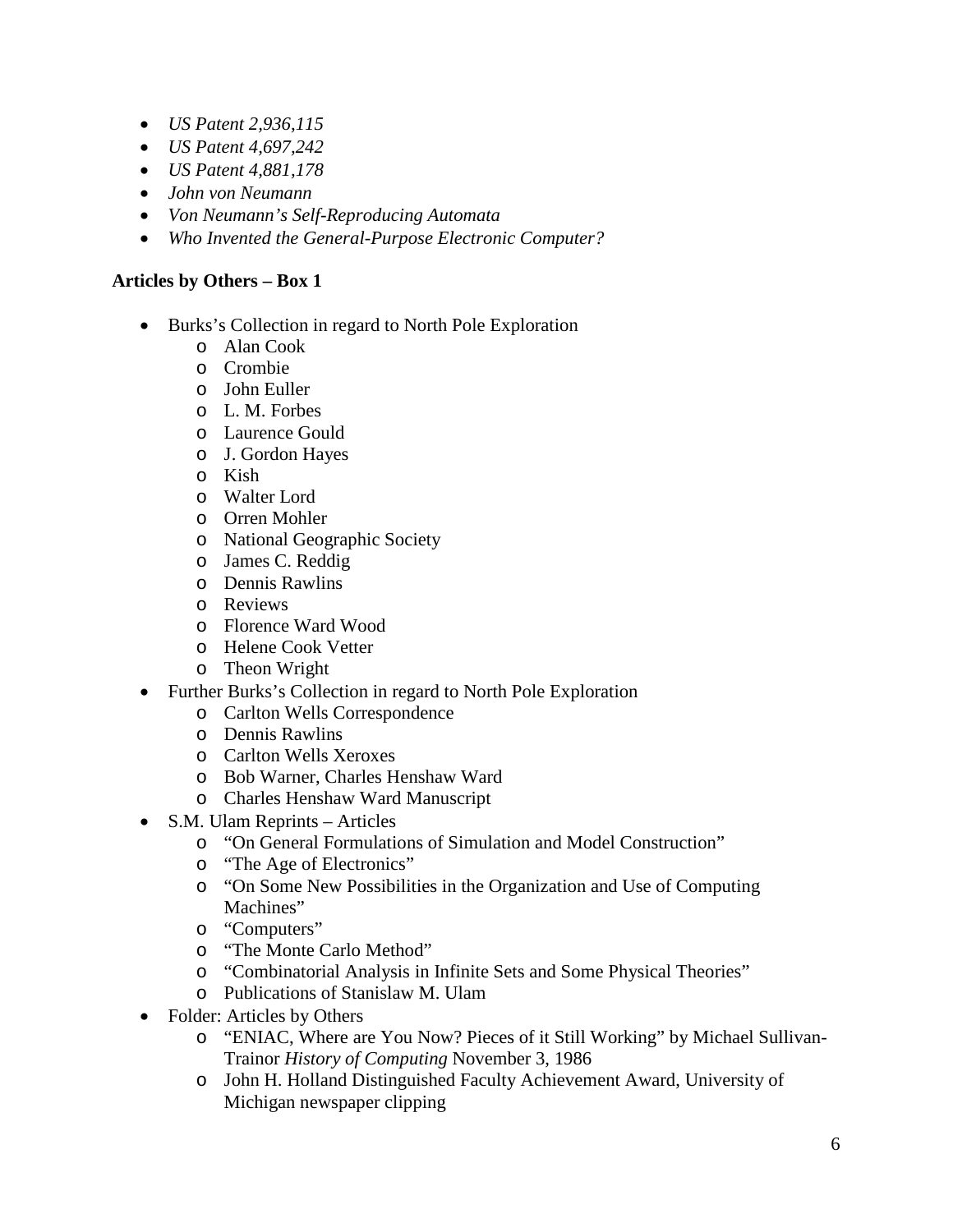- o "Historic Computer to be on display at U-M" Ann Arbor News October 1987
- o "U-M will display parts of world's first computer" University of Michigan newspaper clipping 10/26/87
- o "The Resurrection of Jan Lukasiewicz" by Ralph Pearson
- o Review of *Cause, Chance and Reason* written by Brian Skyrms
- o Review of *The First Electronic Computer: the Atanasoff Story* by Paul E. Ceruzzi
- o "The Heartless Lovers of Humankind" by Paul Johnson from *The Wall Street Journal* January 5, 1987
- o "Computing and Neural Networks" from *Science* vol. 235
- o "Decision-Making in the Presence of Risk" by Mark J. Machina from *Science* vol. 236
- o *Michigan Philosophy News* June 1986
- o "Contra-Copernicus: A Critical Re-Estimation of the Mathematical Planetary Theory of Ptolemy, Copernicus, and Kepler" by Derek J. de S. Price from *Critical Problems in the History of Science* edited by Marshall Clagett
- o "Impressions of the Early Days of Programming" by Peter Naur
- o "GM vice president Marina Whitman" Ann Arbor Observer newspaper clipping March 1986
- o "Computing Pioneer Arthur Burks" by Anne Rueter in *The Research News* U-M 1986
- o "Building Athens Without the Slaves" by Robert A. Freitas Jr. from *Technology Illustrated* August 1983
- o "Roboclone" by Robert Freitas, Jr. from *Omni* July 1983
- o "Space Butterflies" by Freeman Dyson from *Science* 85
- o "Advent of Electronic Digital Computing" by J.V. Atanasoff reprint from Annals
- o Book review of *Codebreakers* from *Science* vol. 264
- o "The System Organization of MOBIDIC B" by Stanley K. Chao from *1959 Proceedings of the Eastern Joint Computer Conference*
- o Website article: "PC Ancestor Under the Sea" by Blair Soden ABC News <http://abcnews.go.com/technology/story?id=2697384&page=1>
- o Note on checking sources AWB
- o "Natural Philosophy in the Constitution" by Gerard Piel from *Science* vol. 233
- o "A Storage System for Use with Binary-Digital Computing Machines" by F.C. Williams and T. Kilburn
- o Book review of *Memoirs of a Computer Pioneer* from *Science* vol. 233
- o "Video Storage by Secondary Emission from Simple Mosaics" by Robert A. McConnell from *Proceedings of the I.R.E.*
- o "Information Technology" and "Forward March" from *The Economist* July 12, 1986
- o "Home of the New Dinosaurs" by I. Bernard Cohen
- o "Chinese Astronomical Clockwork" by Needham, Ling and Price from *Actes Du VIII Congres International D'Histoire des Sciences*1956
- o "The First Scientific Instrument of the Renaissance" by Derek J. De S. Price
- o "Computing Machinery and Intelligence" by A. M. Turing tearsheet from *Mind: A Quarterly Review* October 1950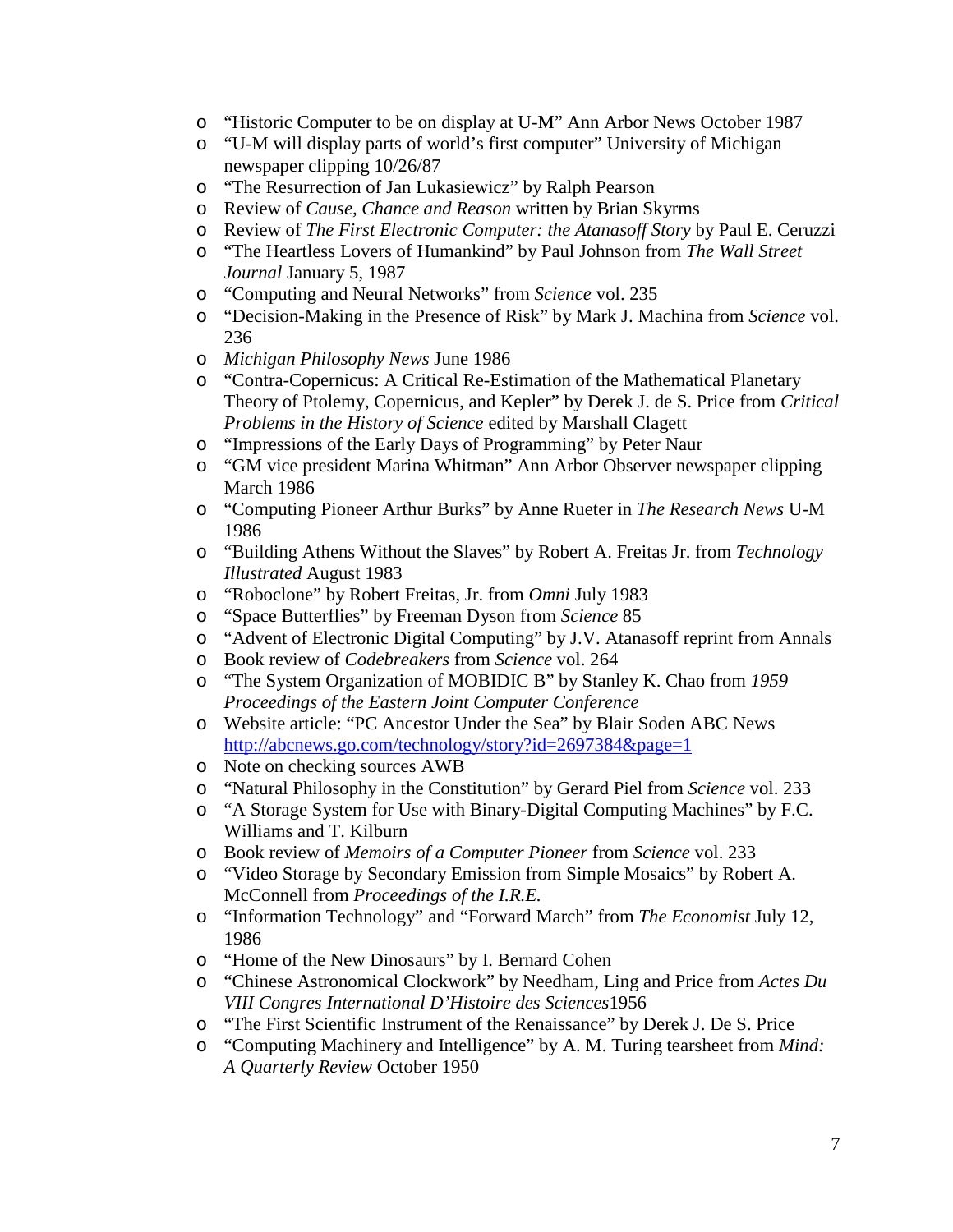- o "Dr. Atanasoff's Computer" by Allan R. Mackintosh from *Scientific American*  August 1988
- o " Third Branch of Science Debuts" *Science* volume 256 (April 1992)
- o "Go Forth and Replicate" by Moshe Sipper and James A. Reggia from *Scientific American* August 2001
- o "Self-Similarity of Linear Cellular Automata" by Satoshi Takahashi March 1988
- o "Cellular Algorithms and Their Verification" by T. Legendi from *Lecture Notes in Computer Science* edited by G. Goos and J. Hartmanis
- o "Parallel Decompositions of Finite Linear Cellular Automata" by Karl-Heinz Zimmerman from *Journal of Computer and System Sciences* February 1989
- o "Man Views as a Machine" by John G. Kemeny from unknown magazine
- o "The Computer Revolution" by N. Metropolis and G-C. Rota from unknown
- o "Rewriting the History of the H-Bomb" by William J. Broad from *Science* vol. 218
- o "Handler: The History of Parallelism" from CONPAR 88
- o "Ultrasonic Delay Lines II" by Emslie, Huntington, Shapior and Benfield (MIT)
- o "Ultrasonic Delay Lines I" by Huntington, Emslie and Hughes from *Journal of the Franklin Institute* 1948
- Folder: Articles, Computer History 1986
	- o "Records of Lawsuit Reveal Computer History" from *Hagley Museum and Library Newsletter* Summer 1980 (Vol. 15, No. 2)
	- o *Computer Museum Report* Vol. 10, Spring 1987
	- o "A Small World Grows Tinier" by William D. Marbach from *Newsweek* November 20, 1987
	- o "A Historical Timeline of Artificial Intelligence and Robotics" by Gwen Bell and Leah Hutten from *The Computer Museum Report* Summer/Fall 1987
	- o "New Technologies and Trade Secret Law" by Roger M. Milgrim from *The Bridge??*
	- o "High-Tech BoonDoggle?" from *Newsweek* June 29, 1987
	- o "Gambling on Going Gearless" by Steve Weiner from *Forbes* June 15, 1987
	- o "Konrad Zuse" by John Dornberg from *Northwest Orient* September 1986
	-
	- o Book review of *Lessons: An Autobiography* from *Datamation* January 15, 1987 "Mathematical Logic and the Origin of Modern Computers" by Martin Davis
	- o "Whirlwind" from *Computer User* September 1984
	- o "EDSAC and the Birth of Modern Programming" by William Aspray
	- o *The Computer Museum Report* Winter 1987
	- o "Fame at Last" by Rick Haglund *Ann Arbor News* Sept. 14, 1986 (re John T. Parsons)
	- o "The Chip: Electronic Mini-marvel" by Allen A. Boraiko *National Geographic* Vol. 162, No. 4 (October 1982)
	- o "The Datamation Hall of Fame" from *Datamation* September 15, 1987
	- o "The Institute for Advanced Study's Computer" by William Aspray from *Computer User* January 1985
	- o "Whirlwind's Genesis and Descendents" by Jay Forrester from *The Computer Museum Report* Spring 1988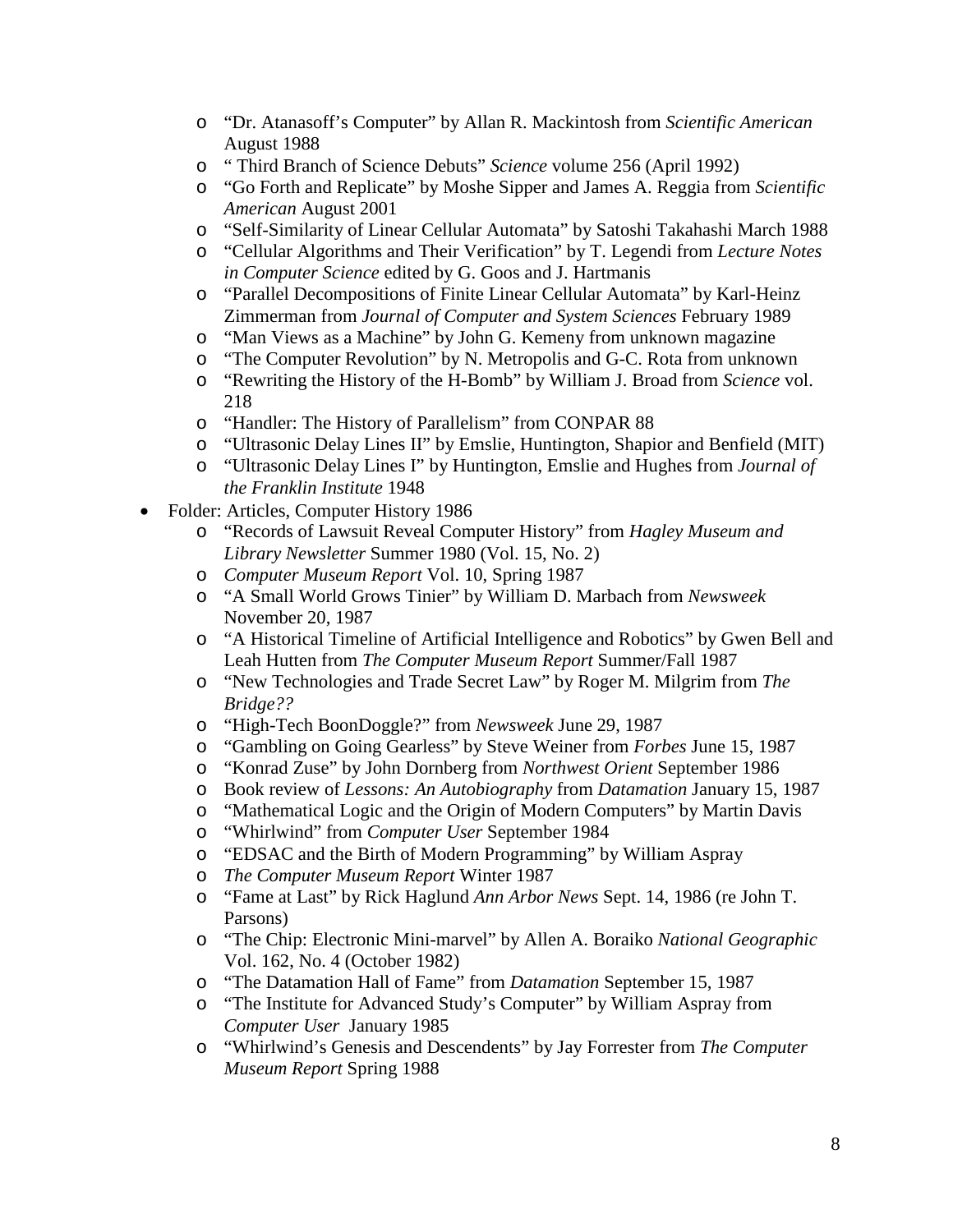- o *IEEE Center for the History of Electrical Engineering Newsletter* Number 17 (Spring 1988)
- "Formal Modelling and Computer Simulation" Research proposal to the Office of Computing Activites (National Science Foundation) From Logic of Computers Group of the Computer and Communication Sciences Department (U-M) 1972
- "The Right Concept at the Right Time: How Concepts Emerge as Relevant in Response to Context-Dependent Pressures" by Mitchell and Hofstadter Indiana University
- "Man discounts Peary's feat, claims to have been first at pole" by Boyce Rensberger from *Ann Arbor News* April 23, 1989
- "Peary's North Pole Claim Reexamined" by Eliot Marshall from *Science* vol. 243
- Book review for *Charles S. Peirce and the Philosophy of Science* from University of Alabama Press newsletter 1992-93
- "Adapting to Complexity" by Russell Ruthen from *Scientific American* January 1993
- "The Semantics of Questions and the Theory of Inquiry" by Risto Hilpinen from *Logique et Analyse* December 1986
- Photocopy of Chapter 2 of *Annals of Theoretical Psychology Vol. 4*
- "Quiet Contributor: The Civic Career and Times of John W. Tukey" by F. R. Anscombe reprint from *Statistical Science* vol. 18, no. 3 (2003)
- "A Complex-Systems Perspective on the "Computation vs. Dynamics" Debate in Cognitive Science" by Melanie Mitchell (Santa Fe Institute)
- "Integration of Machine Organization and Control Program Design Review and Direction" by G.S. Rao and P.L. Rosenfeld from *IBM J. Res. Develop.* Vol. 27, No. 3 (May 1983
- "The Apiary Network Architecture for Knowledgeable Systems" by Carl Hewitt MIT
- *The Computer Museum Report* Winter 1983
- *Innovation in IBM Computer Technology* January 1984
- Book reviews of *Algorithmic Language and Program Development* and *Programming Languages: A Grand Tour* from the Annals Vol. 6, No. 1
- Photocopy from *Programming Languages: A Grand Tour*by Ellis Horowitz (pp.4-22)
- "Pre-Electronic Aids to Digital Computation" by William J. Worlton
- Obit Tommy Flowers *The New York Times* November 8, 1998
- "Atanasoff at the Naval Ordnance Laboratory" from Annals Vol. 15, No. 2
- "Bossy Sponsors" from *The Economist* April 30, 1994
- "Computer Age Classics: the von Neumann Machine" from *CA-Insight* Vol. 2, No. 1 (May 1989)
- "The Contributions of Leibniz to the Art of Mechanical Calculation" by L. Leland Locke from unknown book
- "Want to Buy a Brain" by Martin Mann from *Popular Science* May 1949
- "'39: Tech's Watershed Year" from *USA Today* 12/1/89
- Excerpt from *Bit by Bit: An Illustrated History of Computers* by Stan Augarten (pp. 112, 289-294)
- "Computer Engineering Attitudes from Eckert-Mauchly to Analogic" by Bernard Gordon from *The Computer Museum Report* Summer 1984
- Excerpts from *The Preparation of Programs for an Electronic Digital Computer* by Maurice V. Wilkes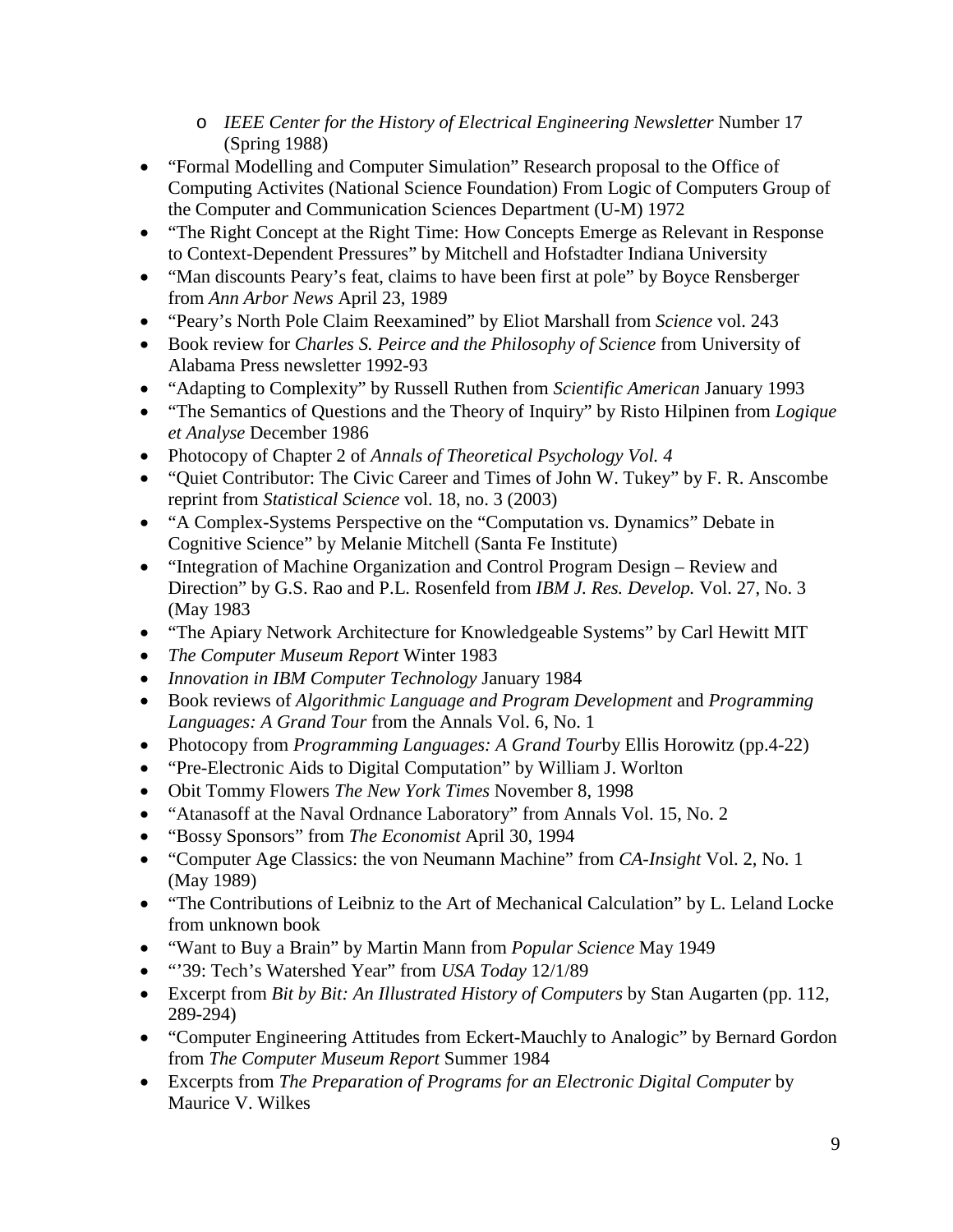- "Chronology of Computing Devices" by Harry D. Huskey and Velma R. Huskey *IEEE Transactions on Computers* Vol. 25, No. 12 (December 1976)
- "John Vincent Atanasoff: Father of the Computer?" from *Forbes* July 7, 1997
- "On Computable Numbers with an Application to the Entscheidungs Problem" by A. M. Turing from *The Proceedings of the London Mathematical Society* Ser. 2, Vol. 42 (1937)
- "Some Alternative Reproductive Strategies in Artificial Molecular Machines" by Richard Laing from *J. theor. Biol.* (1975) 54
- "An Analysis of a Logical Machine Using Parenthesis-Free Notation" by Burks, Warren and Wright with "Burroughs Truth Function Evaluator" by William Miehle from *J. Assoc. Comp. Mach.* April 1957
- "Advent of Electronic Digital Computing" by J.V. Atanasoff reprinted from the Annals
- "Mauchly: Unpublished Remarks" from the Annals Vol. 4, No. 3 (July 1982)
- "From ENIAC to the Stored-Program Computer: Two Revolutions in Computers" by Burks from *A History of Computing in the Twentieth Century*
- "John Mauchly's Early Years" by Kathleen R. Mauchly from Annals Vol. 6, no. 2 April 1984
- "Computing Machine for the Solution of Large Systems of Linear Algebraic Equations" Reprinted from Randell: *The Origins of Digital Computers*
- "Application of Punched Card Equipment to the Analysis of Complex Spectra" by J.V. Atanasoff from *Journal of the Optical Society of America* Vol. 26, No. 2 1936
- "The Invention of the Universal Electronic Computer how the Electronic Computer Revolution Began" by Burks from *Future Generation Computer Systems* 18 (2002)
- "Electronic Computing Circuits of the ENIAC" by Burks from *Proceedings of the I.R.E.* August 1947
- "The Evolution of Computing Machines and Systems" by Serrell, Astrahan, Patterson and Pyne from *Proceedings of the IRE* May 1962
- "Thoughts on the History of Computing" by Eckert from *Computer* (IEEE Computer Society) Vol. 9, no. 12 1976
- "A Survey of Digital Computer Memory Systems" by Eckert from *Proceedings of the I.R.E.* 1953
- "Mauchly on the trials of building ENIAC" by Mauchly from *IEEE Spectrum* April 1975
- "Artificial Living Plants" by Edward F. Moore from *Scientific American* October 1956 Vol. 195, no. 4
- "Animating the Material World" by Ivan Amato from *Science* vol. 255
- "How von Neumann Showed the Way" by T.A. Heppenheimer from *Invention and Technology* Fall 1990
- Excerpts from *The American Journal of Psychology* Volume 1 (1888)

# **Articles by Others – Box 2**

- "The Quadratic Arc Computer" by M.J. Mendelson (Mellon Institute Pittsburgh, 1952)
- "Fundamental Concepts of the Digital Differential Analyzer Method of Computation" by R.E Sprague
- "A Study of Digital Differential Analyzers for Inertial Navigation" by Donald F. Zimmerle (April 1960, WADC Technical Report, US Air Force)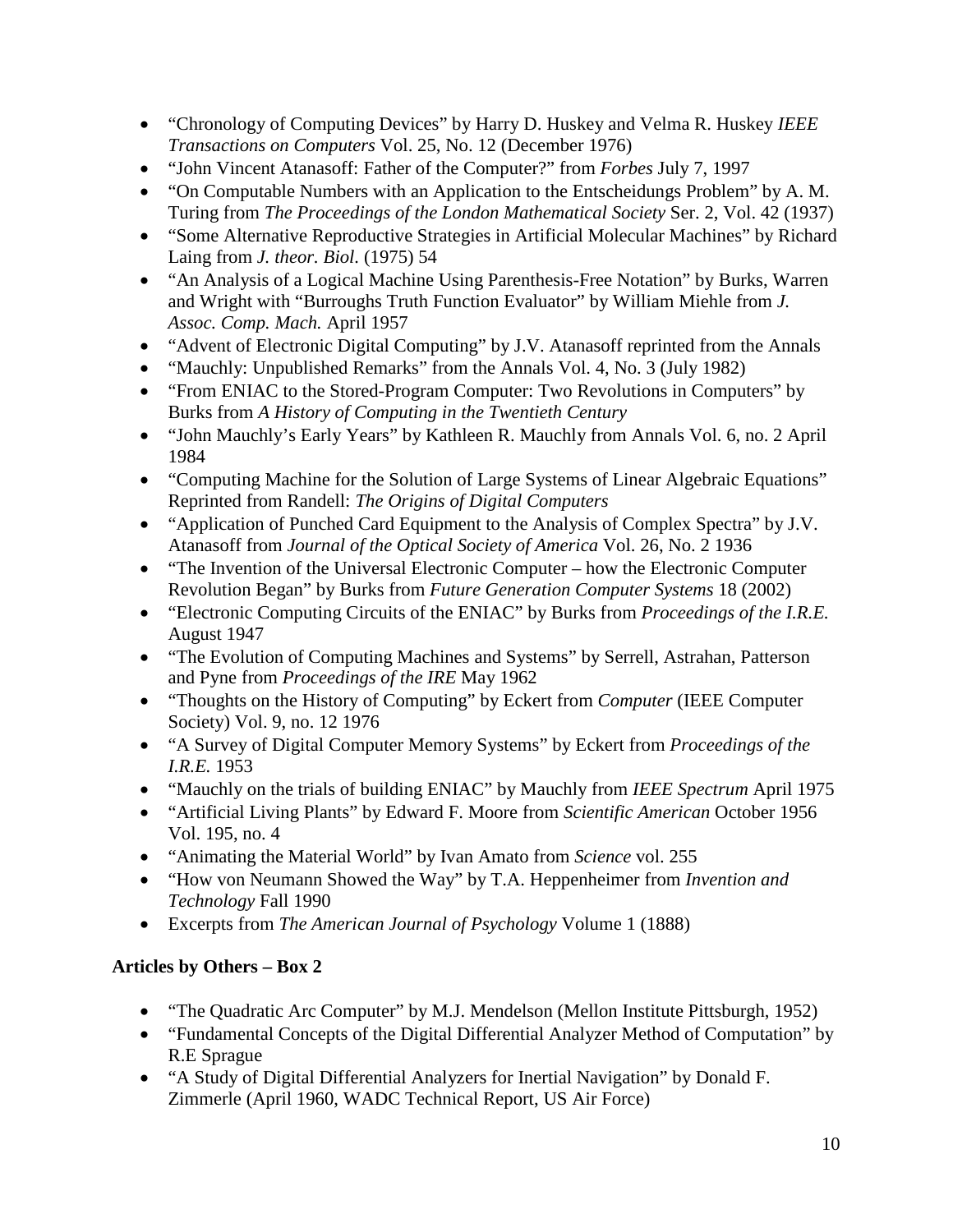- "A Western View of Computer History" by Richard E. Sprague from *Communications of the ACM* Vol. 15, No. 7 July 1972
- "The Decimal Digital Differential Analyzer" by Myron J. Mendelson from *Aeronatuical Engineering Review* Vol. 13, No. 2 1954
- "Dynamic Circuit Techniques Used in SEAC and DYSEAC" by Elbourn and Witt from *Proceedings of the I.R.E.* October 1953
- "A Mechanical Device for the Solution of Equations Involving the Laplacian Operator" by Glenn Murphy from *The Iowa State College Bulletin* Vol. XLVIII 1949
- "The University of Manchester Computing Machine" By Williams and Kilburn from unknown (1953)
- "Coordinate Tubes for Use with Electrostatic Storage Tubes" by Julian and Samuel (University of Illinois) n.d.
- "Recent Advances in Cathode-Ray-Tube Storage by Williams, et al. from *Symposium of Papers on Digital Computers*
- "Storage System for Use with Binary-Digital Computing Machines by Williams and Kilburn from *Proceedings of IEEE* vol. 96, pt. 2, no. 81 1949
- "The Binac" by Auerbach, Eckert, Shaw, Weiner and Wilson from *Proceedings of the I.R.E* vol. 40 (1952)
- "Universal High-Speed Digital Computers: A Small-Scale Experimental Machine" by Williams, Kilburn and Tootill from *Proceedings of the I.R.E* vol. 98 (1951)
- "Thoughts on the History of Computing" by J. Presper Eckert from *IEEE*
- "The ENIAC" by Brainerd and Sharpless from *Electrical Engineering* February 1948
- "Introduction to 'The ENIAC'" by Burks and Davidson from *Proceedings of the IEEE* vol. 87, no. 6 June 1999
- *Proceedings of the IEEE* June 1999 Vol. 87, No. 6
- "A Trilogy on Errors in the History of Computing" by Metropolis and Worlton from First USA-Japan Computer Conference, 1972
- "Monte Carlo: In the Beginning and Some Great Expectations" by Nicholas Metropolis (Los Alamos National Laboratory)
- *The Babbage Memorial Meeting* Report of Proceedings Oct. 18, 1971
- "The EDSAC an Electronic Calculating Machine" by Wilkes, Renwick 1949 from *Journal of Scientific Instruments and of Physics in Industry* Vol 26, No. 12
- "Computers Then and Now" by Wilkes from *1967 ACM Turing Lecture*
- "The Brain and the Machine" by Norbert Wiener, photocopy from book *Dimensions of the Mind* 1960
- "A Logical Calculus of the Ideas Immanent in Nervous Activity" by McCulloch and Pitts from *Bulletin of Mathematical Biophysics* Vol. 5, 1943
- "The Computer, the Brain, and the Missing Link (In Memoriam John von Neumann" by Nagy, Horvath and Nagy 1987
- Excerpt from *Bibliography of the History of Technology* by Eugene S. Ferguson
- Folder: Papers on the Differential Analyzer
	- o Excerpt from *The Differential Analyser* by J. Crank
	- o "A New Type of Differential Analyzer" by Bush, and Caldwell from *Journal of the Franklin Institute* Vol. 240 October 1945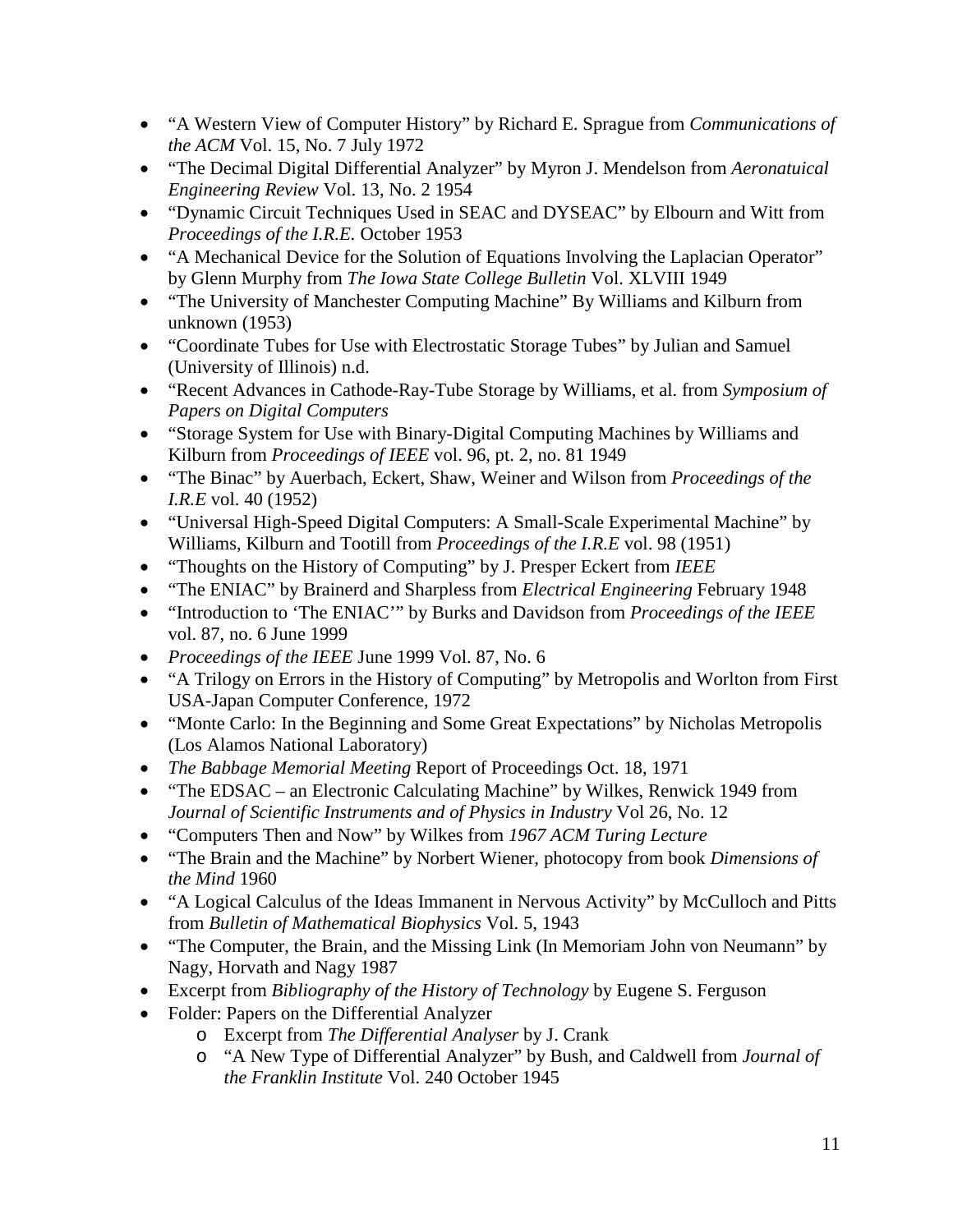- o "Integraph Solution of Differential Equations" by Bush and Hazen from *Journal of the Franklin Institute* November 1927
- o "A Continuous Integraph" by Bush, Gage and Stewart from *Journal of the Franklin Institute* January 1927
- o "The Design of a Small Differential Analyser" by Lennard-Jones, Wilkes and Bratt from *Proceedings of the Cambridge Philosophical Society* vol. 35
- o "The Application of the Differential Analyser to Transients on a Distortionless Transmission Line" by Hartree and Porter from *The Journal of the Institution of Electrical Engineers* Vol. 83 July-December 1938
- o "The Differential Analyzer: A New Machine for Solving Differential Equations" by V. Bush from *J.F.I.* October 1931
- o "Mathematical Theory of the Differential Analyzer" by Claude E. Shannon from *Journal of Mathematics and Physics* Vol. 20, No. 4
- o "The Evaluation of Transient Temperature Distributions in a Dielectric in an Alternating Field" by Copple, Hartree, Porter and Tyson from *Journal of the Institution of Electrical Engineers* Vol. 85, No. 511 July 1939
- o "Instrumental Analysis" by Vannevar Bush from *Bulletin of American Mathematical Society* 1936
- o "Mechanical Solution of Algebraic Equations" by Hart and Traven from *Journal of the Franklin Institute* January 1938
- o "Differential Equations of any Order" *Proceedings of Royal Society* Feb. 1876
- o "An Automatic Curve Follower for Use with the Differential Analyser" by Blackett and Williams from *Proceedings of the Cambridge Philosophical Society* vol. 35 1939
- "Calculations in the Liquid-Drop Model of Fission" by Frankel and Metropolis
- "A Modern Review of "Electronic Computing Circuits of the ENIAC"" by Schneck from *Proceedings of the IEEE* vol. 85, no. 7 July 1997
- "John Holland Calls for a Radical Reassessment" by Thomas Patrick O'Connor from *Santa Fe Institute Bulletin* Fall 2000
- "Emergent Models" by John H. Holland
- "Concerning the Emergence of Tag-Mediated Lookahead in Classifier Systems" by John Holland
- "Lookahead Planning and Latent Learning in a Classifier System" by Rick Riolo *Proceedings of the First Conference on Simulated Animal Behavior* Sept. 1990
- "The Effects and Evolution of Tag-Mediated Selection of Partners in Populations Playing the Iterated Prisoner's Dilemma" by Rick Riolo
- "Emipirical Observation on the Roles of Crossover and Mutation" by Wu, Lindsay, and Riolo
- "Investigating the Creation and Destruction of Building Blocks in the Genetic Algorithm" by Annie S. Wu 1996
- "Automatic Discovery of Classification and Estimation Algorithms for Earth-Observation Satellite Imagery" by Rick Riolo and Mark Line
- "Echoing Emergence" by John Holland (Santa Fe Institute)
- "Learning and Representation in Classifier Systems" by Booker, Riolo and Holland 1994
- "When Will a Genetic Algorithm Outperform Hill-Climbing?" by Mitchell and Holland
- "The Royal Road for Genetic Algorithms" by Mitchell, Forrest, and Holland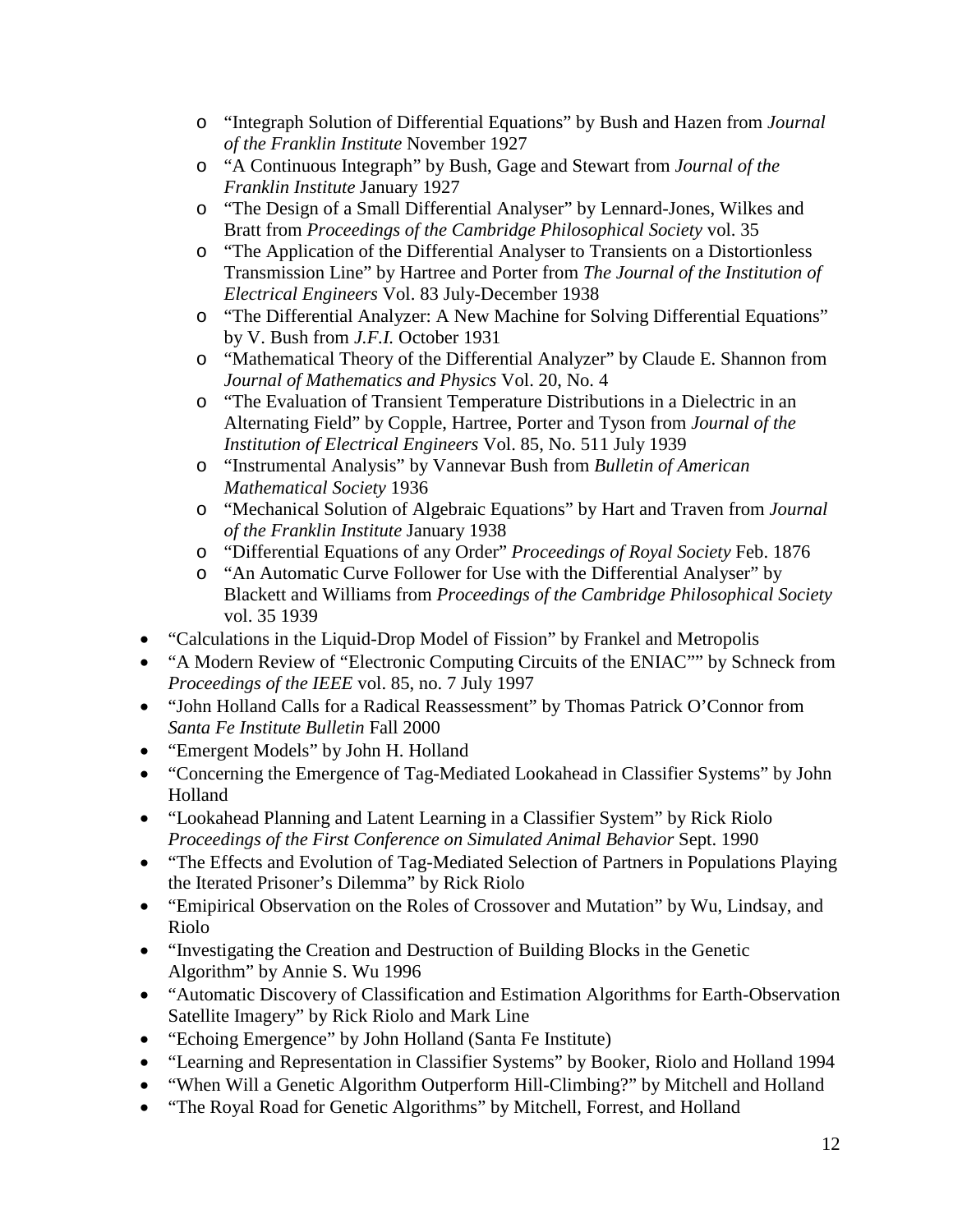- "Mark I Calculator" by Richard Bloch
- *Les Cahiers de Science and Vie* December 1996
- Folder: Harvard Symposium 1947
	- o T.O.C. from *Proceedings of a Symposium on Large-Scale Digital Calculating Machinery* Harvard, 1948
	- o "Mark I Calculator" by Richard Bloch
	- o "Brief Description and Operating Characteristics of the ENIAC" by Lewis P. Tabor
	- o "Bell Telephone Laboratories' Relay Computing System" By Samuel B. Williams
	- o "Mark II Calculator" by Robert Campbell
	- o "Mercury Delay Lines as a Memory Unit" by T. Kite Sharpless
	- o "Electromagnetic Delay Lines" by Leon. N. Brillouin<br>o "High-Speed Electrostatic Storage" by Jay W. Forrest
	- "High-Speed Electrostatic Storage" by Jay W. Forrester
	- o "Magnetic and Phosphor Coated Discs" by Benjamin Moore
	- o "The Selectron a Tube for Selective Electrostatic Storage" by Jan Rajchman
	- o "On the Accumulation of Errors in Processes of Integration on High-Speed Calculating Machines" Hans A. Rademacher
	- o "Firing Tables" by L.S. Dederick
	- o "Preparation of Problems for EDVAC-Type Machines" By Mauchly
	- o "The Preparation of Problems for the Mark I Calculator" by Joseph Harrison, Jr.
	- o "Survey of Magnetic Recording" by Otto Kornei
	- o "Photographic Methods for Handling Input and Output Data" by R. D. O'Neal
	- o "Transfer Between External and Internal Memory" C. Bradford Sheppard
	- o "Publication, Classification, and Patents" by Samuel Caldwell
- "Can Computers Think?" Large Poster 1998
- "Not Just Fun and Games" Bio on John H. Conway from *Scientific American* April 1999
- "Reengineering the Paralyzed Nervous System" by P. Hunter Peckham from *The Bridge* Winter 2001
- Folder: Turing 1945
	- o Letter to R.W. Doran from AWB (Jan. 23, 1976) re Turing's Memorandum and von Neumann
	- o Letter to Donald W. Davies from AWB (Aug. 7, 1982) re Turing proposal
	- o Letter to AWB from R.W. Doran (Jan. 12, 1976) re general purpose computers and Turing
	- o Letter to AWB from Mike Woodger (August 25, 1982) re Turing's report
	- o Letter to Donald W. Davies from AWB (June 10, 1982) re Turing's proposal
	- o "The Other Turing Machine" by B.E. Carpenter and R.W. Doran Massey University Computer Unit August 1975
	- o "A.M. Turing's Original Proposal for the Development of an Electronic Computer" by D.W. Davies National Physical Laboratory, Division of Computer Science April 1972
- Teacher's Guide "Computers: From Pebbles to Programs"
- "John Vincent Atanasoff: His Place in the History of Computer Logic and Technology" by Irving H. Anellis from *Modern Logic*
- "Rawls on Justice" by Thomas Nagel
- "Concepts of Rational Action in the History of Ethics" by William K. Frankena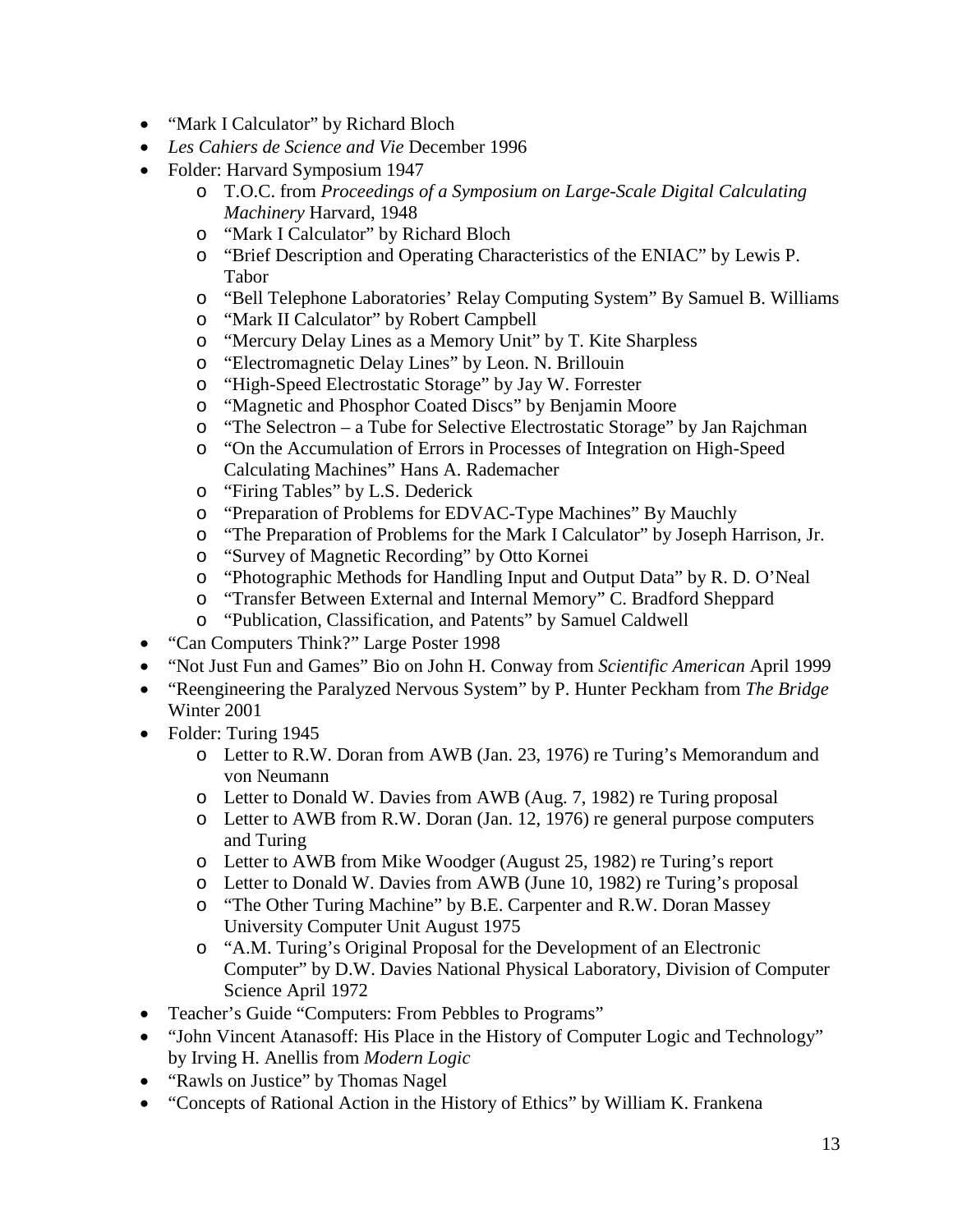- "A Motivational Theory of Excuses in the Criminal Law" By R.B. Brandt
- Excerpt from *Jonathan Edwards Freedom of the Will*
- "The Thinking Machine" from *Time* 1999 Issue
- "Moral Realism" by Peter Railton from *The Philosophical Review* XCV, no. 2 (April 1986)
- "Charles Babbage's Analytical Engine, 1838" by Allan G. Bromley from Annals
- Three Pictures of Clifford E. Berry 1945
- *Charles Babbage Institute Newsletter* vol. 22 no. 4 (summer 2000)
- "The Electronic Digital Computer: The Invention and the Inventor" by Philip J. Hart with 2 letters between AWB and Hart re Atanasoff
- Website printout *The Ada Project: Tapping Internet Resources for Women in Computer Science*
- "Past Notable Women of Computing" website printout <http://www.cs.yale.edu/homes/tap/past-women-cs.html>
- "Looking Back at ENIAC: Computers Hit Half-Century Mark" by Neeraja Sankaran website printout (currently inactive)
- "Sixty Years Since the World's First Fully Electronic Computer" by Robert W. Knittle from *The Right Angle* Vol. 7, no. 4 (December 1999)
- "How von Neumann Showed the Way" by T.A. Heppenheimer from *American Heritage of Invention and Technology* 1997
- Book review of Burks's *The First Electronic Computer: The Atanasoff Story*
- "Who Built the First Computer?" from *Time*
- Letter to Alice Burks from Herb Robertson re "Project Helgoland and the Mystery of the Lost Presentation" by Herb Robertson
- *The Intentionality of Mind* vol. 61, no. 1 (October 1984)
- "Mind-Body, Realism and Rorty's Therapy" from *Synthese* 52 (1982)
- "The First 'Computers'" from *Science* vol. 271, March 1996 with correspondence re Atanasoff
- "Dynamical Determination of the Elastic Constants and Their Temperature Coefficients for Quartz" by Atanasoff and Hart (August 28, 1940) from *The Physical Review* vol. 59, no. 1 (January 1941)
- "A Determination of the C44 Elastic Constant for Beta-Quartz" by Atanasoff and Kammer from *The Physical Review* vol. 59, no. 1 (Jan. 1941)
- "The Brain as an Operating System" by P.D. Scott *Euro IFIP 79*
- "The Shift of Power: Technology, Planning and Organization" by John Kenneth Galbraith
- Excerpt from *The History of Weaving* chapter 10: The Draw Loom and the Draw-Boy Machine
- "The Myth of Nonreductive Materialism" by Jaegwon Kim *APA Proceedings* vol. 63, no. 3
- "Indexicals and Demonstratives" by John Perry (January 5, 1995) *Companion to the Philosophy of Language*
- "Purely Physical Modalities" by John Bacon from *Theoria: A Swedish Journal of Philosophy* vol. xlvii (1981)
- "Searching Nonlinear Functions for High Values" by John Holland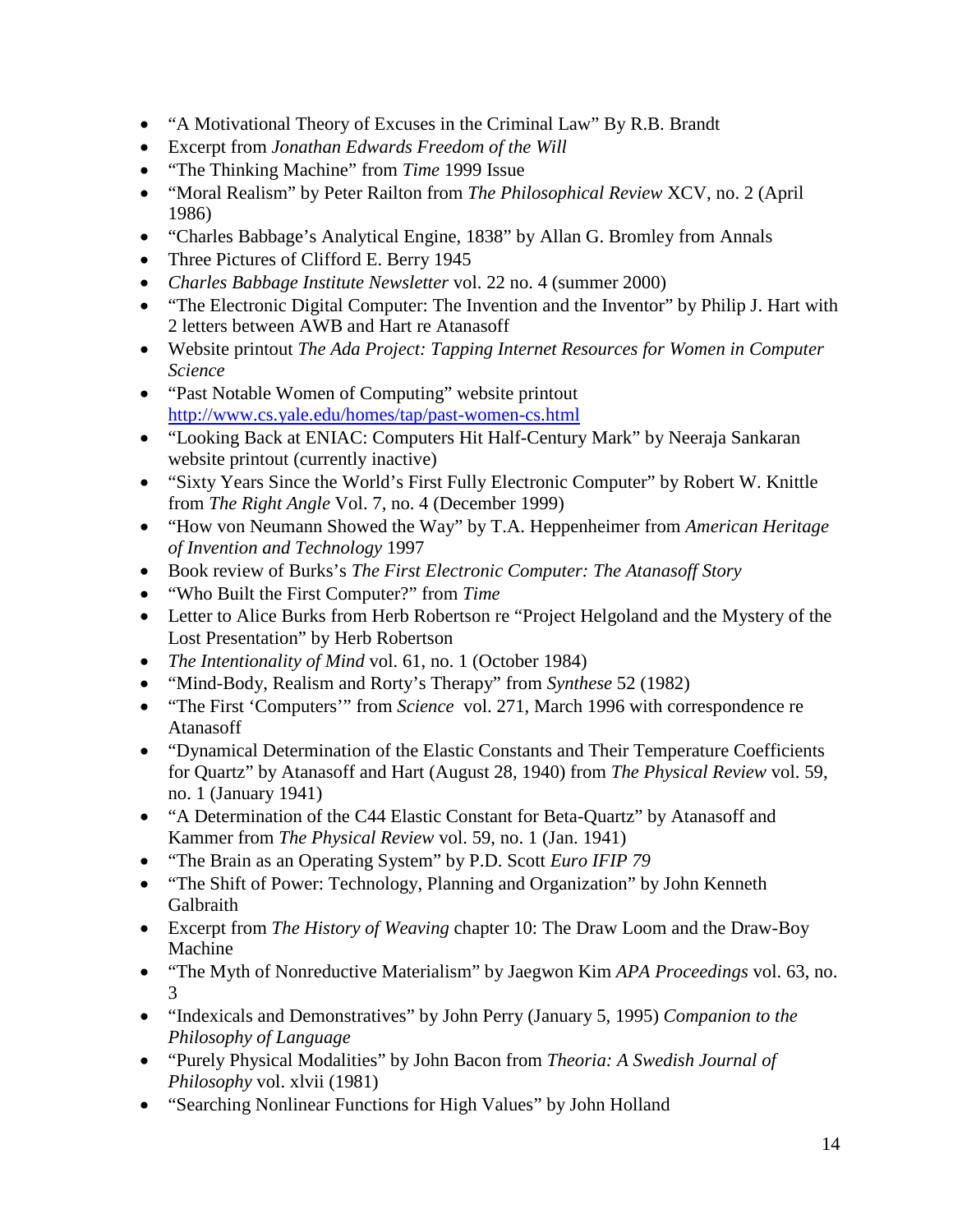- Book Review of *Reasoning and the Logic of Things*
- "Kantian Ethics Today" by William K. Frankena from *Journal of Philosophical Research* vol. XV, 1989-90
- "Power and the Useful Economist" from Galbraith's *Annals of an Abiding Liberal*
- "The Computer Issue" by Werner Buchholz *Proceedings of the I.R.E.* Oct. 1953
- "The Earliest Precursor of Writing" by Denise Schmandt-Besserat from *Scientific American* June 1978
- "Speech Synthesis" by Coker, Denes and Pinson (Prepared by Bell Telephone Laboratories)
- "Grillet De Roven Calculator"
- Book review of *Geared to the Stars* from *Scientific American* June 1979
- "Ancient Catapults" by Werner Soedel and Vernard Foley from unknown
- Excerpt from *A History of Mathematics*
- Excerpt from *A History of Mechanical Inventions*
- "The Loom of Lyons" by Molly Gleiser
- Excerpt from *The History of Weaving*
- "Automata in History" by Derek J. Price and Silvio Bedini from *Technology and culture* Winter 1964
- "History and Operation of the Polar Planimeter" by Charles Tutt (Class essay)
- Chapter 2 from *Theory of Naval Architecture* "Mechanical Integrators"
- "Comparison of American Rotary Electric Desk Calculators" by Fred Gruenberger from *Computing News* Vol. 5, No. 21 1957
- "Michelson Stratton Harmonic Analyzer by Hsuan Chen
- "The Difference Engines" by M.R. Williams from *The Computer Journal* vol. 19, no. 1
- Excerpt from *A History of Technology* Volume IV
- Excerpt from *Human Robots in Myth and Science* by John Cohen
- "Moral Relativism Defended" by Gilbert Harman from *Phil. Review* January 1975
- Folder; MTAC Vol III
	- o Excerpt from *Automatic Computing Machinery*
- "Roderick Firth's Contribution to Ethics" by R.B. Brandt from *Philosophy and Phenomenological Research* vol. LI, no. 1 March 1991
- "Innate Social Aptitudes of Man" by W.D. Hamilton from *Biosocial Anthropology* 1975
- *The Atlantic* January 1968 "The Race to Discover the Secret of DNA"
- Excerpt from *Cryptography: A Primer* by Alan G. Konheim
- "Computing Machinery and Intelligence" by A.M. Turing from *Mind* Vol. LIX, no. 236 (October 1950)
- "Automaton Models of Reproduction by Self-inspection" by Richard Laing from *J. Theor. Biol.* 1977 **66**
- "Automaton Introspection" by Richard Laing from *Journal of Computer and System Sciences* Vol. 13, no. 2 October 1976
- *Science and Technology* January 1969 No. 85
- "Preliminary Discussion of the Logical Design of an Electronic Computing Instrument" by Burks, Goldstine and von Neumann from *Datamation* September 1962 vol. 8, no. 9
- *The Research News U-M* March/April 1980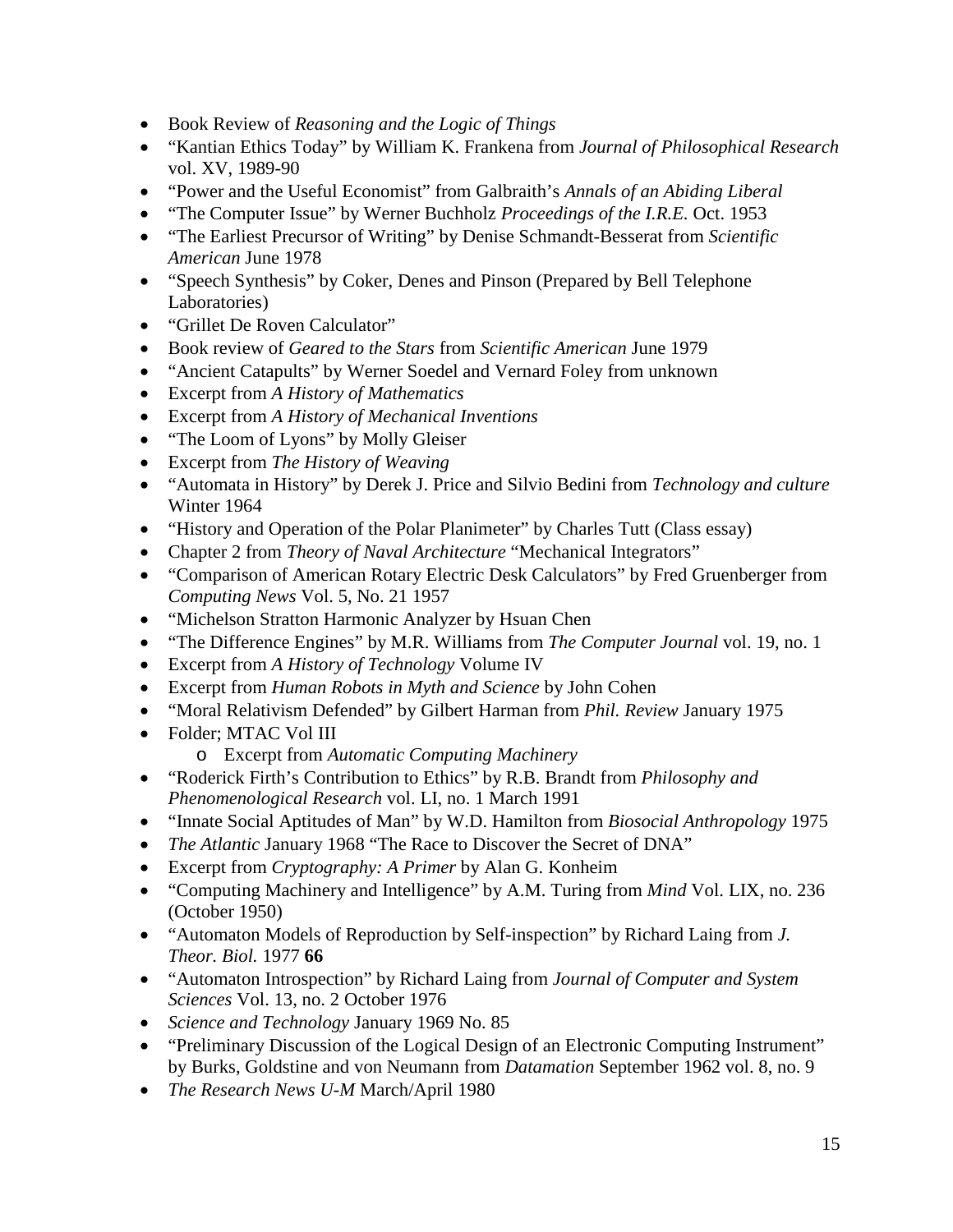- "Geometry for the Selfish Herd" by W.D. Hamilton from *J. Theor. Biol.* 31, 1971
- "Extraordinary Sex Ratios" by W.D. Hamilton from *Science* vol. 156 (April 1967)
- Book review of *Sociobiology, the New Synthesis*
- "Sexual Reproduction as an adaptation to resist parasites (A Review)" by Hamilton, Axelrod and Tanese from *Proc. Natl. Acad. Sci*. Vol. 87, May 1990
- "Gamblers Since Life Began: Barnacles, Aphids and Elms" by William D. Hamilton from *The Quarterly Review of Biology* June 1975
- "The Genetical Evolution of Social Behaviour" by W.D. Hamilton from *J. Theoret. Biol.*  7, 1964
- Annals of Science Nov. 27, 1978
- "Statistical Laboratories and the Origins of Statistical Computing" by David Alan Grier from *Chance* vol. 12, no. 2 1999
- "How Did Humans Evolve" by Richard D. Alexander 1990
- *The Atlantic* February 1968 vol. 221, no. 2
- "The Development of Automatic Computing" by Harry D. Huskey
- Excerpt from *The Compleat Computer*
- "The Mathematical Reception of the Modern Computer: John von Neumann and the Institute for Advanced Study Computer" by Aspray
- Manuscript of unknown book (~120 pp.)
- "The Atlas Supervisor" by Kilburn and Payne from *Proceedings of EICC* Vol. 20 1961
- "The Mechanization of a Push-Down Stack" by C.B. Carlson from *Proceedings of EICC* vol. 24, 1963
- "Dynamic storage Allocation Systems" by Randell and Kuehner from *Communications of the ACM* vol. 11, no. 5 (May 1968)
- "An Appraisal of the Atlas Supervisor" by Morris and Sumner" from *Communications of the ACM* 1967
- "The System Design of the IBM Type 701 Computer" by Werner Buchholz from *Proceedings of the I.R.E.* October 1953
- "A Parallel Arithmetic Unit Using a Saturated-Transistor Fast-Carry Circuit" By Kilburn, Edwards and Aspinall from *IEE* November 1960
- "Historical Perspectives on Computers Components" by J.H. Pomerene from *Fall Joint Computer Conference* 1972
- *Advances in Computers* vol. 3 1962 "Multiprogramming" by E.F. Codd
- "Impact of the Electronics Revolution on Industrial Process Control" by Lawrence B. Evans from *Science* vol. 195
- "The Sounds of Music: Musical Machines of Yesteryear" Western Reserve Historical Society / The Musical Box Society International 1977
- Chapter Three: "The Singular Experience of the Peirce Biography" by Joseph Brent from *Spaces and Significations* edited by Roberta Kevelson
- "Tube Failures" by F. Robert Michael from *Electronics* October 1947
- "National Bureau of Standards Western Automatic Computer" from *NBS Technical News Bulletin* October 1953
- Speech presented at the Charles Sanders Peirce Memorial Appreciation September 10, 1989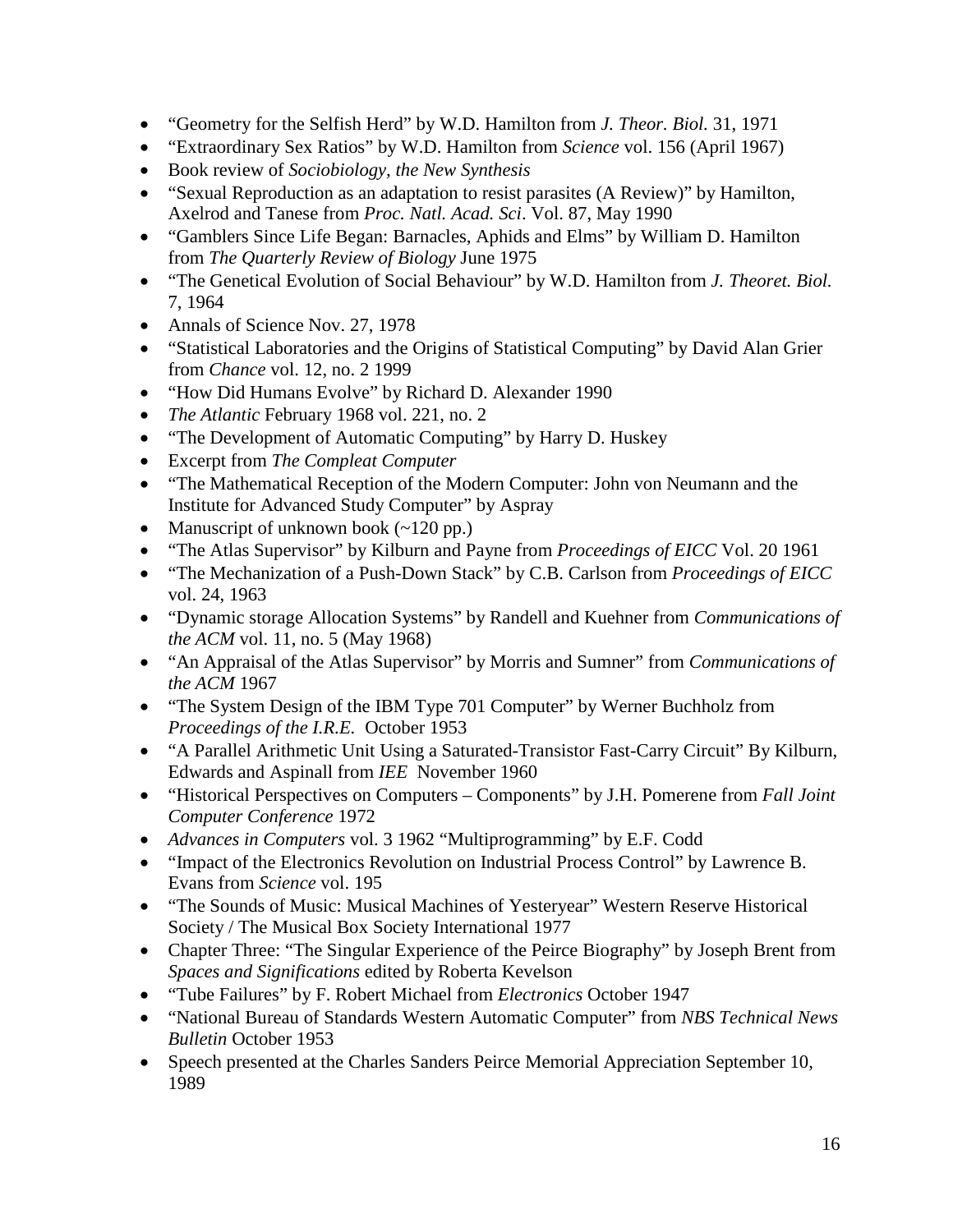- Letter between Burks and Heinz Zemanek re Otto Schaffler, includes article and booklet in German
- Excerpt from *Bit by Bit: An Illustrated History of Computers* by Stan Augarten
- "Ultrasonic Delay Lines II" by Emslie, Huntington, Shapiro and Benfield from *JFI* 1948
- "Design of Mercury Delay Lines" by Sharpless from *Electronics* November 1947
- *The Research News U-M* May-June, 1986
- "The Computer's Debt to Science" by Lewis M. Branscomb from *Perspectives in Computing* vol. 3, no. 3 October 1983
- "Babbage as a Computer Pioneer" by M.V. Wilkes
- Excerpt from unknown book, "On the Algebra of Logic" by Christine Ladd
- "Sequential Abstract State Machines Capture Sequential Algorithms" by Yuri Gurevich from *ACM Transactions on Computational Logic* vol.1, no. 1 (July 2000)
- "Installatin of the German Computer Z4 in Zurich in 1950" by Konrad Zuse from *Annals* vol. 2, no. 3 July 1980
- "Ultrasonic Delay Lines I" by Huntington, Emslie and Hughes from *The Journal of the Franklin Institute* vol. 245, no. 1 January 1948
- "The Manchester Mark I and Atlas: A Historical Perspective" by S.H. Lavington from *Communications of the ACM* January 1978
- "The Evolution of the Sperry Univac 1100 Series: A History, Analysis and Projection" by Borgerson, Hanson and Hartley from *Communications of the ACM* vol. 21, no. 1 1978
- "Santayana: Hispanic-American Philosopher" by Herman J. Saatkamp, Jr. from *Transactions of the Charles S. Peirce Society* Winter 1998, vol. XXXIV, no. 1
- "Studying Artificial Life with Cellular Automata" by Christopher G. Langton from *Physica* 22D 1986
- *Synthese* Volume 55, no. 1 April 1983
- "The Design of Colossus" by Thomas H. Flowers from *Annals* Vol. 5, No. 3 July 1983
- "Agathe Tyche of Nervous Nets the Lucky Reckoners" by W.S. McCulloch, 1959
- "Ultrasonic Delay Lines I" by Huntington, Emslie and Hughes from *The Journal of the Franklin Institute* Vol. 245, no. 1 January 1948
- "A Logical Calculus of the Ideas Immanent in Nervous Activity" by McCulloch and Pitts from *Bulletin of Mathematical Biophysics* vol. 5 1943
- "How We Know Universals: The Perception of Auditory and Visual Form" by Pitts and McCulloch from *Bulletin of Mathematical Biophysics* vol. 9, 1947
- "Von Neumann's First Computer Program" by Donald E. Knuth from *Computing Surveys* vol. 2, no. 4 December 1970
- "The Odd Couple and the Bomb" by William Lanouette from *Scientific American* November 2000
- Book Review of *The Ultra Secret* by F.W. Winterbotham
- "Computer Design Meets Darwin" by Andrew Watson from *Science* vol. 277, September 1997
- "Philosophical Naturalism" by Michael Friedman from *Proceedings and Addresses of the APA* 71:2
- MSS "Our Senses as Reasoning Machines" by C.S. Peirce (1900)
- Excerpt from *The Enigma War* by Garlinski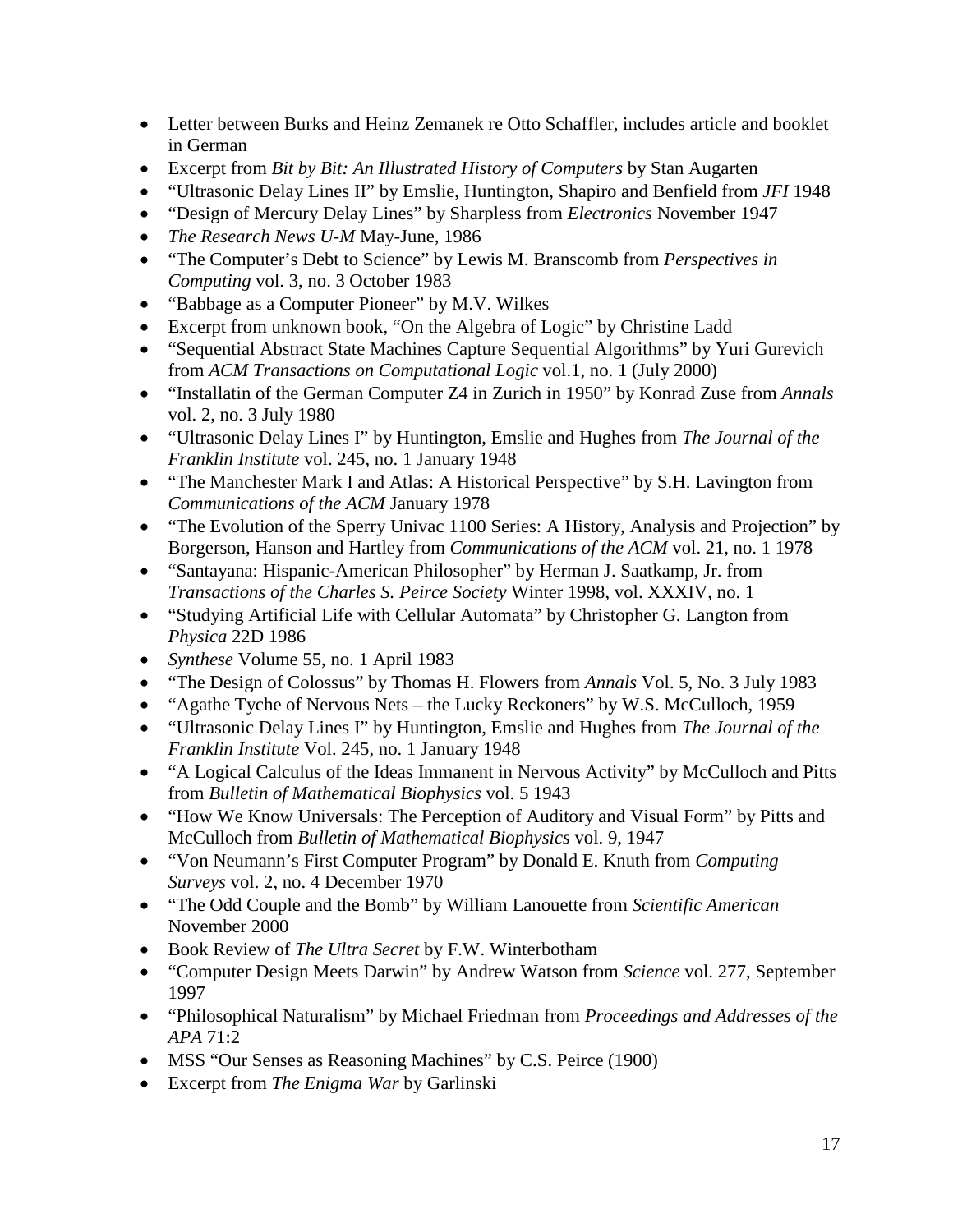- "Troubles on Moral Twin Earth: Moral Queerness Revived" by Terence Horan and Mark Timmons from *Synthese* 92, 1992
- Excerpt from *Annals of an Abiding Liberal* edited by Andrea D. Williams
- "The Evolution of Cooperation" by Axelrod and Hamilton from *Science* Vol. 211 March 27, 1981
- "Bell Labs: A Pioneer in Computing Technology" by Malcolm G. Stevenson from *Bell Laboratories Record* December 1973
- "Bethlehem Torque Amplifier" by no author given from *American Machinist* volume LXVI, 1927
- "An Automatic Curve Follower" by Hazen, Jaeger, and Brown from *The Review of Scientific Instruments* Volume 7, 1936
- "Mathematical Machines" by S. Lilley from *Nature* vol. 149, April 25, 1942
- "The Early Computers of Konrad Zuse, 1935 to 1945" by Paul E. Ceruzzi from *Annals* vol. 3, no. 3, July 1981
- Essay Review of Franksen's "Mr. Babbage, the Difference Engine, and the Problem of Notation…" from *Annals* vol. 5, no. 4 October 1983
- Collection of unnamed articles from unnamed magazine
- "Computing at Burndy Corporation" by Gregory W. Welch from *The Computer Museum Report* Spring 1984
- "Counting to a Billion" by Daniel Burstein from *Datamation* March 1983
- "Von Neumann's First Computer Program" by Donald E. Knuth from *Computing Surveys* vol. 2, no. 4 December 1970
- Folder: Reprints
	- o "Elektronische Rechenanlagen" by H. Zemanek
	- o "Nachrichtentechnik und Datenverarbeitung zur Makartzeit" by Zemanek
- Folder: Robots in Fiction
	- o 3 pp. of essay "Rabkin"
	- o Letter from Eric S. Rabkin to Patricia S. Warrick re *The Cybernetic Imagination of Science Fiction*
	- o Excerpt from *Erewhon* "The Book of the Machines
	- o Letter to AWB from Eric S. Rabkin re Freeman Dyson lecture and story by Anatoly Dnieprov
	- o Excerpt from *Future Perfect: American Science Fiction of the Nineteenth Century* by H. Bruce Franklin
	- o "The Future Evolution of the Brain" from unknown book
- "Circuits for the Control of Geiger-Mueller Counters and for Scaling and Recording Their Impulses" by T.H. Johnson from *R.S.I.* July 1938
- "The Computer Issue" by Werner Buchholz from *Proceedings of the I.R.E.* Volume 41, no. 10 October 1953
- "Electronic Computers: A Historical Survey" by Saul Rosen from *Computing Surveys* March 1969 Volume 1, No. 1

# **Book Draft – 1 box**

• MSS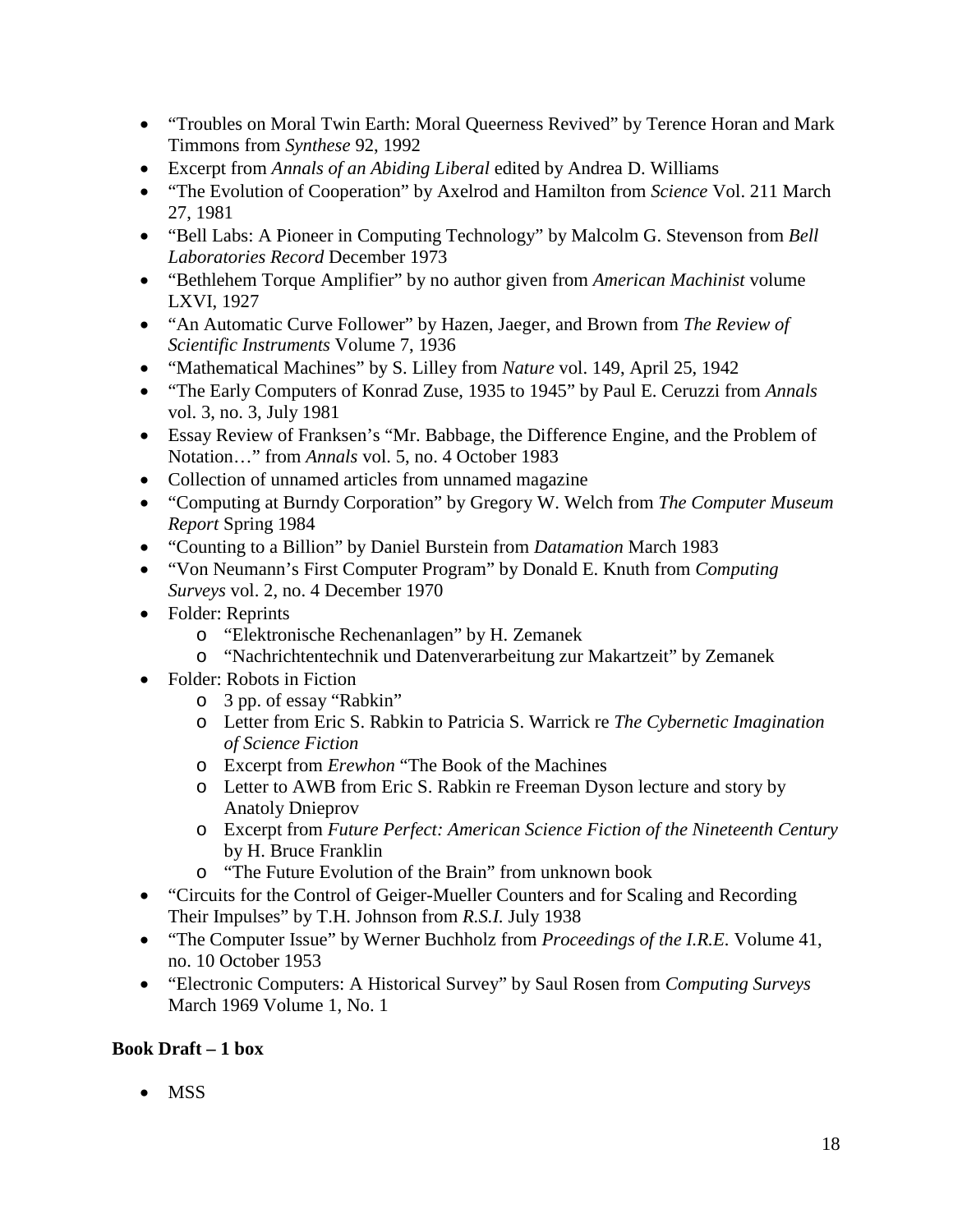- o Folder 1: Comments 6 pp.
- o Folder 2: Contents 25 pp.
- o Folder 3: Further MS 30 pp. (Chapter 10 and Appendix E)
- o Folder 4: Further Material 34 pp.
- o Folder 5: Introduction 19 pp.
- o Folder 6: Chapter 1 42 pp.
- o Folder 7: Chapter 2 43 pp.
- o Folder 8: Chapter 3 54 pp.
- o Folder 9: Chapter 4 40 pp.
- o Folder 10: Chapter 5 60 pp.
- o Folder 11: Chapter 6 63 pp.
- o Folder 12: Chapter 7 88 pp.
- o Folder 13: Chapter 8 59 pp.
- o Folder 14: Chapter 9 71 pp
- o Folder 15: Appendix A 54 pp.
- o Folder 16: Appendix B 50 pp.
- o Folder 17: Appendix C 88 pp
- o Folder 18: Appendix D 37 pp.  $= 863$  pp. x  $$0.10 = $86.30$
- Photos and Linotronics for figures for Arthur's Book
	- o 96 folders
- 1 folder "Assorted Mater's for Art's Book" Approx. 70 pp.
	- o Book outline
	- o Notes for chapters
	- o Drafts
- Blue binder
	- o 1 folder: "Original File for The Origin of the Electronic Computer Revolution (Material for a second book, April, 2000) (Hand revisions in separate notebook)" first eight sections
		- TOC
		- Ch. 1 The Moore School and the Army
		- Ch. 2 Introduction to the ENIAC
		- Ch. 3 The Origin of Electronic Computing Technology in England, and Bletchley Park
		- Ch. 4 The creation of the Standard Formalized System of Logic and Arithmetic  $L_a$ , and Hilbert's Program for the Foundation of Mathematics
		- Ch. 5 Godel's Computable Subsystem of  $L_a$ , and His Incompleteness Proff of La
		- Ch. 6 Turing's Theory of Infinite Computation, and His Concept of a Universal Infinite Machine
		- Ch. 7 Turing's Proof that the Decision Problems for Quantified Relational Logic is Unsolvable
	- Ch. 8 The Myth about Turing, and Global vs. Local Logics of Automata o Blue binder contents:

hand revisions of "The Origin of the Electronic Computer Revolution"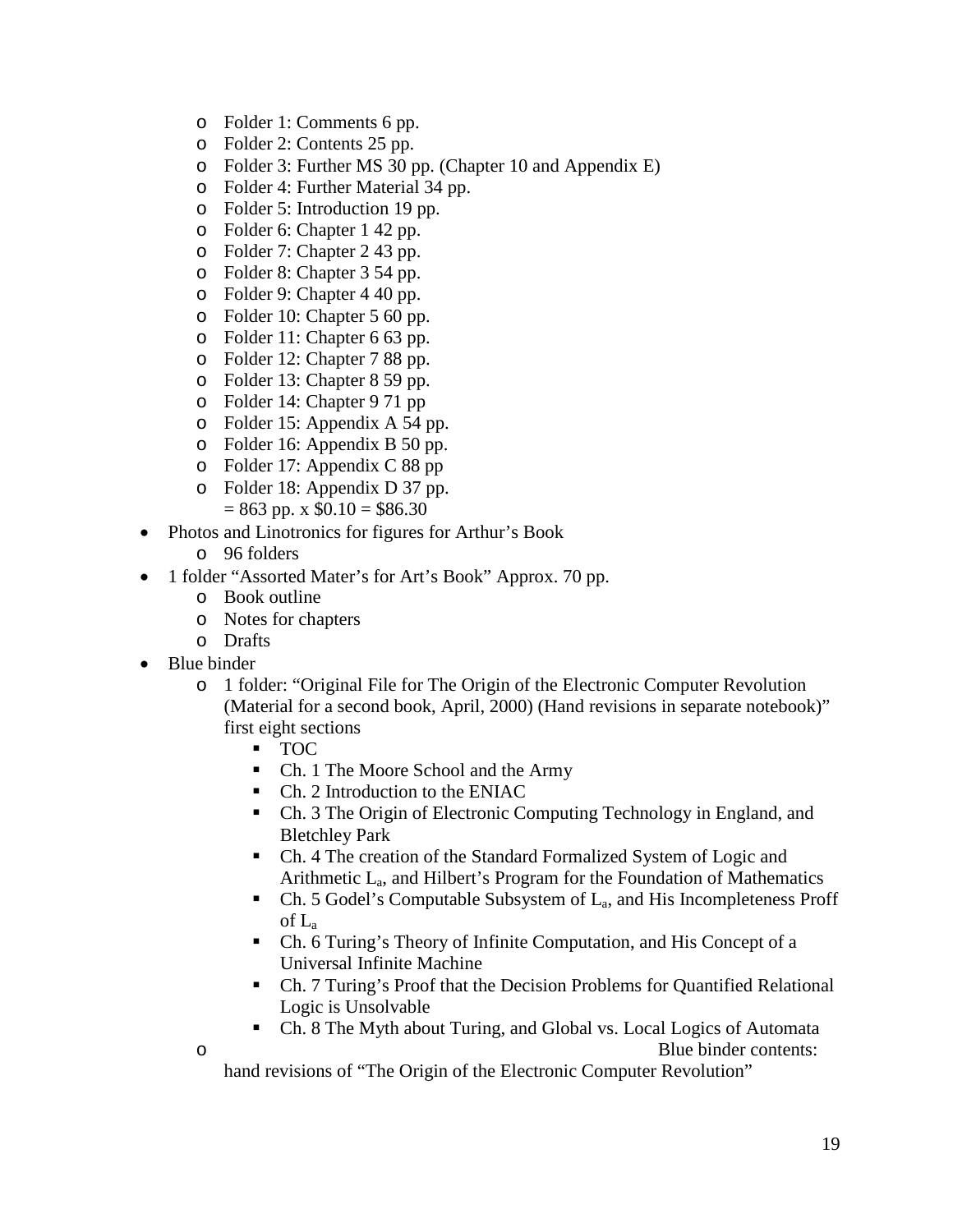#### **Books, a few with Arthur Burks articles – 1 box**

- Aizerman, Gusev, Rozouver, et al. *Logic, Automata, Algorithms*. Moskow: Government Publishing House of Physics, 1963.
- Angell, R. B., L. Aquist, A. Bressan, et al. *Leggi di natura, modalita, ipotesi: Le logica del ragionamento controfattuale*. Milano: Feltrinelli, 1978. Contains AWB article "La logica delle proposizioni causali"
- Asquith, Peter D. and Henry E. Kyburg, Jr., eds. *Current Research in Philosophy of Science*. East Lansing, MI: Philosophy of Science Association, 1979. Includes AWB article: "Computer Science and Philosophy"
- Austin, J.L and G.J. Warnock. *Sense and Sensibilia*. New York: Oxford University Press, 1964.
- Boole, George. *The Mathematical Analysis of Logic*. Oxford: Basil Blackwell, 1951.
- Copi, Irving M. *Introduction to Logic*. Second Edition. New York: Macmillan, 1961.
- *Cybernetics and Bionics: Proceedings of the 5th Congress of the Deutsche Gesellschaft fur Kybernetic*. Munchen: R. Oldenbourg, 1974. Includes AWB article: "Cellular Automata and Natural Systems"
- *Directory of Fellows, 1925-1967*. New York: John Simon Guggenheim Memorial Foundation, 1968.
- Feigl, Herbert and Wilfrid Sellars, eds. *Readings in Philosophical Analysis*. New York: Appleton-Century-Crofts, 1949.
- Henkin, Leon, W. Norman Smith, et al. *Retracing Elementary Mathematics*. New York: Macmillan, 1962.
- *Grazer Philosophische Studien*. Germany: Rodopi, 1988. Volume 32. Includes Arthur and Alice Burks article: "The History of Early Computer Switching"
- *International Symposium on Theory of Switching Systems and Finite Automata*. Abstracts of Papers. Moscow, 1962. Includes AWB article: "Finite Cellular Automata"
- Japanese unknown book
- Lewis, C.I. *A Survey of Symbolic Logic: The Classic Algebra of Logic*. New York: Dover, 1960.
- *Proceedings of an International Symposium on the Theory of Switching*. Part I. Cambridge: Harvard University Press, 1959. Includes AWB Article: "The Logic of Fixed and Growing Automata"
- Pylyshyn, Zenon W., ed. *Perspectives on the Computer Revolution*. Englewood Cliffs, NJ: Prentice-Hall, 1970. Includes AWB article: "Preliminary Discussion of the Logical Design of an Electronic Computing Instrument"
- Reichenbach, Hans. *Nomological Statements and Admissible Operations*. Amsterdam: North-Holland Publishing, 1954.
- Russell, Bertrand. *An Inquiry into Meaning and Truth*. London: George Allen and Unwin, 1940.
- Russian unknown book.
- Russian unknown book.
- Russian unknown book.
- Russian unknown book.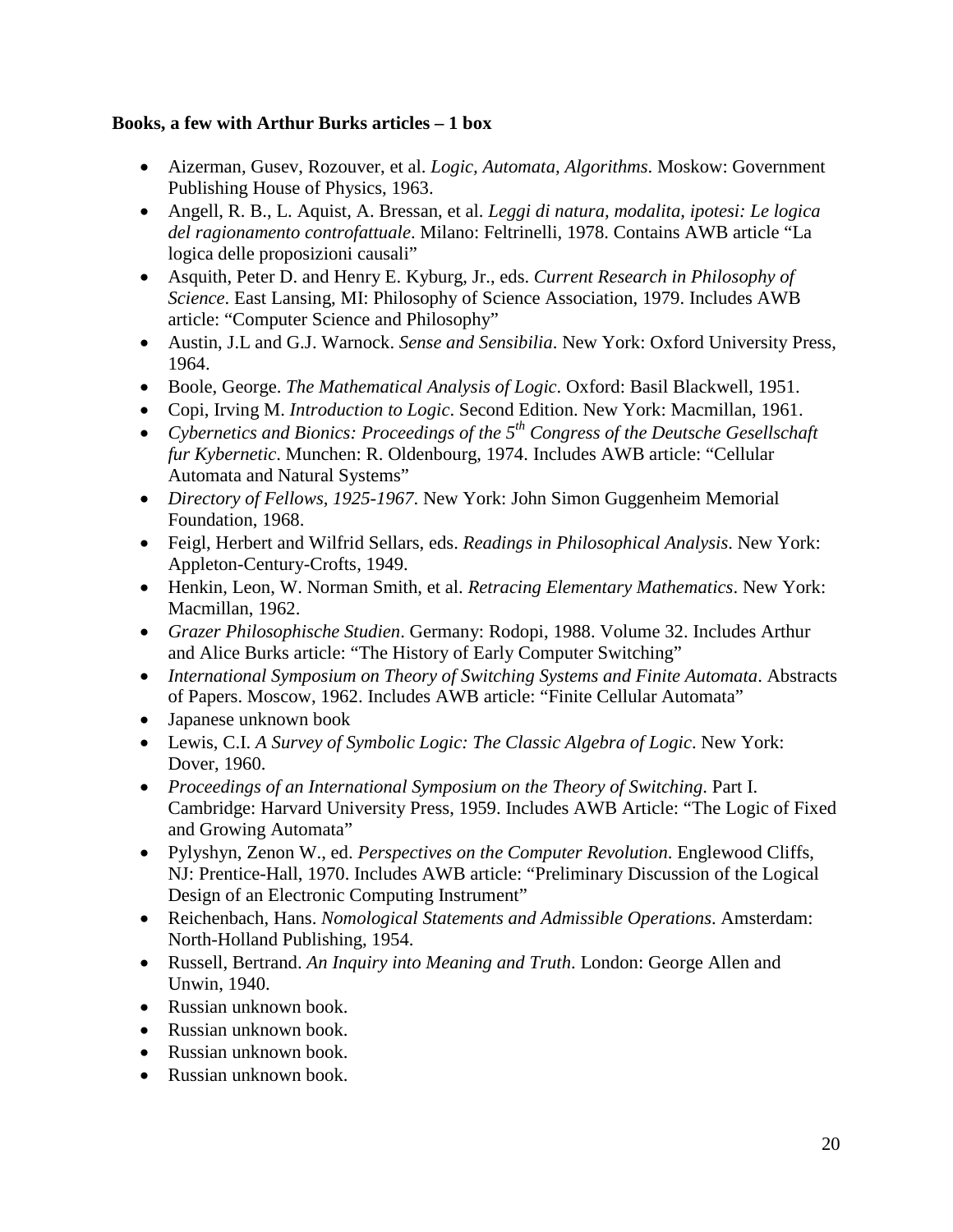- Segerstrale, Ullica. *Defenders of the Truth: The Sociobiology Debate*. Oxford: Oxford University Press, 2000. Signed by Author.
- Steiner, Wendy, ed. *Image and Code*. Ann Arbor, MI: University of Michigan Press, 1981. Includes AWB article: "Man: Sign, or Algorithm? A Rhetorical Analysis of Peirce's Semiotics."
- Suppes, Patrick. *Axiomatic Set Theory*. Princeton, NJ: D. Van Nostrand Company, 1960.
- *Synthese*. Volume 45, No. 2 (October 1980)
- *Synthese*. Volume 79, No. 2 (May 1989)
- Thomason, Richmond H. *Symbolic Logic: An Introduction*. New York: Macmillan, 1970.
- Wheeler, Lynde Phelps. *Josiah Willard Gibbs: The History of a Great Mind*. New Haven: Yale University Press, 1962.
- Yovits, Marshall C. and Scott Cameron, eds. *Self-Organizing Systems*. Oxford: Pergamon, 1960. Contains: AWB article: "Computation, Behavior, and Structure in Fixed and Growing Automata"
- *Zinbun*. Memoirs of the Research Institute for Humanistic Studies. Japan: Kyoto University, 1977

## **Books and Articles by AWB – 1 box**

- Burks, Alice Rowe. *Who Invented the Computer?* Amherst, NY: Prometheus Books, 2003.
- Burks, Alice and Arthur Burks. *The First Electronic Computer: The Atanasoff Story*. Ann Arbor, MI: University of Michigan Press, 1989.
- Burks, Arthur W. *Chance, Cause, Reason: An Inquiry into the Nature of Scientific Evidence*. Chicago: University of Chicago Press, 1977.
- Burks, Arthur W., ed. *Essays on Cellular Automata*. Urbana, IL: University of Illinois Press, 1970. (3 copies, 3 different bindings)
- Burks, Arthur W. *Robots and Free Minds*. Ann Arbor, MI: University of Michigan Press, 1986. 5 copies.
- *ENIAC: Electronic Numerical Integrator and Computer*. Pamphlet for exhibit at University of Michigan. 27 copies.
- Burks, Arthur and Alice. "Who Invented the Computer?" *Michigan Quarterly Review*. Spring 1997.
- Moore, Edward F., ed. *Sequential Machines: Selected Papers*. Reading, MA: Addison-Wesley, 1964.
- Neumann, John von. *Theory of Self-Reproducing Automata*. Japan, 1966. Japanese translation.
- Salmon, Marrilee H., ed. *The Philosophy of Logical Mechanism: Essays in Honor of Arthur W. Burks*. Dordrecht, Netherlands: Kluwer Academic Publishers, 1990. Includes cutout of pages 349-531.
- *Synthese*. Volume 106, No. 3 (March 1996).
- White, Morton, ed. *Academic Freedom, Logic and Religion*. Volume 2. Philadelphia: University of Philadelphia Press, 1953.
- Folder: "Russel Lectureship"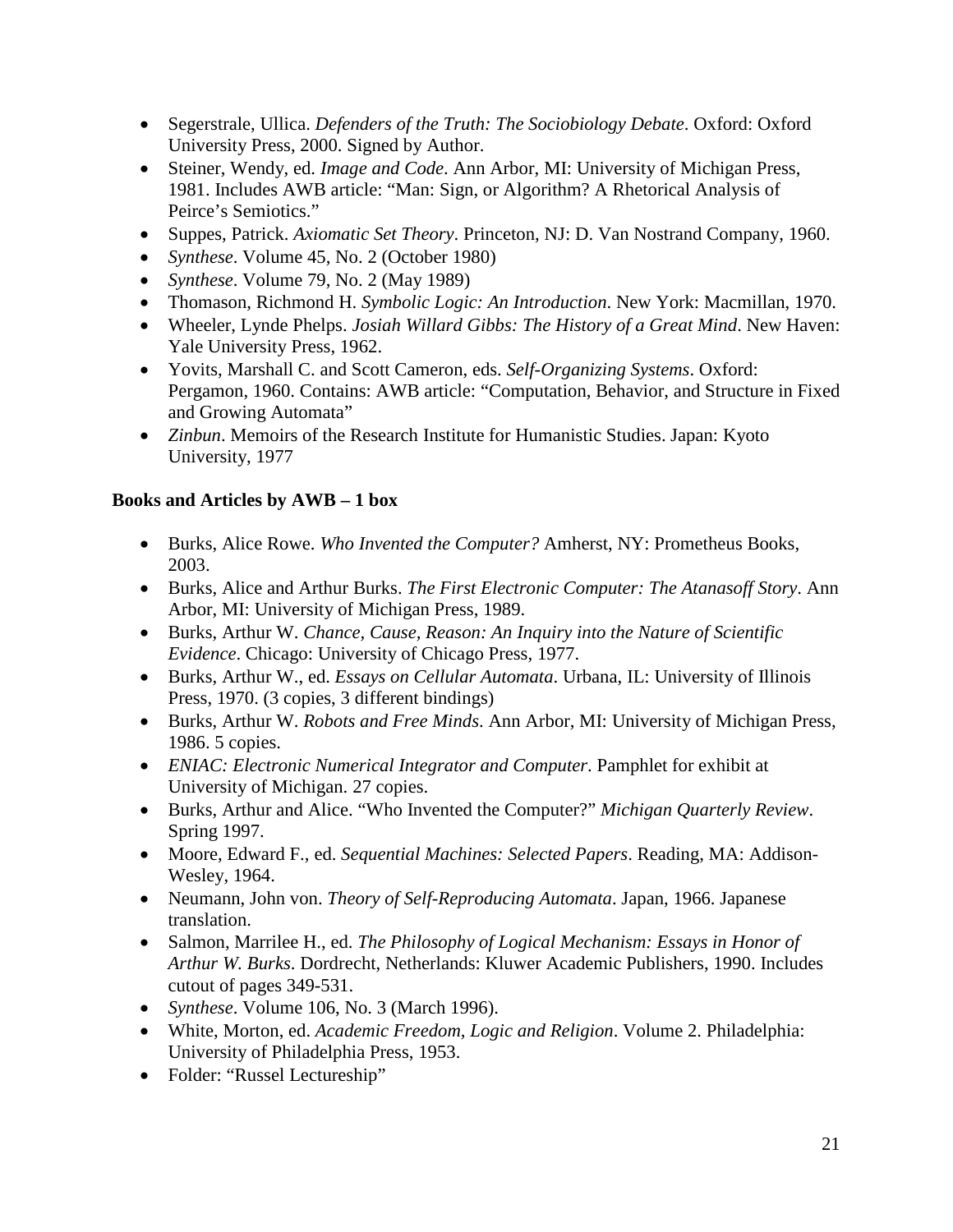- o Email to Ray Grew and Susan Kluger from AWB re "My final version of the Russel selection procedure"
- o List of Henry Russel Lecturers 1926-1985 and List of Henry Russel Award Recipients
- o "The Research Club of the University of Michigan Selection of Russel Lecturer" Dated December 3, 1986
- Folder: "Two 1979 Papers on the Natural Basis of Freedom and Morality"
	- o "The Natural Basis of Freedom and Morality" March 16, 1979 Includes lectures and essays
	- o "The Natural Basis of Freedom and Morality: Freedom, Morality, and Goal-Directedness" 2/23/79

## **Books by Others – 4 Boxes**

- Ackermann, D. Hilbert and W. Ackermann. *Principles of Mathematical Logic*. New York: Chelsea, 1950. (Box 4)
- Arbib, Michael A. *Brains, Machines, and Mathematics*. Second Edition. New York: Springer-Verlag, 1964. (Box 1)
- *Artifical Life*. Vol. 4, No. 3 (1998). The MIT Press. (Box 1)
- Aspray, William. *John von Neumann and the Origins of Modern Computing*. Cambridge: MIT Press, 1990. (Box 3)
- Augarten, Stan. *Bit by Bit: An Illustrated History of Computers*. New York: Ticknor and Fields, 1984. (Box 1)
- Babbage, Henry Prevost. *Babbage's Calculating Engines*. Reprint Series for the History of Computing. Los Angeles: Tomash Publishers, 1982. (Box 2)
- Baker, Sheridan W. *The Rackham Funds of the University of Michigan, 1933-1953*. Ann Arbor, MI: University of Michigan, 1955. (Box 2)
- Block, Ned, ed. *Imagery*. Cambridge, Massachusetts: MIT Press, 1981. (Box 1)
- Braitenberg, Valentino. *Vehicles: Experiments in Synthetic Psychology*. Cambridge: MIT Press, 1984. (Box 3)
- Brent, Joseph. *Charles Sanders Peirce: A Life*. Bloomington, IN: Indiana University Press, 1998. (Box 1)
- Burington, Richard Stevens. *Handbook of Mathematical Tables and Formulas*. Sandusky, OH: Handbook Publishers, 1933. (Box 2)
- Butterfield, Herbert. *The Origins of Modern Science, 1300-1800*. New York: Macmillan, 1961. (Box 2)
- Buxton, H. W. *Memoir of the Life and Labours of the Late Charles Babbage Esq. F.R.S.* Cambridge, MIT Press, 1988. Volume 13 in the Charles Babbage Institute Reprint Series for the History of Computing. (Box 4)
- Bynum, W.F., E.J. Browne and Roy Porter, eds. *Dictionary of the History of Science*. Princeton, NJ: Princeton University Press, 1981. (Box 2)
- Cattell, Jaques, ed. *American Men of Science: A Biographical Directory*. Tempe, AZ: Arizona State University, 1960. (Box 2)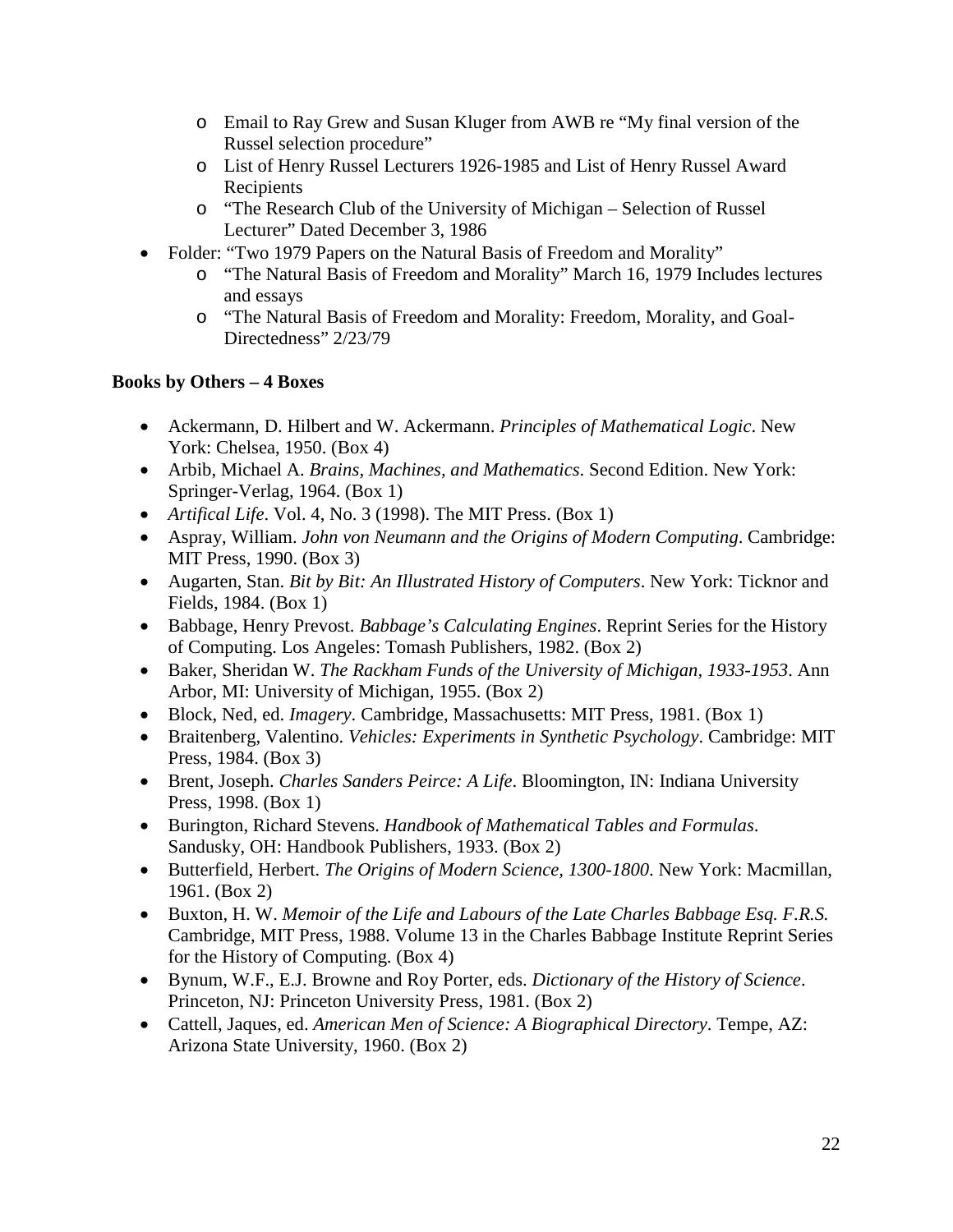- Cook, Arthur L. *Elements of Electrical Engineering; A Textbook of Principles and Practice*. 4<sup>th</sup> edition. New York: John Wiley and Sons, 1941. With Answers to Problems booklet. (Box 4)
- Crombie, A. C. *Medieval and Early Modern Science*. Volume 1: Science in the Middle Ages: V-XIII Centuries. New York: Doubleday, 1959. (Box 2)
- Crombie, A. C. *Medieval and Early Modern Science*. Volume 2: Science in the Later Middle Ages and Early Modern Times: XIII-XVII Centuries. New York: Doubleday, 1959. (Box 2)
- Dampier, Sir William. *A History of Science: and its Relations with Philosophy and Religion*. New York: Macmillan, 1940. (Box 4)
- Dasgupta, Subrata. *Technology and Creativity*. New York: Oxford University Press, 1996. (Box 5).
- Davis, Martin. *The Universal Computer: The Road from Leibniz to Turing*. New York: W. W. Norton, 2000. (Box 3)
- Dewey, John. *Logic: The Theory of Inquiry*. New York: Henry Holt, 1938. (Box 2)
- Dow, William G. *Fundamentals of Engineering Electronics*. New York: John Wiley and Sons, 1937. (Box 1)
- Edwards, Paul, ed. *The Encyclopedia of Philosophy*. Volumes 1 and 2. New York: Macmillan, 1967. (Box 3)
- Edwards, Paul, ed. *The Encyclopedia of Philosophy*. Volumes 3 and 4. New York: Macmillan, 1967. (Box 3)
- Edwards, Paul, ed. *The Encyclopedia of Philosophy*. Volumes 5 and 6. New York: Macmillan, 1967. (Box 3)
- Edwards, Paul, ed. *The Encyclopedia of Philosophy*. Volumes 7, 8, and Index. New York: Macmillan, 1967. (Box 3)
- Galler, B. A. and A. J. Perlis. *A View of Programming Languages*. Reading, Massachusetts: Addison-Wesley, 1970. (Box 1)
- Gamow, George. *Matter, Earth and Sky*. Englewood Cliffs, NJ: Prentice-Hall, 1958.
- Gardner, Martin. *Logic Machines and Diagrams*. 2<sup>nd</sup> edition. Chicago: Chicago University Press, 1982. (Box 3)
- Gleick, James. *Chaos: Making a New Science*. New York: Penguin, 1987. (Box 1)
- Goldstein, Rebecca. *Incompleteness: The Proof and Paradox of Kurt Godel*. New York: W. W. Norton, 2005. (Box 2) (Box 3) – 2 copies
- Granville, William Anthony. *Elements of the Differential and Integral Calculus*. Boston: Ginn and Company, 1929. (Box 4)
- Hao, Wang. *A Survey of Mathematical Logic*. Peking: Science Press, 1962. Signed by Author. (Box 2)
- Harnwell, Gaylord P. *Principles of Electricity and Electromagnetism*. New York: McGraw-Hill, 1938. (Box 2)
- Hartree, Douglas R. *Calculating Instruments and Machines*. Urbana, IL: University of Illinois Press, 1949. (Box 3)
- Hayes, John P. *Computer Architecture and Organization*. New York: McGraw-Hill, 1978. (Box 1)
- Heims, Steve J. *John von Neumann and Norbert Wiener: From Mathematics to the Technologies of Life and Death*. Cambridge: MIT Press, 1980. (Box 3)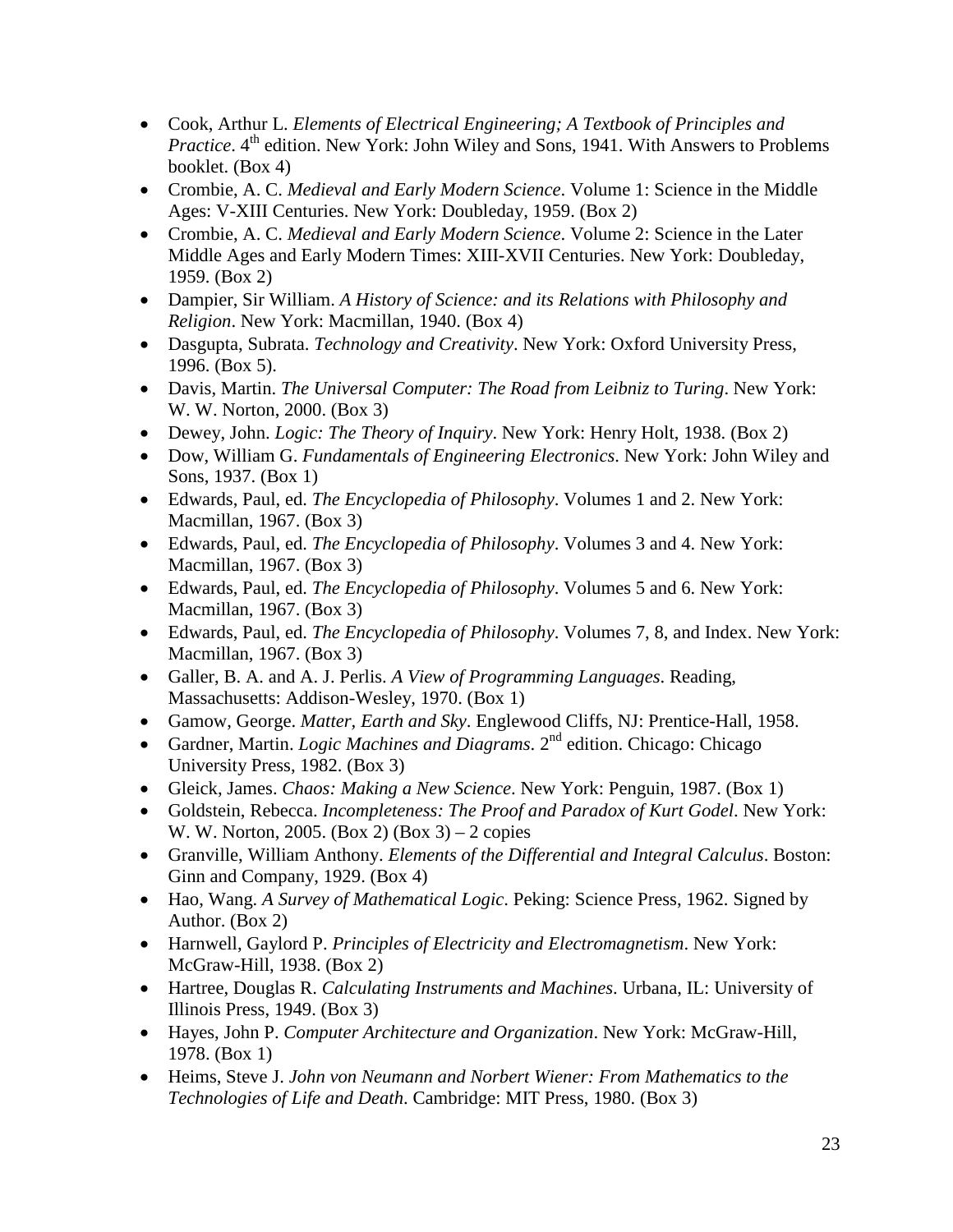- Herken, Rolf, ed. *The Universal Turing Machine: A Half-Century Survey*. Oxford: Oxford University Press, 1988. (Box 3)
- Hinsley, F. H. and Alan Stripp, eds. *Code Breakers: The Inside Story of Bletchley Park*. Oxford: Oxford University Press, 1993. (Box 1)
- Holland, John H. *Adaptation in Natural and Artificial Systems*. Ann Arbor, MI: University of Michigan Press, 1975. (Box 1)
- IBM. *Proceedings of the IBM Scientific Computing Symposium on Large-Scale Problems in Physics, December 9-11, 1963*. White Plains, NY: IBM, 1965. (Box 1)
- *The Institute for Advanced Study: Publications of Members, 1930-1954*. Princeton, NJ: Princeton University Press, 1955. (Box 4)
- Kerr, Donald M., Karl Braithwaite, N. Metropolis, David H. Sharp, and Gian-Carlo Rota, eds. *Science, Computers, and the Information Onslaught*. Orlando, FL: Academic Press, 1984. (Box 1)
- Kahn, David. *The Code-Breakers*. New York: New American Library, 1973. (Box 2)
- Knedler, John Warren Jr. *Masterworks of Science: Digests of 13 Great Classics*. Garden City, NY: Doubleday, 1947. (Box 2)
- Kovach, Ladis D. *Computer-Oriented Mathematics: An Introduction to Numerical Methods*. San Francisco: Holden-Day, 1964. (Box 5)
- Kripke, Saul A. *Naming and Necessity*. Cambridge, Massachusetts: Harvard University Press, 1972. (Box 1)
- Kuttner, Monroe S. *The Rabbi King: David of Khazaria, a Historical Adventure*. Xlibris, 2000. (Box 3)
- Langton, Christopher G., ed. *Artificial Life*. Redwood City, CA: Addison-Wesley, 1989. (Box 1)
- Ledley, Robert Steven. *McGraw-Hill Electrical and Electronic Engineering Series*. New York: McGraw-Hill, 1960. (Box 1)
- Lubar, Steven. *InfoCulture: The Smithsonian Book of Information Age Inventions*. Boston: Houghton Mifflin, 1993. (Box 5)
- Machol, Robert E., ed. *System Engineering Handbook*. New York: McGraw-Hill, 1965. (Box 2)
- McIlwain, Knox and J. G. Brainerd. *High-Frequency Alternating Currents*. New York: John Wiley and Sons, 1939. (Box 1)
- Mendelson, Elliott. *Introduction to Mathematical Logic*. Princeton, NJ: D. Van Nostrand Company, 1964. (Box 1)
- Metropolis, N., S. Orszag, and G.-C. Rota, eds. *Surveys in Applied Mathematics: Essays Dedicated to S.M. Ulam*. New York: Academic Press, 1976. (Box 4)
- Minsky, Marvin. *Computation: Finite and Infinite Machines*. Englewood Cliffs, NJ: Prentice-Hall, 1967. (Box 1)
- Mollenhoff, Clark R. *Atanasoff: Forgotten Father of the Computer*. Ames, IA: Iowa State University Press, 1988. (Box 5)
- Mollenhoff, Clark. *Ballad to an Iowa Farmer*. Ames, IA: Iowa State University Press, 1991. Signed by Alice Atanasoff
- Motorola. *M68000 16/32-Bit Microprocessor Programmer's Reference Manual*. 4<sup>th</sup> Edition. Englewood Cliffs, NJ: Prentice-Hall, 1984. (Box 5)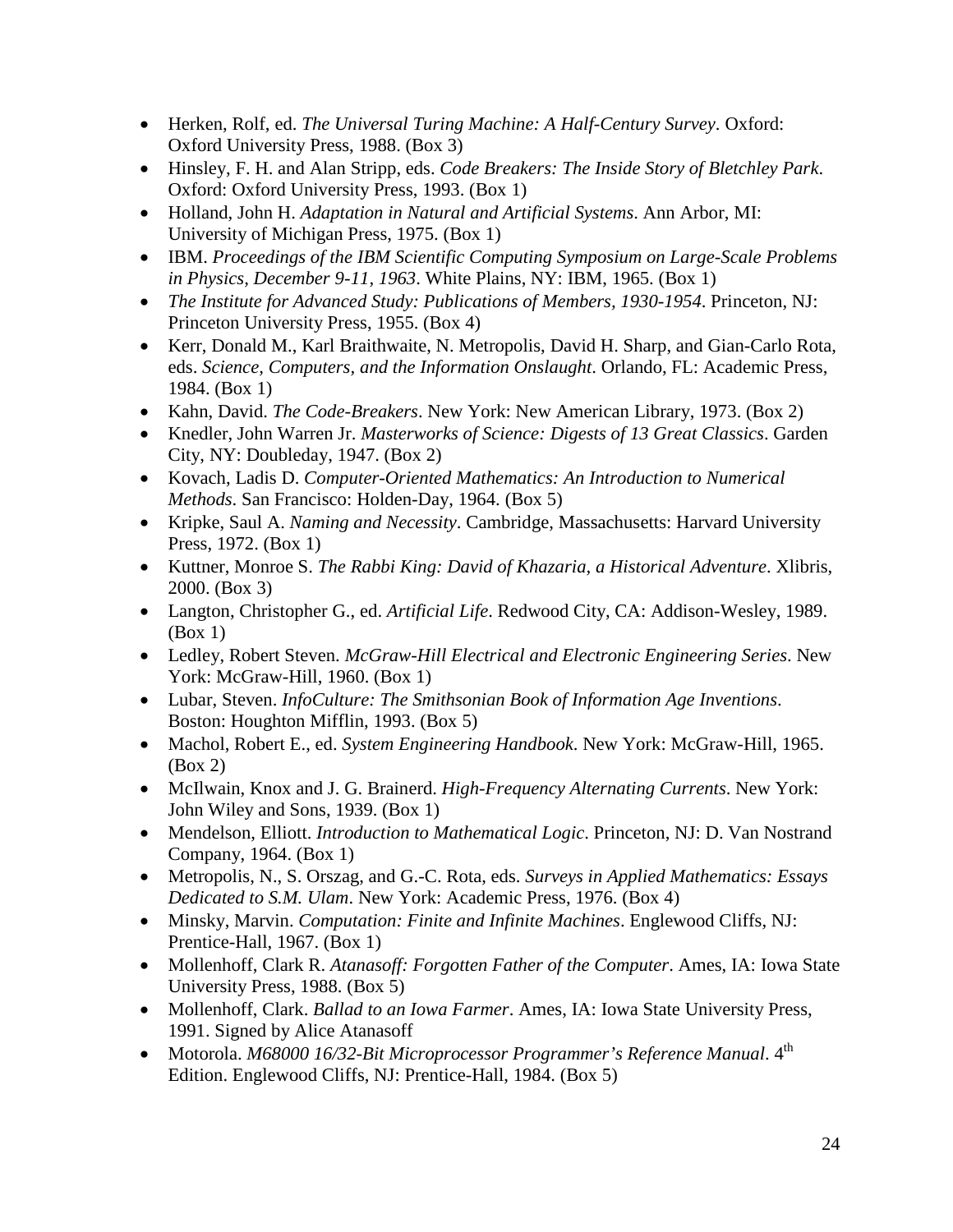- Nelson, R. J. *The Logic of Mind*. Dordrecht: Kluwer Academic, 1989. Signed by Author. (Box 2)
- Newman, James R. *The World of Mathematics*. Volume 1. New York: Simon and Schuster, 1956. (Box 4)
- Newman, James R. *The World of Mathematics*. Volume 2. New York: Simon and Schuster, 1956. (Box 4)
- Newman, James R. *The World of Mathematics*. Volume 3. New York: Simon and Schuster, 1956. (Box 4)
- Newman, James R. *The World of Mathematics*. Volume 4. New York: Simon and Schuster, 1956. (Box 4)
- Nietzsche, Friedrich. *On the Advantage and Disadvantage of History for Life*. Indianapolis: Hackett Publishing, 1980. (Box 3)
- Nuemann, John von. *The Computer and the Brain*. New Haven: Yale University Press, 1958. (Box 3)
- Peirce, Jeremy H. *Special Relativity: A Critique*. Arlington, VA: Jeremy Peirce, 2005. (Box 4)
- *Proceedings of an International Symposium on the Theory of Switching, April 2-5, 1957*. Part II. Cambridge: Harvard University Press, 1959. (Box 4)
- Randell, Brian, ed. *The Origins of Digital Computers: Selected Papers*. Berlin: Springer-Verlag, 1973. (Box 3)
- Reich, Herbert J. *Theory and Applications of Electron Tubes*. New York: McGraw-Hill, 1939. (Box 2)
- Reid, Constance. *Hilbert*. New York: Coperni`us / Springer-Verlag, 1996. (Box 3)
- Riepe, Dale. *Objectivity and Subjectivism in the Philosophy of Science with Special Reference to India*. Calcutta: K.P. Bagchi and Company, 1986. Signed by Author. (Box 3)
- Runes, Dagobert D., ed. *The Dictionary of Philosophy*. New York: Philosophical Library, 1942. (Box 1)
- Russell, Bertrand. *The Problems of Philosophy*. Home University Library of Modern Knowledge, No. 35. New York: Henry Holt, 1912. (Box 2)
- Ryle, Gilbert. *The Concept of Mind*. New York: Barnes and Noble, 1949. (Box 1)
- Sagal, Paul T. *Mind, Man, and Machine: A Dialogue*. Indianapolis: Hackett Publishing, 1982. (Box 3)
- Salmon, Merrilee, H., ed. *The Philosophy of Logical Mechanism: Essays in Honor of Arthur W. Burks*. Dordrecht: Kluwer Academic, 1990. (Box 5)
- Savage, John E., Susan Magidson, and Alex M. Stein, eds. *The Mystical Machine: Issues and Ideas in Computing*. Reading, Massachusetts: Addison-Wesley, 1986. (Box 5)
- Sebeok, Thomas A. *Semiotics in the United States*. Bloomington, IN: Indiana University Press, 1991. (Box 3)
- Simon, Herbert A. *The Sciences of the Artificial*. Cambridge: MIT Press, 1968. (Box 3)
- Simon, Herbert A. *The Sciences of the Artificial*. 2<sup>nd</sup> edition. Cambridge: MIT Press, 1981. (Box 3)
- Singer, Charles. *A Short History of Science: To the Nineteenth Century*. Oxford: Clarendon Press, 1941. (Box 2)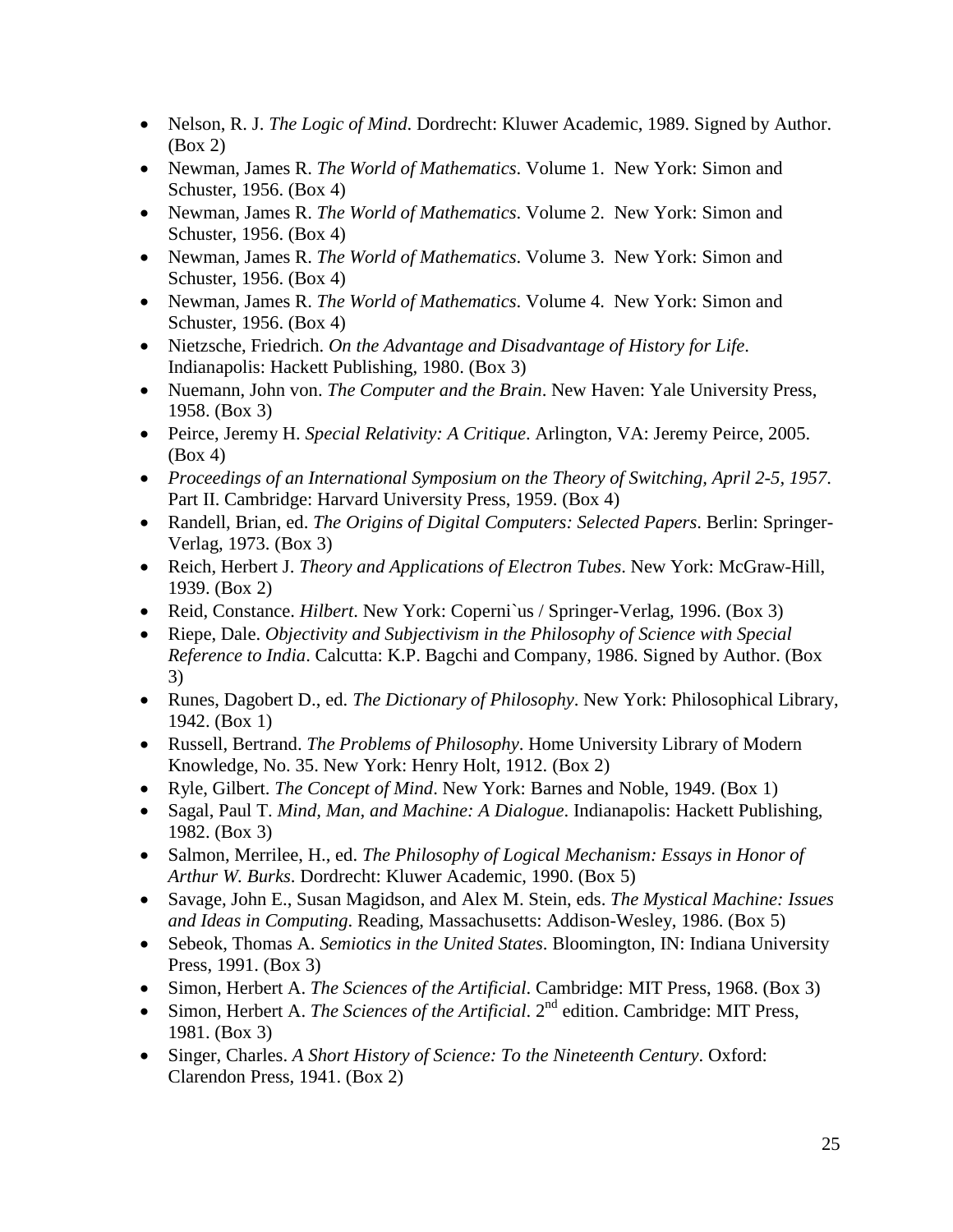- Smith, Ralph J. *Circuits, Device and Systems*. Third Edition. New York: Wiley, 1976. (Box 5)
- Spinney, Louis Bevier. *A Text-Book of Physics*. New York: Macmillan, 1932. (Box 4)
- Starling, S. G. *Electricity and Magnetism for Advanced Students*. Fifth Edition. New York: Longmans, Green, 1929. (Box 2)
- Stevenson, Charles L. *Facts and Values: Studies in Ethical Analysis*. New Haven: Yale University Press, 1963. (Box 1)
- Struik, Dirk J. *A Concise History of Mathematics*. New York: Dover, 1948. (Box 2)
- Terman, Frederick Emmons. *Radio Engineers' Handbook*. New York: McGraw-Hill, 1943. (Box 1)
- Thouless, Robert H. *How to Think Straight: The Technique of Applying Logic Instead of Emotion*. New York: Simon and Schuster, 1939. (Box 2)
- TIME. *D-Day: 24 Hours That Saved the World*. New York: Time Books, 2004. (Box 1)
- Toffoli, Tommaso. *Cellular Automata Mechanics*. Dissertation, University of Michigan, 1977. (Box 3)
- Truesdell, Leon E. *The Development of Punch Card Tabulation in the Bureau of the Census, 1890-1940*. Washington: Bureau of the Census, 1965. (Box 1)
- Turn, Rein. *Computers in the 1980s*. New York: Columbia University Press, 1974. (Box 1)
- Ulam, S. M. *Adventures of a Mathematician*. New York: Charles Scribner's Sons, 1976. (Box 1)
- University Mathematical Laboratory Cambridge. *Report of a Conference on High Speed Automatic Calculating-Machines: June 22-25, 1949*. January 1950. (Box 2)
- Wilkes, M. V. *Automatic Digital Computers*. London: Methuen, 1956. (Box 1)
- Williams, Clifford. *Free Will and Determinism: A Dialogue*. Indianapolis: Hackett Publishing, 1980. (Box 3)
- Williams, Kenneth P. *College Algebra*. Boston: Ginn and Company, 1928. (Box 2)
- Wooldridge, Dean E. *Mechanical Man: The Physical Basis of Intelligent Life*. New York: McGraw-Hill, 1968. (Box 3)

# **Computer History – 1 box**

- Folder: "Judge Larson's Preliminary Decision 4/9/73"
	- o *Wall Street Journal* newspaper clipping 4/13/1973 "Sperry Rand Patent Ruled Invalid, Freeing Honeywell of Royalties"
	- o *New York Times* newspaper clipping 4/13/1973 "Basic Computer Patent at Sperry Rand Annulled"
	- o Post-it: "Larson's covering letter was confidential and I have destroyed it. ARB"
	- o Letter from AWB to Seymour Yuter concerning the confidentiality of Larson's cover letter
	- o Letter from Yuter to AWB re confidentiality
	- o "Comments on Earl Larson's draft" by AWB
	- o News and Comment section of *PTCJ* No. 162, 1/24/74 re Patent
- Folder: "Larson's Decision Excerpts"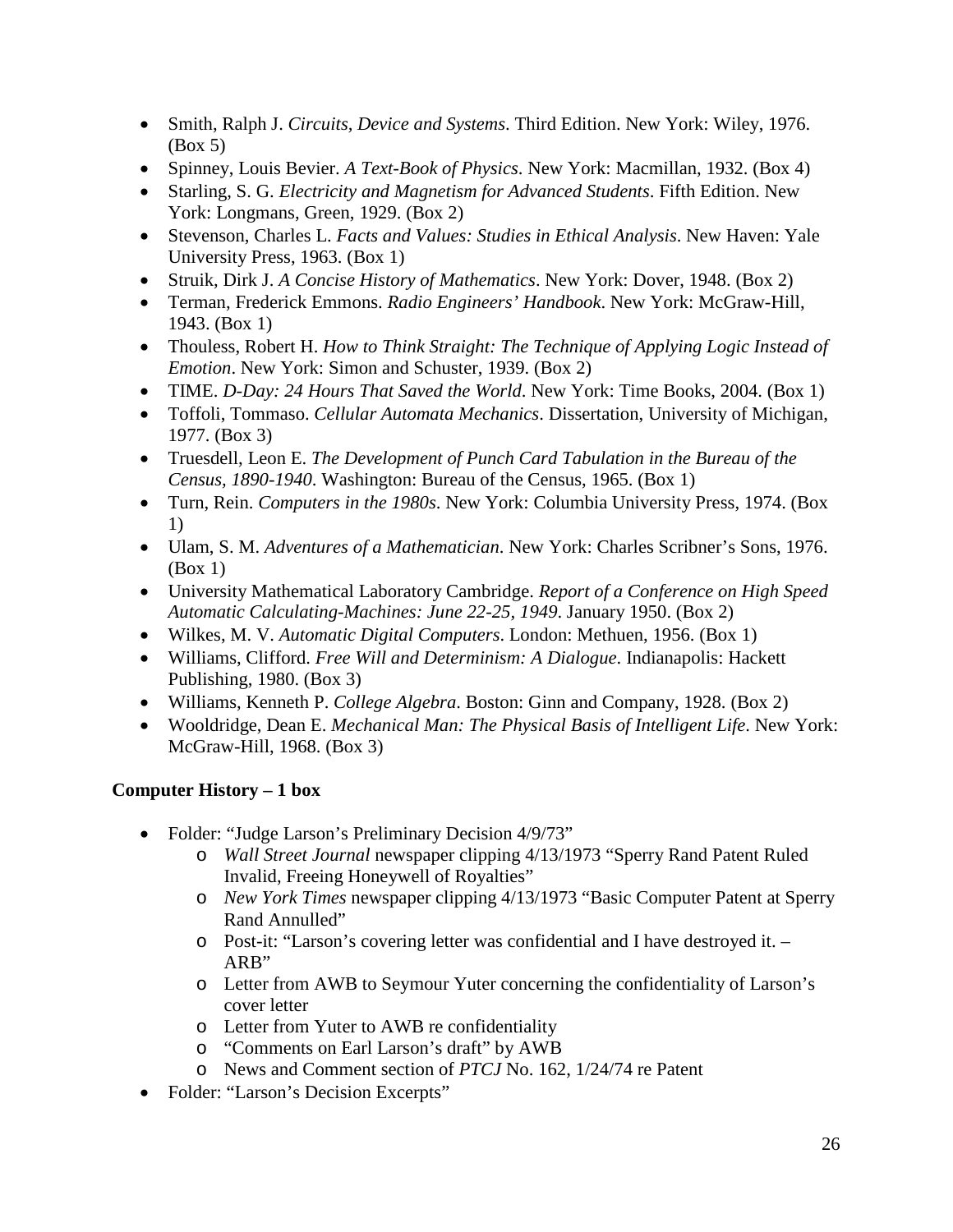- o Pp. 681, 694-697, 708, 710-712, 716-717, 722-723, 725, 731, 756-757
- o "Larson Decision Quotations Relevant to Atanasoff" compiled 6/9/82
- Folder: "Judge Larson's ENIAC Decision"
	- o Copy from U.S. Patent Quarterly
- Folder: "Judge Larson's Decision U.S. Patent Quarterly"
	- o Copy
- Folder: "Changes at *Annals* 1986-1992"
	- o Letter from Bernard A. Galler to Steve Yau re resignation of editor-in-chief
	- o Minutes of Editorial Board Meeting, June 18, 1986
	- o Letter to *Annals* Friends from Mondy Dana re ACM contract
	- o Memo to Editorial Board from Bernie Galler re resignation
	- o Memo to Board members from John A.N. Lee re IEEE bid
- Folder: "Burks-Weiss-Galler argument in re Mauchly article and our right to respond"
	- o Letter to Editorial Board from Rosamond Dana re ENIAC article by Arthur and Alice Burks, February 1, 1982
	- o Letter to Eric Weiss from Arthur and Alice Burks re response to Kay Mauchly's article
	- o Memo to AWB from Bernard A. Galler re Kay Mauchly's article
	- o Letter from Eric Weiss to Arthur and Alice Burks re Kay Mauchly's article
	- o Note on telephone conversation with Bernard Galler 10/7/82
	- o Letter to Eric Weiss from AWB re Kay Mauchly's article
	- o "Hypothetical Situation" Meeting of *Annals* editorial board Oct. 26, 1982
	- o "Comment on Kathleen R. Mauchly's Biographical Article on John W. Mauchly" by Alice and Arthur Burks, October 13, 1982
	- o 2 Letters to Eric Weiss from John Vincent Atanasoff re Kay Mauchly's article
	- o Memo to AWB from Bernard A. Galler re response to Mauchly's article
	- o Letter to Arthur and Alice Burks from Eric Weiss re decision to not publish the Burks' response and ask for modifications from Mauchly instead
	- o Letter to Bernard Galler from "Hank" (Tropp?) from California State University
	- o Memo to Bernard Galler from Maurice Wilkes re inability to attend editorial meeting
	- o Report on Oct. 26, 1982 meeting
	- o Letter to Arthur and Alice Burks from Eric Weiss re revision of Mauchly's paper, controversy this led to, and not publishing their response
	- o Memo AFIPS News: "Mauchly Discovered and Published in the *Annals*" April 1984
- Folder: JVA Biography by *Annals* 1993
	- o 2 letters between annals and Atanasoff along with edited version of bio
- Folder: Correspondence in re 1981 ENIAC article in *Annals*, including libel issue
	- o Correspondence between Bernard Galler and Burks's re initial submission of paper (referees and reviewers)
	- o Letter from Kay Mauchly to Bernard Galler March 22, 1981 re libel and "factual information"
	- o Notes on a telephone conference including Galler, Alice and Arthur Burks, Paul Raisig (Exec Dir of AFIPS), and Attorney (AFIPS) Art Herold – libel threats
	- o Many notes regarding information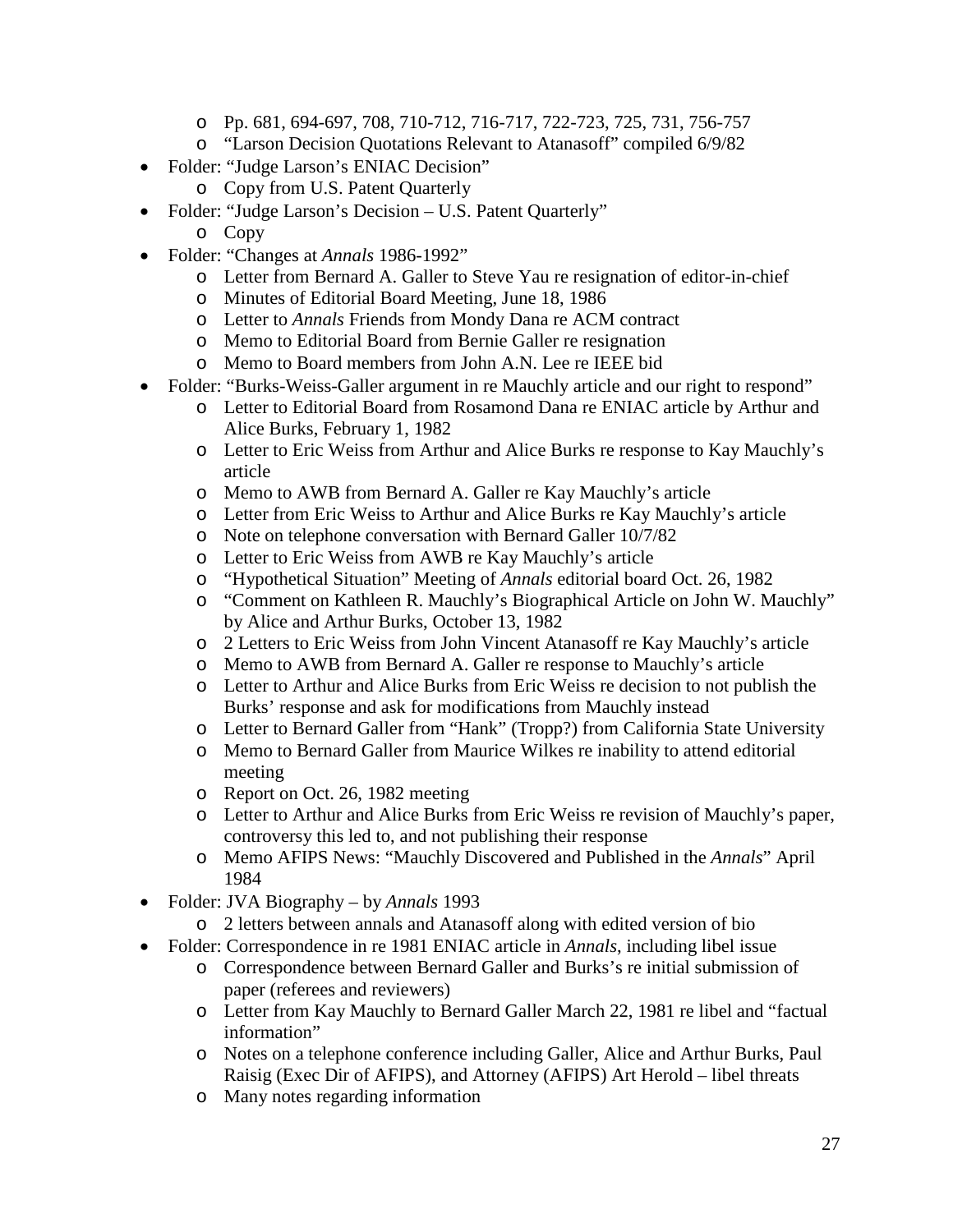- o Many Letters re libel litigation
- Folder: The Computer Museum 1979-1998
	- o "Notes on Computer Museum treatment of ENIAC and Atanasoff" by Alice Burks 1/2/98
	- o 4 letters between Gordon Bell and AWB re lecture and film 10/27/80-4/13/81
	- o Note from Chase Duffy to AWB n.d.
	- o 13 letters between AWB and Gwen Bell re lecture visit 5/14/81-4/5/82
	- o "The Pioneer Computers 1936-1950" 1981 draft
	- o 11 letters between AWB and Susan Hunt (Secretary of Gwen Bell) regarding visit 2/18/82-3/16/82
	- o Poster for Burks lecture on "The Origin of the Stored Program" 2/18/82
	- o Letter from AWB to Beth Parkhurst re filming of lecture 3/3/82
	- o Letter from Beth Parkhurst to AWB re research project on the history of women in programming 2/10/84
	- o Letter from AWB to Beth Parkhurst re proposal 3/10/84
	- o Review from the *Annals* of the Computer Museum Vol. 7, No. 3, July 1985
	- o *Annals* clipping 1986 AFIPS and History by W.M. Carlson
	- o Letter from George R. Stibitz to Elsie Atanasoff Whistler re Atanasoff and exhibit 4/2/1986
	- o "ENIAC's Birthday" from *The Computer Museum Report* Summer 1986
	- o "Happenings" by Ruth A. Maulucci from *Annals* Vol. 9, No. 2 1987
	- o Letter from Sharon O'Brien (Production Researcher for Peace River Films) to AWB re Film at the Computer Museum 9/11/87
	- o Letter from AWB to Gwen Bell re ENIAC video 11/25/87
	- o Letter from Jan Phipps (Associate Producer from Radio Shack/Tandy) re film of ENIAC 9/1987
	- o *Computer Museum Newsletter* March/April 1990
	- o *Charles Babbage Institute Newsletter* Spring 1991
	- o Letter from Gwen Bell to AWB solicitation 3/23/1992
	- o Letter from Gwen Bell to Alice and Arthur Burks re new exhibit 11/17/1995
	- o "The Search is on for a computer museum site" *The Star/The News* newspaper clipping 11/96
	- o *Charles Babbage Institute Newsletter* Vol. 19, No. 2 Winter 1997
	- o Email from Brian Mulloy to AWB re movies regarding the history of the computer: Breaking the Code (historical fiction), Giant Brains (documentary), Dawn of Electronic Computing (documentary), The First Computers (documentary), Inventing the Future (documentary), The Machine that Changed the World (5-part Series), Colossus: The Forbin Project (fiction), 2001: A Space Odyssey (fiction), War Games (fiction), The Thinking Machine (Documentary), The Thinking Machine (documentary, different), Triumph of the Nerds (1, 2 and 3 documentary), Blade Runner (fiction), The KGB, the Computer and me (documentary), The World at Your Fingertips (documentary), The Net (fiction), The Terminator (Fiction)
	- o *Digital Computer Museum Report* 1/1982
	- o Poster: "Computer Geneology"
	- o *The Computer Museum Report* Vol. 22, Spring 1988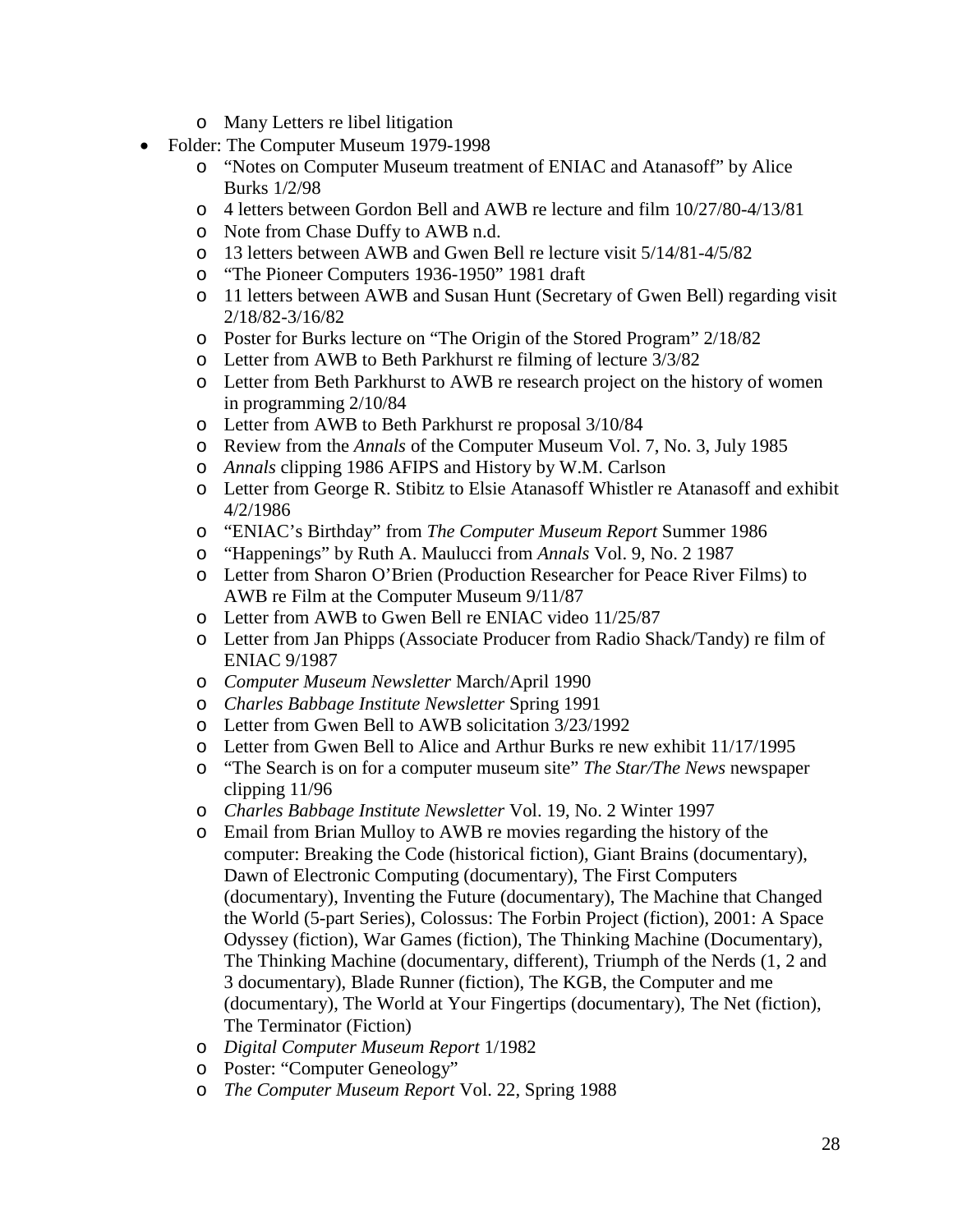- o *The Computer Museum Annual Report* 1993
- o *The Computer Museum Annual Report* 1994
- o *The Computer Museum Annual Report* 1995
- Folder: Hagley Museum and Library (name changed from Eleutherian Mills)
	- o 4 pamphlets for the Museum and Library
	- o "Computer birth records given to Hagley" *The News-Journal Papers* (Wilmington, Delaware) clipping April 4, 1983
	- o *Charles Babbage Institute Newsletter* Vol. 5, no. 2 May 1983
	- o Letter from AWB to Edward Jenner re visit to the library 7/2/83
	- o Letter from AWB to JV Atanasoff re visit 7/2/83
	- o Card from Dorothy Jenner re visit to library 7/9/83
	- o Letter from AWB to Michael H. Nash re reprints 8/15/83
	- o Letter from Michael Nash to AWB re material about ENIAC 9/12/83
	- o Letter from AWB to Michael Nash re permission to use ENIAC film 11/16/83
- Folder: Charles Babbage Institute
	- o Pamphlet
	- o Letter from Bruce H. Bruemmer (archivist) to AWB re photocopies 10/5/84
	- o "Unisys Donates Burroughs Historical Records to Charles Babbage Institute" from *Annals* Vol. 13, No. 4 1991
	- o *Charles Babbage Institute Newsletter* Vol. 14, No. 4 Summer 1992
	- o *Charles Babbage Institute Newsletter* Vol. 15, No. 3 Spring 1993
	- o *Charles Babbage Institute Newsletter* Vol. 15, No. 4 Summer 1993
	- o *Charles Babbage Institute Newsletter* Vol. 17, No. 1 Fall 1994
	- o *Charles Babbage Institute Newsletter* Vol. 17, No. 2 Winter 1995
- 1982-1987 Excerpts Non-Annals
	- o "John von Neumann" by Nancy Stern from *Computer World* 2/1/82
	- o "The Independent Inventor" by W. David Gardner" from *Datamation* 9/82
	- o "The Case of the ENIAC" by Marshall Ledge from *Pennsylvania Gazette* 10/82
	- o *Iowa State Daily* newspaper clipping "Invention of computer credited to former ISU prof" 4/22/83
	- o "Computer birth records given to Hagley" 4/4/83 from *The News-Journal Papers* (Wilmington, Delaware)
	- o "The ENIAC's Muddled History" by Marshall Ledger from *Pennsylvania Gazette* November 1982
	- o *New York Times* clipping March 22, 1983 "Who Should Get the Glory for Inventing the Computer?" by William J. Broad
	- o "After Almost Half a Century, the Father of the Computer Gets a Celebration" by Judith Axler Turner from *Scholarship* October 19, 1983
	- o "From 'a Very Crude Device'" by Frederick W. Miller from *Infosystems* 12/83
	- o Letter from JVA to A.R. Mackintosh re thanking for article in *Physics Today* April 1984 (4/23/1984)
	- o "Still more on the first computer" by A.R. Mackintosh from *Physics Today* April 1984
	- o "Annals News" re ENIAC *Communications of the ACM* Vol. 27, No. 7 July 1984
	- o "The midnight ride of John Vincent Atanasoff" by Patrick Bedard from *Car and Driver* 6/84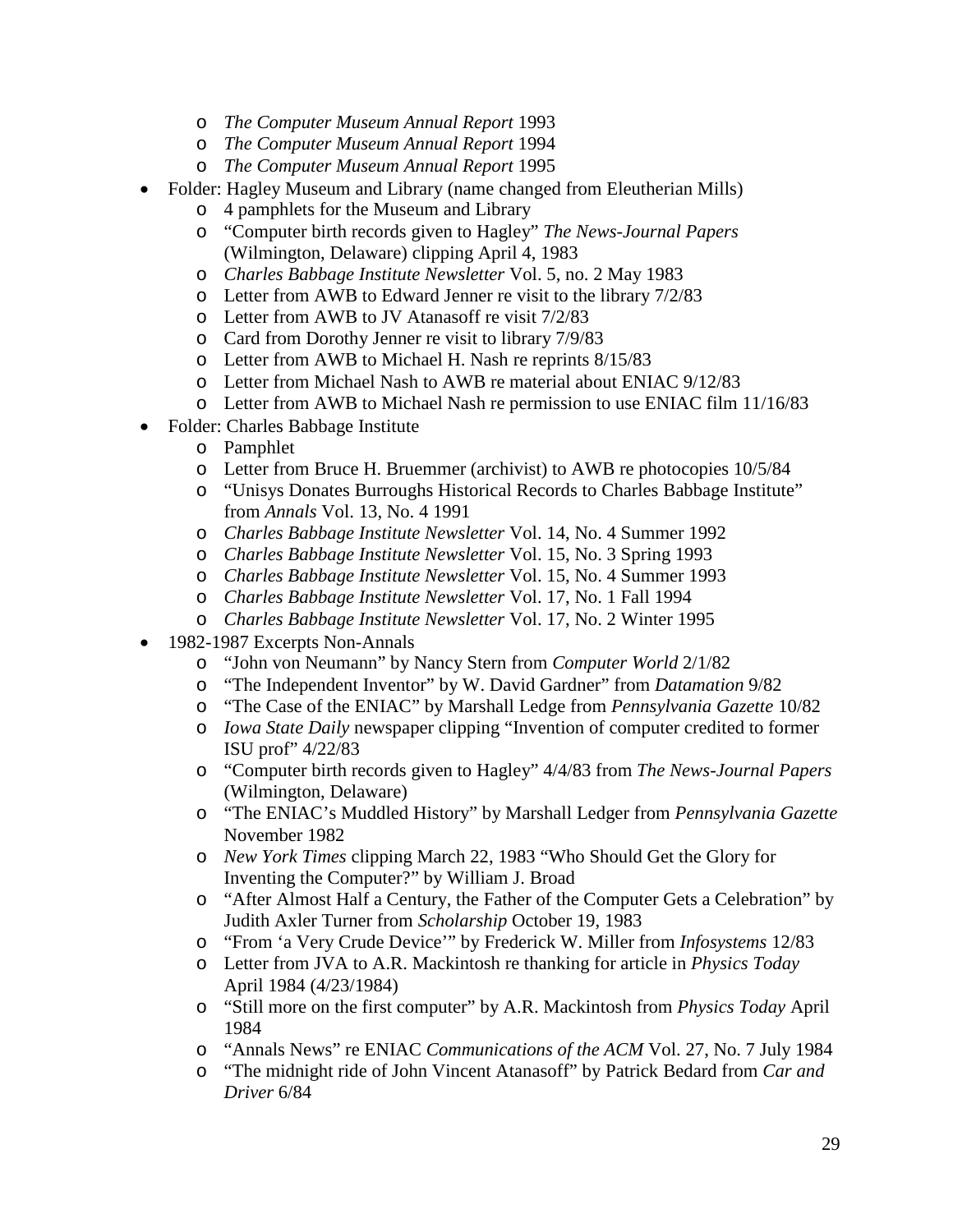- o *Minneapolis Tribune* clipping 6/10/84 "Lawyer is setting record straight on computer inventor" by Dick Youngblood
- o "Who invented general-purpose" by Kathleen R. Mauchly and JV Atanasoff from *Computerworld* July 9, 1984
- o "The Invention of the Electronic Digital Computer" by William Silag *The Palimpsest: Iowa's Popular History Magazine* Vol. 65, No. 5 September/October 1984
- o "Who Really Invented the Computer?" by Pamela L. Eblen from *ICP Data Processing Management* Autumn 1984
- o "NSWC's J.V. Atanasoff: Recognition comes slowly to computer's inventory" by George L. Hamlin from *On the Surface* (Naval Surface Weapons Center) September 14, 1984
- o "Atanasoff: His work ushered in the Information Age" by Carl Gabriel from *Electronic Education* Vol. 4, No. 1 September 1984
- o "Revo. Cult. Dans l'informat." By Midhat J. Gazale from *L'express* 9/21/84
- o Obituary for John G. Brainerd from *New York Times* February 5, 1988
- o "The Mauchly Legacy: A Revolution Begun in Pfahler Hall" *Physics Today* n.d.
- o Advertisement from Sanwa Business Credit Corporation "Get credit for your success." With two pictures of the ENIAC and brief explanation.
- o "ENIAC: Revisiting the Legend" by Simon J. Langlais from *American History Illustrated* 10/85
- o Moore School Computer Museum proposal 1986
- o Excerpt from *The Mystical Machine: Issues and Ideas in Computing* by John E. Savage, Susan Magidson and Alex M. Stein Chapter 2: The History of the Computer
- o "30-Ton 'Brain' Evokes Dawn of the Computer Age" by Matthew L. Wald *New York Times* Feb. 17, 1986
- o "A Birthday Party for ENIAC" by Philip Elmer-DeWitt from *Time* Feb. 24, 1986
- o Response to "A Birthday for ENIAC" story in *Time* March 24, 1986
- o "The first Electronic computer" by Allan R. Mackintosh from *Physics Today* March 1987 sent by Mackintosh to Alice and Arthur Burks (Signed)
- o "The Electronic Numerical Integrator and Computer" by J. Presper Eckert from *The Computer Museum Report* Summer 1986
- o "The 'First Computer' Controversy" Letter in response to Mackintosh's "The First Electronic Computer" from *Physics Today* December 1987
- o Letter from Jesse Hochstadt (Senior Copy Editor of *Physics Today*) re unedited letter 9/28/1987
- o Letter from Gloria B. Lubkin (Editor of *Physics Today*) re acceptance of the letter 11/6/1987
- o Letter from Richard J. Hart (Editorial Assistant of *Physics Today*) re Complimentary copy of the issue
- o Letter from Evan S. Snyder (Department of Physics at Ursinus College) to Gloria B. Lubkin (Editor of *Physics Today*) re article
- o Letter from A.R. Mackintosh to *Physics Today* 10/12/1987
- Folder: 1982-1987 Excerpts (Annals)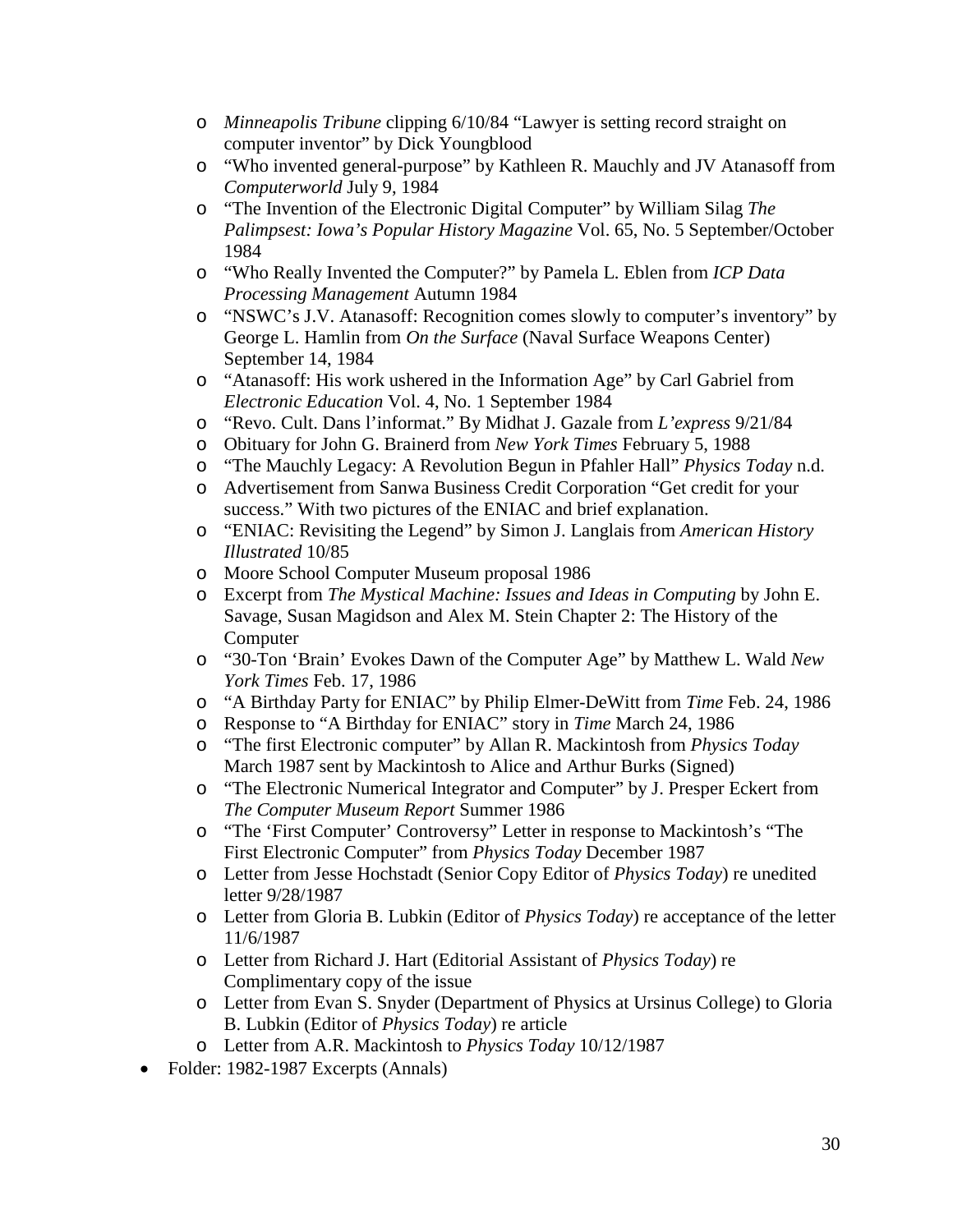- o "A Trilogy on Errors in the History of Computing" by Metropolis and Worlton Vol. 2, No. 1 January 1980
- o "Burks on the Stored-Program Concept" by Burks Vol. 4, No. 2 April 1982
- o "Electronic Computing" by Metropolis and Nelson Vol. 4, No. 4 October 1982
- o "Meetings in Retrospect: Pioneer Day, NCC '82" Vol. 4, No. 4 October 1982
- o No title, Vol. 4, No. 4 October 1982 pp 338-339
- o "The SSEC in Historical Perspective" by Charles J. Bashe Vol. 4, No. 4 October 1982
- o "What Defines a 'General-Purpose' Computer?" by Allan G. Bromley Vol. 5, No. 3 July 1983
- o Book review of Ceruzzi's *Reckoners: The Prehistory of the Digital Computer from Relays to Stored Program Concept, 1935-1945*. Vol. 6, No. 2 April 1984
- o Essay Review of Ledger's "The Case of the ENIAC" and "The ENIAC's Muddled History" from *Pennsylvania Gazette* Vol. 6, No. 2 April 1984
- o Two Essay Reviews of Stern's "Who Invented the First Electronic Digital Computer?" and Turner's "Almost Half a Century Later, the Father of the Computer Gets a Celebration" April 1984
- o "Atanasoff Honored by Iowa State University" Vol. 6, No. 2 April 1984
- o "The End of the ABC" by Robert M. Stewart Vol. 6, No. 3 July 1984
- o "John Vincent Atanasoff Celebration" by Robert M. Stewart Vol. 6, No. 3 July 1984
- o Book Review of Shurkin's *Engines of the Mind: A History of the Computer* Vol. 6, No. 4 October 1984
- o "Minutes of 1947 Patent Conference, Moore School of Electrical Engineering, University of Pennsylvania" Vol. 7, No. 2 April 1985
- o "Howard Aiken" Vol. 7, No. 4 October 1985 pp. 354
- o Book Review of "Campbell-Kelly's *The Moore School Lectures*
- o "International Diffusion of Computer Technology, 1945-1955" by William Aspray Vol. 8, No. 4 October 1986
- o "Clifford Edward Berry, 1918-1963: His Role in Early Computers" by Jean R. Berry Vol. 8, No. 4 October 1986
- o *The Orange County Register* December 31, 1987 "Up Close: Jean Berry"
- o "Irven Travis, 1904-1986" and "James Hardy Wilkinson, 1919-1986" Vol. 9, No. 1 1987
- o Book Review of Williams's *A History of Computing Technology* Vol. 9, No. 1 1987
- o Source List from article by Jean E. Sammet Vol. 9, No. 2 1987
- $\circ$  ENIAC 40<sup>th</sup> Anniversary Vol. 9, No. 2 1987
- Folder: Bibliography and References (Burks)
	- o "Bibliography of Arthur W. Burks"
	- o "References for Works on the Invention of the Electronic Computer" by AWB 8/28/03
	- o "References for Works on the Invention of the Electronic Computer (Annotated)" by AWB 8/28/03
- Notes and M.S. 1946 Lectures
- Folder: History of Computer Articles (Annals) 1988-98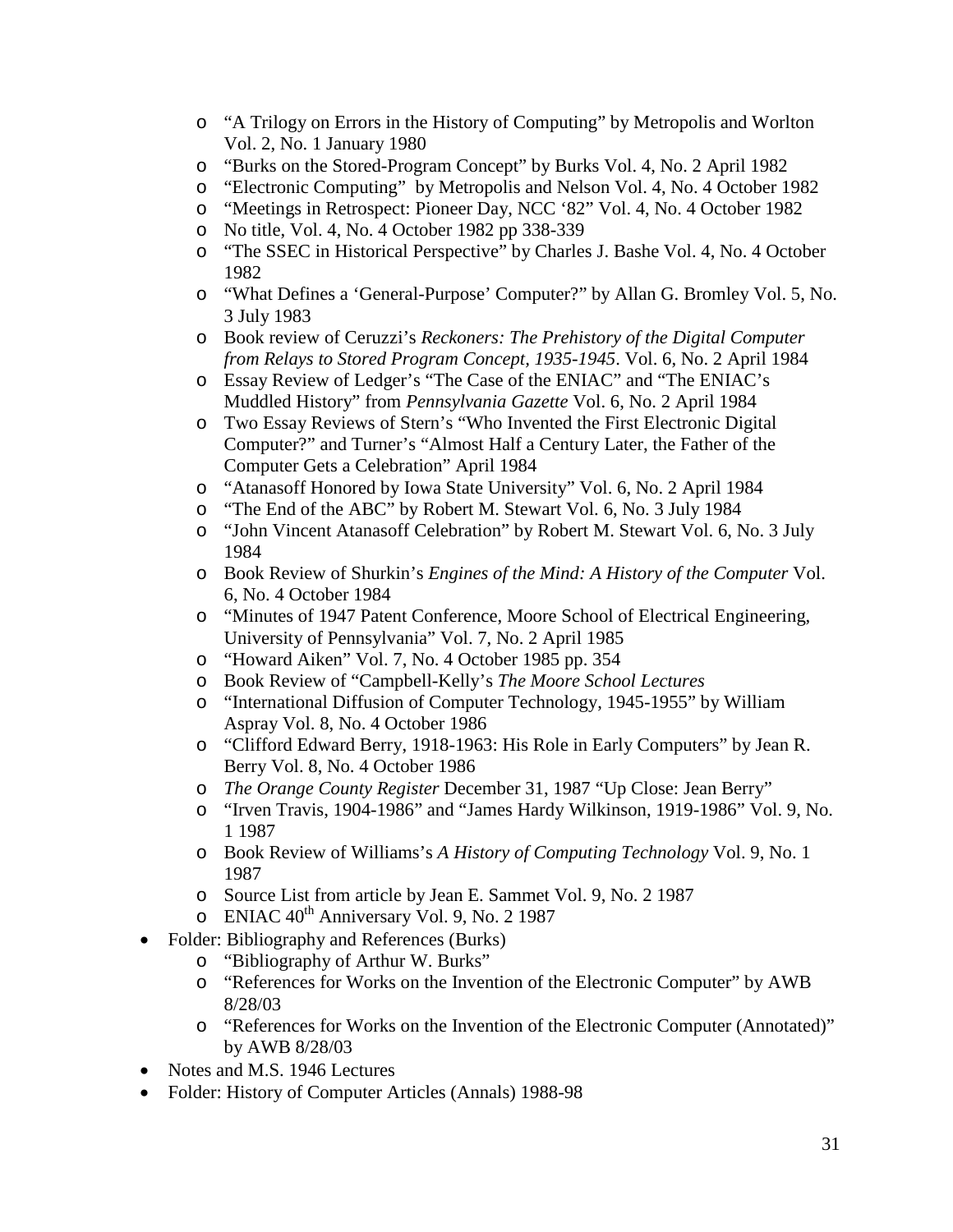- o No title, vo. 10, no. 4 1989 pp. 259-260
- o "Oh, Pioneers!" by Eric A. Weiss Vol. 10, No. 4 1989
- o Letter from Eric A Weiss to "Pioneer" (Form letter) re "Oh, Pioneers!" article 6/13/89
- o Letter from AWB to Eric A. Weiss re changes to bio info 6/19/89
- o *Self-Study* section of *Annals* Vol. 11, No. 1 1989
- o "Atanasoff Award" by Alice Burks with reply by J.A.N. Lee Vol. 13, No. 3 1991
- o "Clark R. Mollenhoff" obit vol. 13, no. 3 1991
- o "Saul Rosen" biography vol. 13, no. 4 1991
- o Book Review *A Computer Perspective: Background to the Computer Age* Vol. 14, No. 1 1992
- o "About this Issue" section of *Annals* Vol. 15, No. 2 1993
- o "Atanasoff at the Naval Ordnance Laboratory" by James E. Tomayko Vol. 15, No. 2 1993
- o Bios and Bibs of Atanasoff and Eckert Vol. 17, No. 3 Fall 1995
- o "Celebrating the Birth of Modern Computing: The Fiftieth Anniversary of a Discovery at the Moore School of Engineering of the University of Pennsylvania" by Dilys Winegrad Vol. 18, No. 1 1996
- o "Before the ENIAC" Vol. 19, No. 2 1997
- o "American Computer Museum Launches the George R. Stibitz Computer Pioneer Awards" by Michael R. Williams Vol. 19, No. 4 1997
- o Circled bio of Atsushi Akera (writer of review) Vol. 20, No. 1 1998
- o "Atanasoff-Berry Computer Replica" by Geoffrey Bowker Vol. 20, No. 1 1998
- o "Making first computer come to life again" by Thomas R. O'Donnell in *The Des Moines Register* August 4, 1997
- o "International Conference on the History of Computing: Paderborn: 16-17 Aug. 1998" Vol. 20, No. 1 1998
- Folder: Non-Annals Articles 1988-89
	- o Note: Aviation Week and Space Technology 12/7/87
	- o Presper Eckert Interview 2/2/88 from Smithsonian website (Site inactive)
	- o "World's first large-scale computer on display in the EECS atrium" UM article Spring 1988
	- o "ENIAC finds a new home" *The University Record* November 19, 1990
	- o "John V. Atanasoff" by Dean Hutchison from *The Daily Tribune* April 30, 1988
	- o "Special guests for Atanasoff celebration" notes 5/7/88
	- o "Grand Marshal: Dr. John Vincent Atanasoff" by Dean Hutchison 5/7/88
	- o "Mollenhoff book gives Atanasoff proper place in computer history" from *The Iowa Stater* May 1988
	- o "Computer Inventor back in Ames" from *Iowa State Daily* 5/88
	- "The ABCs of computers" from *IEEE Spectrum* Vol. 12, No. 8 (June 1988)
	- o "More recognition for John Atanasoff" from *On the Surface* 6/21/88
	- o "How the Computer Revolution Began 50 Years Ago" by William R. Turner with Letter from Turner to AWB re article
	- o "The First Electronic Computer" *Physics Today* 3/1987 (Russian Translation)
	- o "Documents Implicate Unisys Officers; Pentagon Issues Contract Restrictions" from *Aviation Week and Space Technology* July 25, 88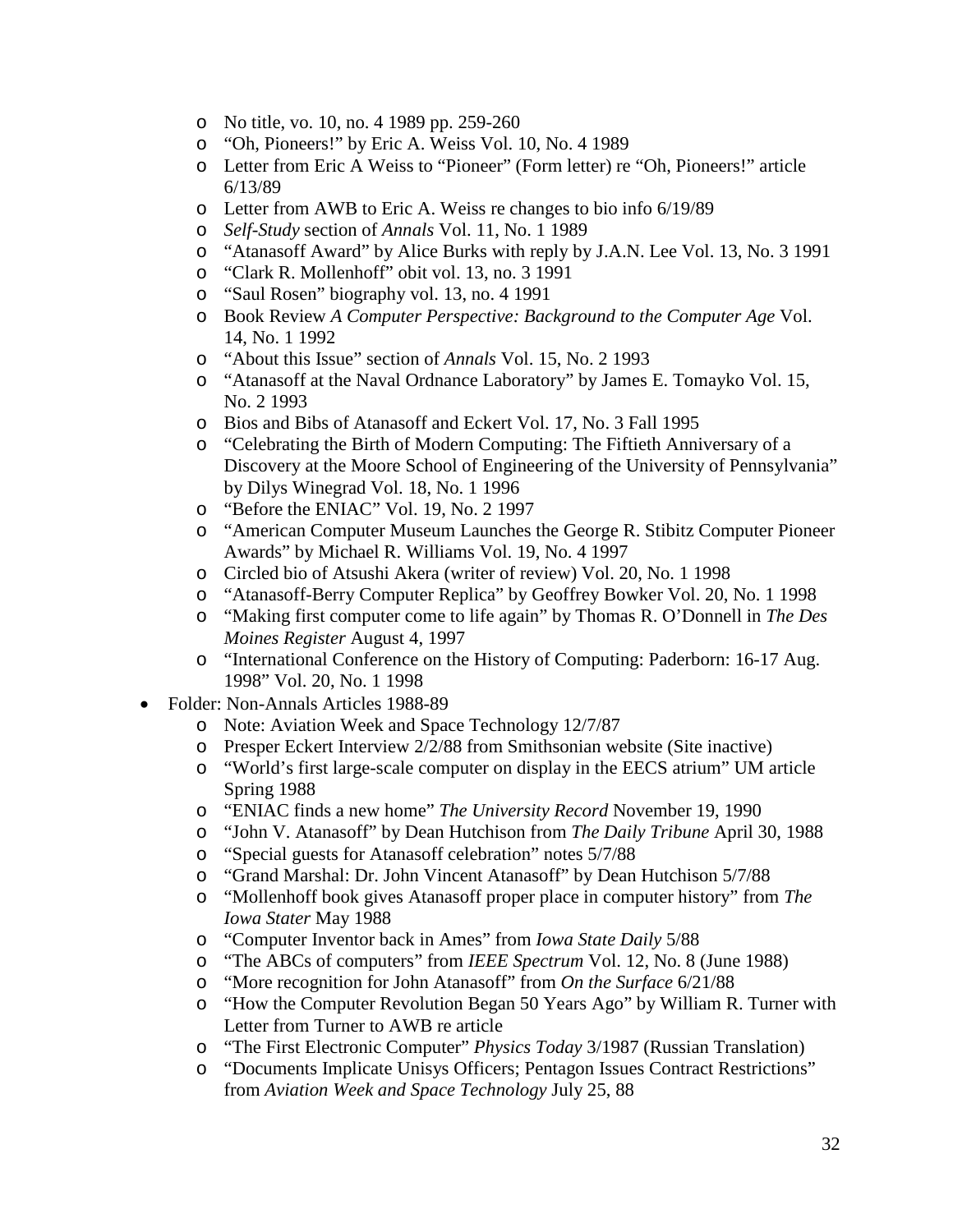- o First draft of "Atanasoff's Electronic Computer" by Mackintosh
- o "Another Atanasoff discovered" from *On the Surface* Vol. 11, No. 17 1988 re asteroid named after Atanasoff with Letter from Geo Hamlin
- o Letter from Alice Burks to Alice ?? re order of books
- o Letter and Response from *Scientific American* re Mackintosh's article Dec. 1988 with Letters from Saul Rosen and Mackintosh
- o "Pentagon official is accused of taking bribe" from *The Ann Arbor News* Dec. 28, 1988
- o "Investigators have videotapes of payoffs in Pentagon probe" (AP article) 1988
- o Letters and articles from editors of *Encyclopedia of Computer Science and Engineering*
- o "It was the toughest of times, now it's the best so far…" by Janet Nellis Mendler April 1989 from *Michigan Today* re Irma M. Wyman
- o "Origins of Radio" *Wall Street Journal* 6/23/89
- o Faculty Awards from *The University Record* 10/9/89
- o "Unisys wins \$44.9-Million Contract to Upgrade Airport Radar Systems" from *Aviation Week and Space Technology* November 6, 1989
- o "'39: Tech's watershed year" by John Hillkirk from *USA Today* 12/1/89
- Folder: Non-Annals Articles 1990-1998
	- o Letters and articles re the 1989 *Encyclopaedia Britannica* misinformation about the ENIAC
	- o "The College that created the computer" by Leonard W. Boasberg from *The Philadelphia Inquirer* May 14, 1990
	- o "The stored program concept" by William Aspray from *IEEE Spectrum* September 1990 with letters and articles re the review of Aspray's article
	- o "The Origins of the Modern Computing" by Saul Rosen Reprinted from *Computing Reviews* Vol. 31, No. 9 September 1990
	- o "UNISYS struggles to turn a profit after merger" by Bart Ziegler from *The Ann Arbor News* Sept. 10, 1990
	- o "Probe in arms fraud gathers steam" from *The Ann Arbor News* Nov. 23, 1990
	- o "National Medal of Technology" from *Science* Vol. 250 11/11/90
	- o Introduction from *A Computer Perspective* by I. Bernard Cohen 1991
	- o "UNISYS is bailing faster" from *Business Week* August 5, 1991
	- o "UNISYS chips away at huge debt, hacks 14% of staff" from *The Ann Arbor News* August 8, 1991
	- o "UNISYS admits bribery and fraud, will pay record \$190 Million Fine" from *Aviation Week and Space Technology* Sept. 16, 1991
	- o Note: *Business Week* article "Unisys: Out of the Bleak and into the Black"
	- o "ABC: The First Electronic Digital Computer? By Bruce S. Hale from *QST* 9/1992
	- o The ACM's History of Electronic Computing (1993) with Letter from Arthur E. Oldehoeft to Jeanne Dunn
	- o "Back to Basics puts IBM Telescopes out of focus" by John Cunniff (AP article) August 18, 1993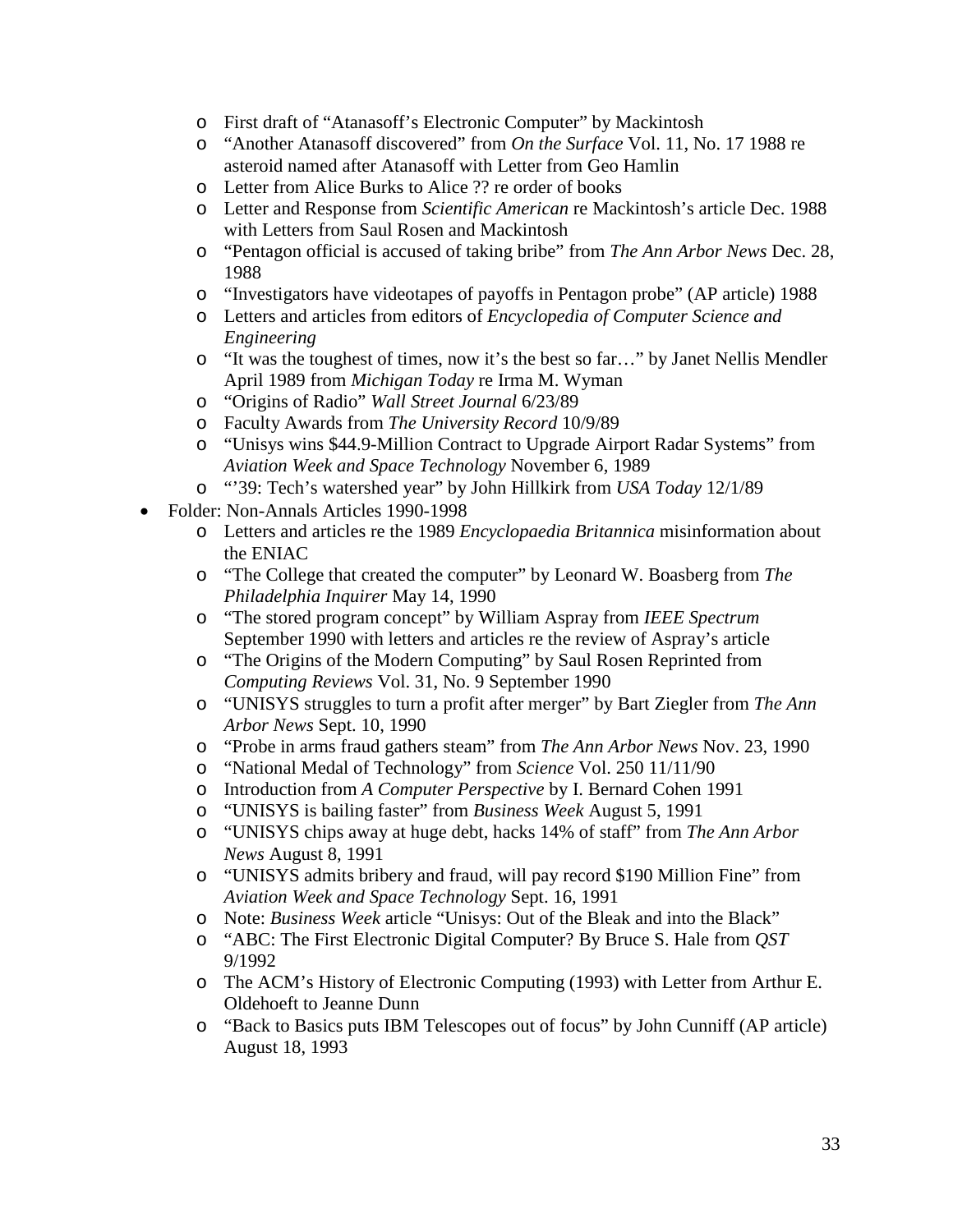- o Book review of *Sparks of Genius: Portraits of Electrical Engineering Excellence* from *Center for the History of Electrical Engineering Newsletter* No. 34 Fall 1993
- o "The bean counter as hero" by Dana Wechsler Linden from *Forbes* October 11, 1993 re Unisys
- o "Inventor finally wins credit for the electronic computer" from *Traverse City Record* (Eagle, MI) Dec. 19, 1993
- o "The Computer Wars" by James Fallows 3/1994 from *The New York Review*
- o "The First Bug" from *Byte* April 1994
- o *Nucleus* Vol. 16, No. 1 Spring 1994
- o "American Museums: Bossy sponsors" re Smithsonian Computer history exhibit from *The Economist* April 30, 1994
- o "America's Atomic History" from *The New York Times* Editorials August 4, 1996
- o "Intellectuals can be censorious" from *The Ann Arbor News* Dec. 28, 1995
- o "History should enlighten, not frighten" from *The Chicago Tribune* Jan. 8, 1996
- o "D'Amato Backs Unisys Radar for Monitoring Airport Wind Shear" from *The New York Times* July 25, 1994
- o *Charles Babbage Institute Newsletter* Vol. 16, No. 2 Winter 1994 "Atanasoff Exhibit"
- o 1995 Unisys Advertisement
- o *Peirce Project Newsletter* Vol. 2, No. 2 Winter 1995-96 "Peirce and the Year of the Computer"
- o *Time* advertisement for the book: *Great People of the 20th Century* 1996
- o Letter and response re article *The New York Review* 1996
- o "ENIAC Records Preservation Project Receives Funding" from *Hagley Museum and Library Newsletter* Vol. 25, No. 2 Summer 1996
- o "Back to Bikini" re atomic testing from *The Ann Arbor News*July 25, 1996
- o *Charles Babbage Institute Newsletter* Vol. 19, No. 1 Fall 1996
- o Timeline from *Computer* October 1996
- o "History of Software Begins with the Work of Some Brainy Women" from *Wall Street Journal* Nov. 25, 1996
- o "Preserving Records of the Early Computer: An NHPRC Project Draws Attention" from *The Record* Vol. 3, No. 4 March 1997
- o "A Military Monopoly?" from *Peace Action Flash!* 2nd Quarter 1997
- o *Center for the History of Electrical Engineering Newsletter* No. 45 Summer 1997
- o "A Modern Review of 'Electronic Computing Circuits of the ENIAC" by Paul B. Schneck from *Proceedings of the IEEE* Vol. 85, No. 7 July 1997
- o "John Vincent Atanasoff" by Jeffrey Young from *Forbes* July 7, 1997
- o "The Evolution of the Calculator" from *The New York Times* Sept. 1, 1997
- "New Technologies may speed computing" by Robert S. Anthony 9/25/97
- o "An Ancient Feud: Who Invented the Computer" from *The Chronicle of Higher Education* October 3, 1997
- o *Time* Man of the Year issue: Andrew Grove Dec. 29, 1997
- o *Charles Babbage Institute Newsletter* Vol. 20, No. 3 Spring 1998
- o "TV: The Mummy's Curse" by John Leonard from *The New York Review* 8/98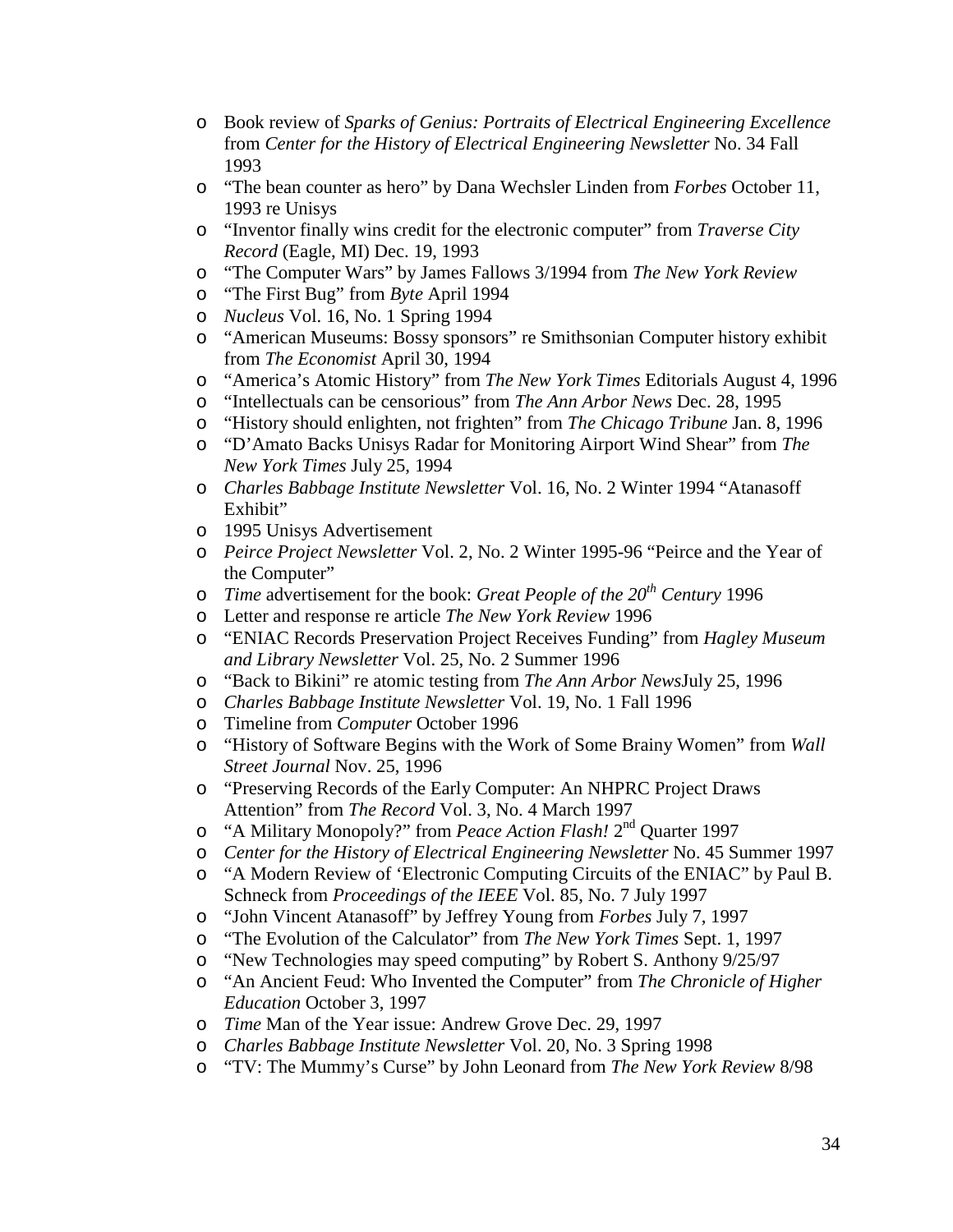- o "As Simple as ABC: A Pioneer Computer is Duplicated from *National Geographic* August 1998
- o Poster for Arthur Burks' lecture at IUPUI April 12 (1998?)
- o "Another First Computer" by Frederic D. Schwarz from *Invention and Technology* Spring 1999
- o *Discover* The Most Amazing Century of Science issue January 2000
- o *Time* The Century's Greatest Minds issue March 2001
- Folder: Mollenhoff book (obituaries and notes)
	- o "Pulitzer-winner Clark Mollenhoff dies" from *Des Moines Sunday Register* March 3, 1991
	- o Obit *Fort Dodge Messenger* 3/5/91
	- o Obit *Omaha World-Herald* 3/4/91
	- o Obit *Cedar Rapids Gazette* 3/3/91
	- o "Clark R. Mollenhoff, Pulitzer Winner, Dies at 69" from *The New York Times* 3/4/91
	- o "Iowa's most famous journalist dies" *Fort Dodge Messenger* 3/3/91
	- o "Pulitzer Winner Mollenhoff Dies" from *Sunday World-Herald* 3/3/91
	- o "Ballad to John V. Atanasoff" poem by Mollenhoff 1989
	- o "Mollenhoff to Receive Missouri Honor" from *News-Gazette* 10/18/1989
	- o In Memoriam pamphlet of Gjore Jean Mollenhoff (Clark R. Mollenhoff's daughter) 1988
	- o Notes on Mollenhoff phone call 6/28/1987
- Folder: Nancy Stern Book Quotes and notes
	- o 9 pp. notes from book ARB
- Folder: Interview of Arthur Spring 2003 by Enid Galler (3 Tapes and Transcript)
- Folder: 4/2000 events at De Pauw University
	- o Letters from *De Pauw Alumni Magazine* Summer/Fall 2000 letter from ARB
	- o Letter/Card from ARB to Gloria Townsend (2000) re "Old Gold medal"
	- o ARB's talk to Women in Science, De Pauw University
	- o Letter from Neal Abraham to the Burkses re past visit
	- o Email from Dr. Dennis A Trinkle to AWB re visit
	- o De Pauw Schedule April 27-28, 2000 re award
- Folder: DePauw University ENIAC Parts Transfer
	- o 2 Emails between Burks and Carl Singer
	- o 20 Emails between Burks and Douglas Harms
	- o Photos from a website
	- o Letter from Neal Abraham to Burkses
	- o Letter from Douglas Harms to Burkses
- Folder: Misc.
	- o Letter from Joel Berger (UM) to AWB re taped lecture 1988
	- o "A Byte of History" from *The Courier-Journal* June 10, 1981
	- o Memo to CCS Faculty from Bernard Galler re tapes
	- o Emails re the Jean Jennings Bartik Computer Science History Museum at Northwest Missouri State University, 2002
	- o Emails and article re Chris Evans' interview of AWB
	- o Correspondence between AWB and Heinz Zemanek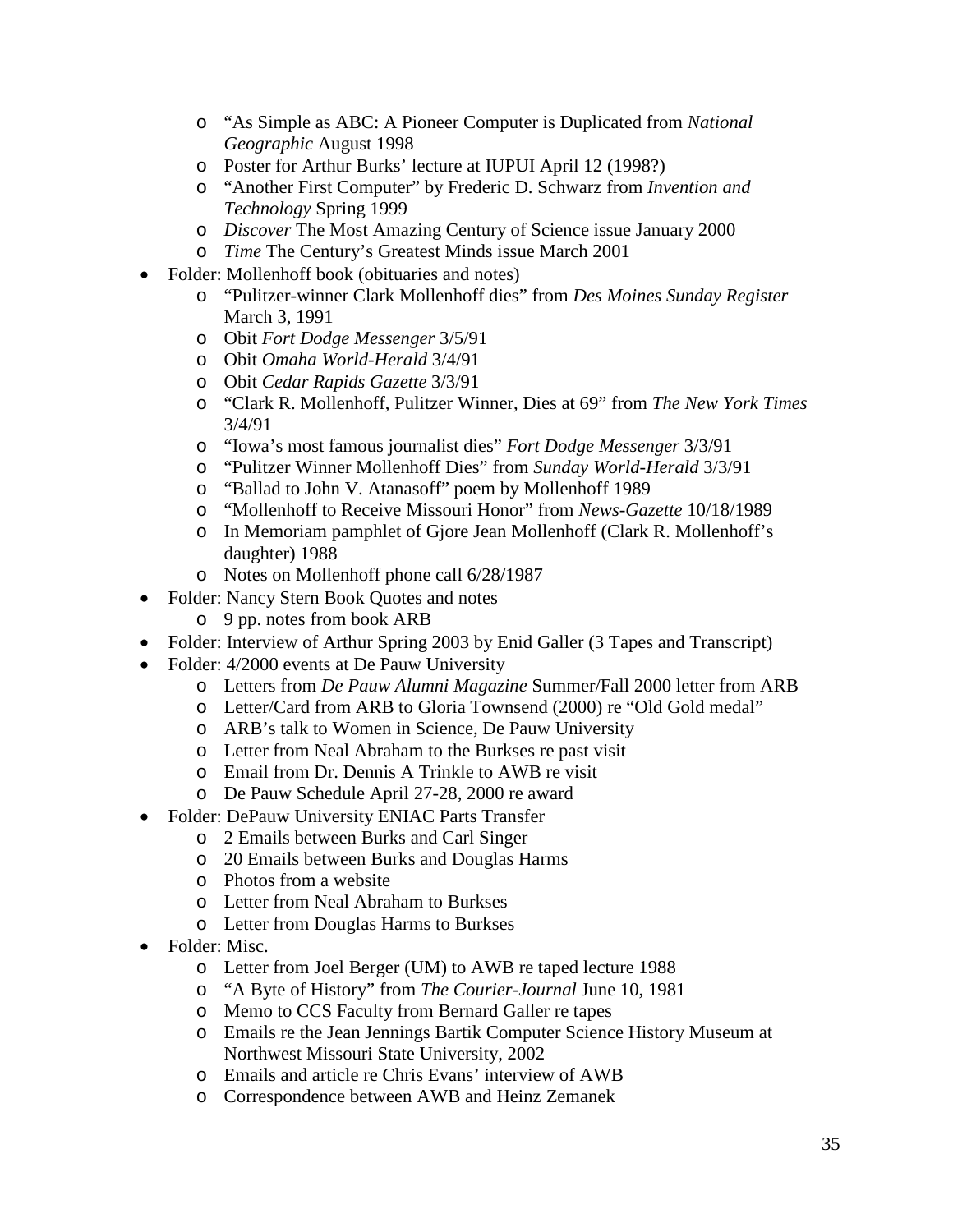- o Comments on Evans Interview of JV Atanasoff with MS
- o Bio of AWB on website: Philosophy and History of Science, Kyoto University
- Folder: Huskey Memoir 1991 from *Annals* Vol. 13, No. 3 1991
- Folder: Von Neumann Report on EDVAC 1945 First Draft
- Folder: Critical Pages Eckert-Mauchly 9/30/45 EDVAC Report "Automatic High-Speed Computing: A Progress Report on the EDVAC"
- Folder: Original Version of ENIAC Paper "The ENIAC: First General-Purpose Electronic Computer" by AWB and ARB 179 pp.
- Folder: ENIAC Paper, comments on first draft and author responses
	- o Letter from Kay Mauchly to Bernard Galler March 22, 1981
		- o Letter from JVA to Bernard Galler 2/6/1981
		- o "Burks Response to JVA" May 26, 1981
		- o Letter from JVA to AWB 4/9/81
		- o Letter from C.J. Bashe to Bernard Galler 3/13/81
		- $\circ$  Letter from John G. Brainerd to Bernard Galler 2/27/81 w/4 pages of comments on the paper
		- o "Burks Response to Brainerd" 5/26/81
		- o Letter from H.D. Husky to Bernard Galler w/3 pp of comments
		- o "Burks Response to H.D. Huskey" 5/29/81
		- o Letter from Cuthbert Hurd to Bernard Galler 2/5/81
		- o "Burks Response to C.C. Hurd 5/26/81
		- o Letter from Brian Randell to Bernard Galler w/3 pp of comments 2/12/81
		- o "Burks Response to B. Randell 5/29/81
		- o Letter from Helmut T. Schreyer to Bernard Galler (n.d.)
		- o "Burks Response to H.T. Schreyer" 5/29/81
		- o Letter from Hank Tropp to AWB 2/18/81
		- o "Burks Response to H. Tropp" 5/26/81
- Folder: ENIAC paper  $2<sup>nd</sup>$  draft (revised 6/3/81) 180 pp.
- Folder: ENIAC paper Comments on Second Draft
	- o Memos from *Annals* to JVA, Huskey, Tropp, Hurd, Brainerd, Randell, Zuse, Galler
	- o Letter from Kay Mauchly to Bernard Galler 6/25/81
- Folder: ENIAC Paper as Report Jan. 11, 1981 for Logic of Computers Group (Department of Computer and Communication Science – UM)
- Folder: ENIAC Paper Published Comment and Author Responses
	- o Memo from Bernard Galler to the Burkses 9/9/81
	- o "Authors' Responses" n.d.
	- o Comments by JVA
	- o Comments by Brainerd
	- o Comments by Mauchly and Eckert
	- o Comments by Randell
	- o Comments by Zuse
	- o Burks reply to each of above
- Folder: Annals Oct 1981 Issue with ENIAC article (and Mailing Lists) (And Letters)
	- o Mailing List (handwritten)
	- o Card to Alice and Arthur Burks from Dorothy and Ed April 29, 1982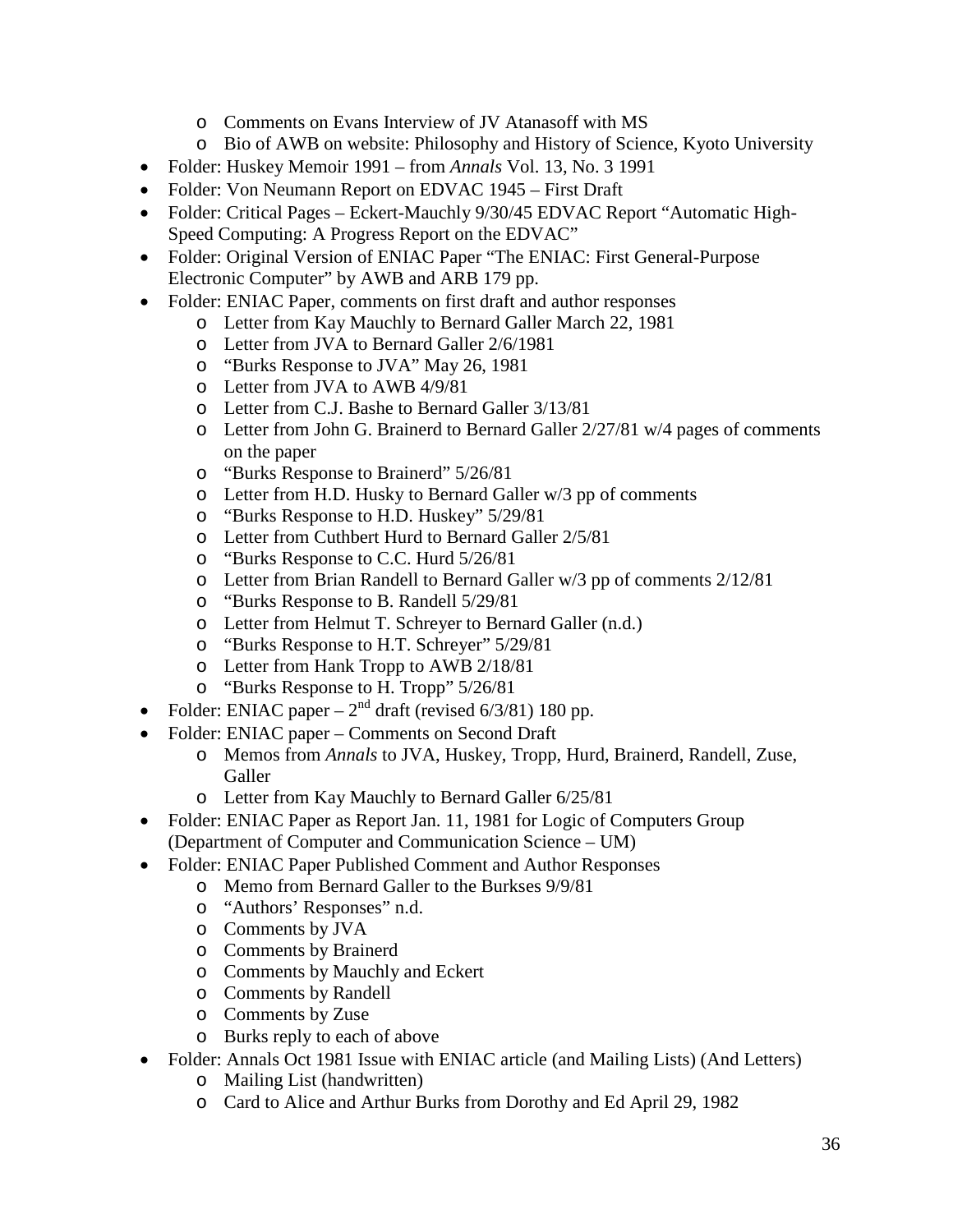- o Note from Maurice to Art April 26, 1982
- o Note from Ken and Wilma to Art and Alice April 22, 1982
- o Letter from Marvin and Joan Carmack to Alice and Arthur 5/5/1982
- o Card from Joan to Burkses April 11, 1982
- o Note from Carlton to Art 3/30/82
- o Note from Charles and Joanna to Art 3/31/82
- o Note from Toby and Julie Tedrey to Art and Alice 8/3/1982
- o Note from J. Weudel to Art 6/14/1982
- o Note from Carl Akerlof to Art (n.d.)
- o Note from Jean Nakhnikian to Alice and Art (n.d.)
- o Letter from Ronald Overmann to Art and Alice 5/10/1982
- o Letter from Mrs. Clifford E. Berry to Art 4/20/1983
- o Memo from Alan Merten to Art 9/10/1982
- o *Annals of the History of Computing* Vol. 3, No. 4 October 1981
- Folder: The ENIAC articles
	- o "Genesis of the ENIAC" by John G. Brainerd from *Technology and Culture* July 1976 Vol. 17, No. 3
	- o "Early Electronic Computers" by Herman H. Goldstine
	- o "The ENIAC" by Brainer and Sharpless from *Electrical Engineering* Vol. 67 (February 1948)
	- o "The ENIAC Story" by Martin H. Weik from *Ordnance* Jan-Feb 1961
	- o "The Electronic Numerical Integrator and Computer (ENIAC) by Goldstine from *Mathematical Tables and Aids to Computation* Vol. 2, No. 15 July 1946
	- o "J.G. Brainerd on the ENIAC" from *Annals* Vol. 4, No. 1 January 1982
	- o Rough Draft of Brainerd's ENIAC Lecture 6/25/1981
- Folder: Non-Annals Articles, Letters 1971-81
	- o "List of publications 8/71-10/81 relevant to Eckert and Mauchly vs. Atanasoff or von Neumann suited to my presentation"
	- o "The Little Known Creators of the Computer" from *Nation's Business* Dec. 71
	- o "ENIAC in Court: What Might Have Happened" from *Datamation* June 1973
	- o "How the Judge Looked at the IBM-Sperry Rand ENIAC Pact" from *Datamation* January 1974
	- o "Technik Geschichte" 1975
	- o "A Faster Cratchit: The History of Computing at Michigan" from *Research News* Vol. 27, No. 1 January 1976
	- o "The Age of Miracle Chips" from *Time* February 20, 1978
	- o "In the Beginning, the ENIAC" from *Datamation* 5/79
	- o *The Wall Street Journal* June 5, 1979 "Who Would have Thought the Father of Goliath Would be Introducing David? Meet the Sperry UNIVAC1100/60 Computer
	- o "In the Beginning, There Was Mauchly" from *Datamation* March 1980
	- o "Whatever happened to J. Presper Eckert?" from *Pennsylvania Gazette* 3/80
	- o "A Master of Understatement" from *Datamation* 5/80
	- o Book review of *A History of Computing in the Twentieth Century* from *Science* vol. 212 5/1/81
	- o Book review of *ENIAC to UNIVAC*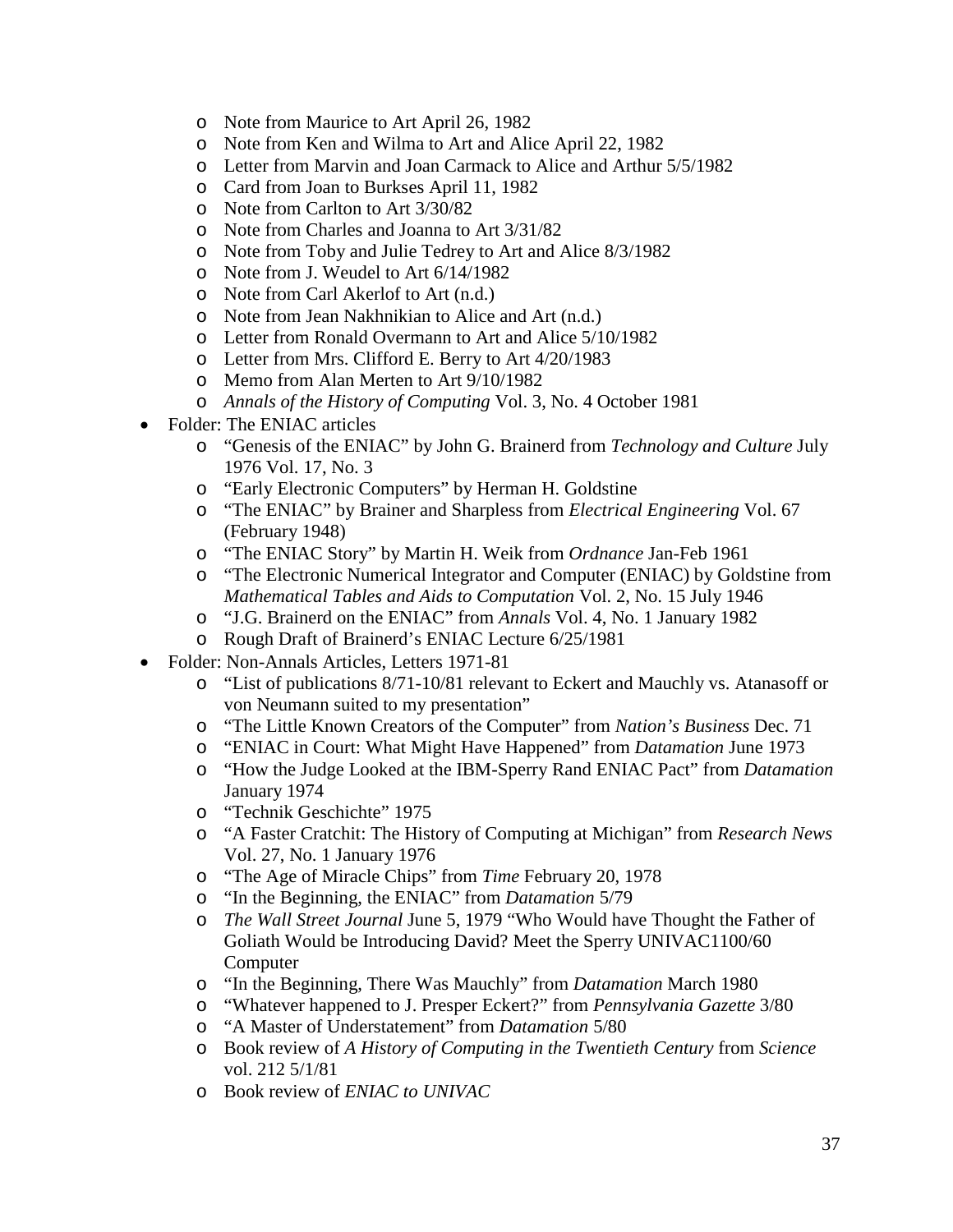- Folder: Annals Articles excerpts and Alice's notes 1979-81
	- o List
	- o Many pages of handwritten notes on articles
- Folder: Figures and Tables, Drawing and Charts as used and Xeroxes of photos used (1988 Burks Book) (Some 2003 Book) (Some trial Exhibits)
	- o Table 1, Fig. 1, Fig. 2, Fig. 3, Fig. 4, Fig. 5, Fig. 6, Fig. 8, Fig. 9, Fig. 12, Fig. 15, Fig. 16, Fig. 17, Fig. 19, Fig. 20, Fig. 26, Fig. 27, Fig. 28
	- o 2003 book: Fig. 7, Fig. 9, Fig. 13, Fig. 15, Fig. 17, Fig. 19, Fig. 20, Fig. 21, Fig. 22, Fig. 23, Fig. 24, Fig. 33
	- o Trial Exhibits: 21166.7, 21166.5, 21165.3
	- o From article: Von Neumann and his Computer, Fig. 9, Fig. 1, Fig. 2, Fig. 3, Fig. 12a
	- o From Article: fig. 1, Fig. 2, Fig. 3, Fig. 4, Fig. 5, Fig. 4
- Folder: Photos Arthur W. Burks 1946
- Folder: Photos: ABC ca. 1942 Atanasoff-Holley Medal 1985
- Folder: Photos, Mauchly and Eckert 1946

#### **Course Notes – 1 box**

- Folder: 571 Auxiliary
- Folder: EECS 571
- Folder: Microprogramming
- Folder: Reliability
- Folder: Alexander, Burks, Flanders and Jim Robertson
- Folder: Microprogramming
- Folder: CCS 569 Originals and Handouts
- Folder: CCS 569 Assignments and Exam
- Folder: Slide Lists
- Folder: Interest Items
- Folder: CCS 469 Lectures 1981
- Folder: Movies
- Folder: Problems to be solved
- Folder: 1981 469 Course Pack
- Folder: Atlas paging
- Folder: (stock machines)
- Folder: VN's first program
- Folder: What is a VN Machine?
- Folder: 1984 CCS 569
- Folder: Computer Generality
- CCS 569 Computer Structures "The Arithmetic Unit of the IAS Machine"
- Folder: CCS 569 Exam 1984
- Folder: RW400
- Folder: Pegasus
- Folder: Whirlwind
- "Adding a Tape Drive to the EDVAC"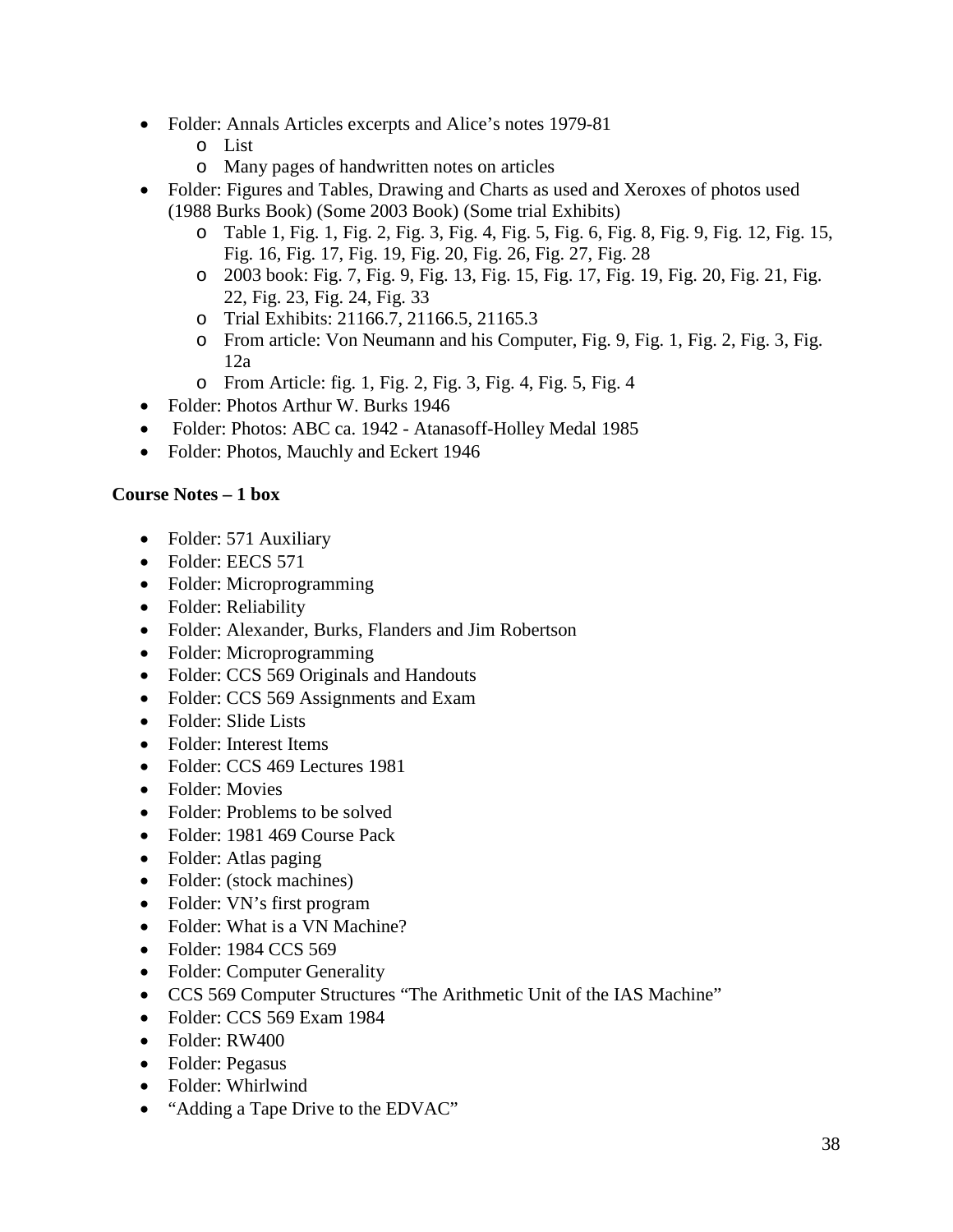- Folder: PDP 11
- Folder: IBM 360
- Folder: The Electronic Computer Revolution
- Binder: CCS 469 1982 Course Pack

## **ENIAC Miscellany [January 2009 Accession]**

- Vol. 3, No. 4 *Annals of the History of Computing* October 1981 photocopy
- Dissertation: "The ingenuity of common workmen: And the invention of the computer" by Byron Paul Mobley Ames, IA 2001
- Folder from convention: The International Symposium on Modern Computing In celebration of Atanasoff's 100<sup>th</sup> birthday: October 30-November 1, 2003
- ENIAC Patent Trial Papers: (All computer printouts)
	- o "Our Treatment of Issues by topic EN Patent Trial (A Running account)"
	- o "Issues by Topic, cont."
	- o "Excerpts: Judge Larson's Decision, EN Patent Trial"
	- o "Testimony Excerpts: ENIAC Patent trial"
	- o "Testimony Excerpts, cont'd"1q

#### **ENIAC reports and trial docs, Atanasoff docs – 1 box**

"Folder Title"

- "ENIAC Exhibit Owner Ship Status" University of Michigan request for part of ENIAC for display
- "Atanasoff 1983-84 Annals Articles"
- "J.V.A's Digital Talk (Dig. Computer Museum) 1980" transcript for lecture
- "Documents Submitted by S. C. Yuter, J.S.D., Attorney for Professor Arthur W. Burks" Honeywell vs. Sperry Rand and Illinois Scientific Developments includes Brief for Burks, Profert by Burks, Affidavit of Burks, and Exhibits of Affidavit of Burks (2 copies)
- "AWB Affidavits" 3 copies
- "Sharpless and Burks on Contributions to ENIAC in regard to Patent Rights" Affidavit of Thomas K. Sharpless and correspondence between Eckert and Burks about Patent
- "Misc Letters"
	- o Letter: Burks to Professor Nathan Houser 2-18-1996
	- o Vitae of AWB
	- o Newspaper clipping: Saturday, March 21, 1998 Ludwig Wittgenstein vs. Karl Popper controversy
	- o Eulogy for Professor Richard Brandt by AWB
	- o Letter: Nathan Houser to Burks 3-25-1997
	- o Email: Burks to unknown [\(alker@rcf.usc.edu,](mailto:alker@rcf.usc.edu) cc'ed [mdc@crew.umich.edu\)](mailto:mdc@crew.umich.edu) 3-23- 1997
	- o Email: Burks to unkown [\(koza@cs.stanford.edu\)](mailto:koza@cs.stanford.edu) 7-2-1997
	- o Letter: Burks to Betsy Adams (class note for Class of 1936) 9-18-1997
	- o Email: Tom Sharpless to Arthur Burks 11-6-2001
	- o Letter: S. Reid Warren, Jr. to AWB, enclosure: photo taken at the Mauchly's in Collegeville, PA during the spring or summer of either 1941 or 1942, picture includes: John W. Mauchly, Arthur W. Burks, Cornelius N Weygandt, Carl C.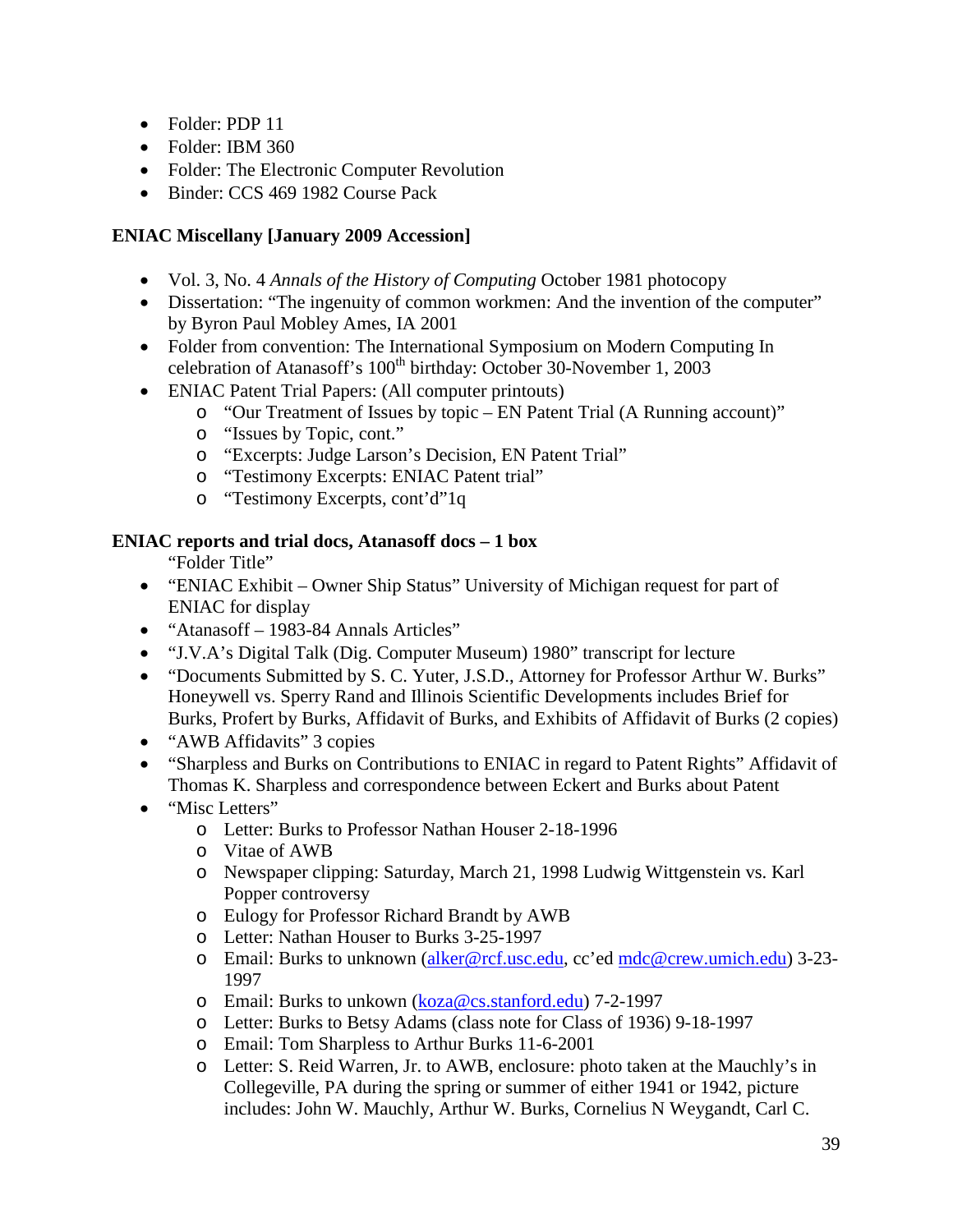Chambers, Mrs. Mauchly (John's mother), John Grist Brainerd, S. Reid Warren, Jr., Mary Mauchly, Signey Mauchly, Marion Weygandt, Margaret Morgan, marian S. Warren, Mrs. Douglas W. Mode, Margaret M. Chambers, Carol P. Brainerd, Jimmy Mauchly, S. Reid Warren, III, Alan Warren, Jimmy Chambers, Nancy Chambers 4-7-1982

- o Letter: Plaintiff's Trial Exhibit No. 16213 R.K. Richards To John W. Mauchly requesting information about Atanasoff's meeting with Mauchly 3-19-1963
- o Essay: "The Use of High Speed Vacuum Tube Devices for Calculating" by Brainerd? Ca. 1943
- o Copy of letter to Eckert from Sharpless 1946
- o Note on Eckert 4-1-1970
- o Charles Babbage Institute Newsletter uses copy of photograph taken at the Mauchly's mentioned above Vol. 11, No. 2 Winter 1989
- o Letter: Burks to Dr. Herman H. Goldstine (IBM Corporation) 8-11-1970 about ENIAC
- o Letter: Burks to Irven Travis 11-19-1984
- o Letter: Burks to Professor S. Reid Warren, Jr. about Von Neumann, EDVAC, ENIAC 7-27-1982
- o Letter: S. Reid Warren, Jr. to Burks about Nick Metropolis's book 6-2-1982
- o Letter: Stuart Lutz to Burks about an interview for an oral history project 1-11- 2005
- Main Outline for Patent Applications 2-5-1945
- "Nicholas Metropolis" Two letters between Burks and Metropolis 1979
- Note on E&M Use of Function Tables for Programming vs. Clippinger and Von Neumann by Burks 4-20-1986
- Letter on IBM letterhead from W.C. Carter to Prof. Brian Randell about the modified ENIAC 1-3-1983
- "Simplified High-Speed Multiplier Program Control" by Burks
- "Disclosure of Magnetic Calculating Machine" by J. Presper Eckert, Jr. 1-29-1944
- "Comments and Notes on Halladay's Plaintiff's Final Brief on the Merits" by AWB
- "Notes on SR and ISD Final Brief"
- "AWB on Contentions between Eckert and Mauchly vs. von Neumann, particularly in regard to March 1945 meetings with von Neumann and von Neumann's report on the EDVAC"
- "Notes on Invention of the Stored-Program Computer" by AWB 7-19-1986
- "An Account of My Discussions with John Mauchly Concerning John Atanasoff's Computing Maching, with Background Materials" by AWB 10-16-1969
- "How the High-Speed Multiplier Executes an Instruction" by AWB
- "1945 Meetings"
	- o Notes on Meeting with Dr. Von Neumann by AWB 3-14-1945
	- o Copy of Letter from War Department to Moore School of Electrical Engineering 4-10-1946
	- o War Department correspondence 1945
	- o Supplementary Outline Devices for Computing by Eckert
	- o Outline of Material Suggested for Patent Applications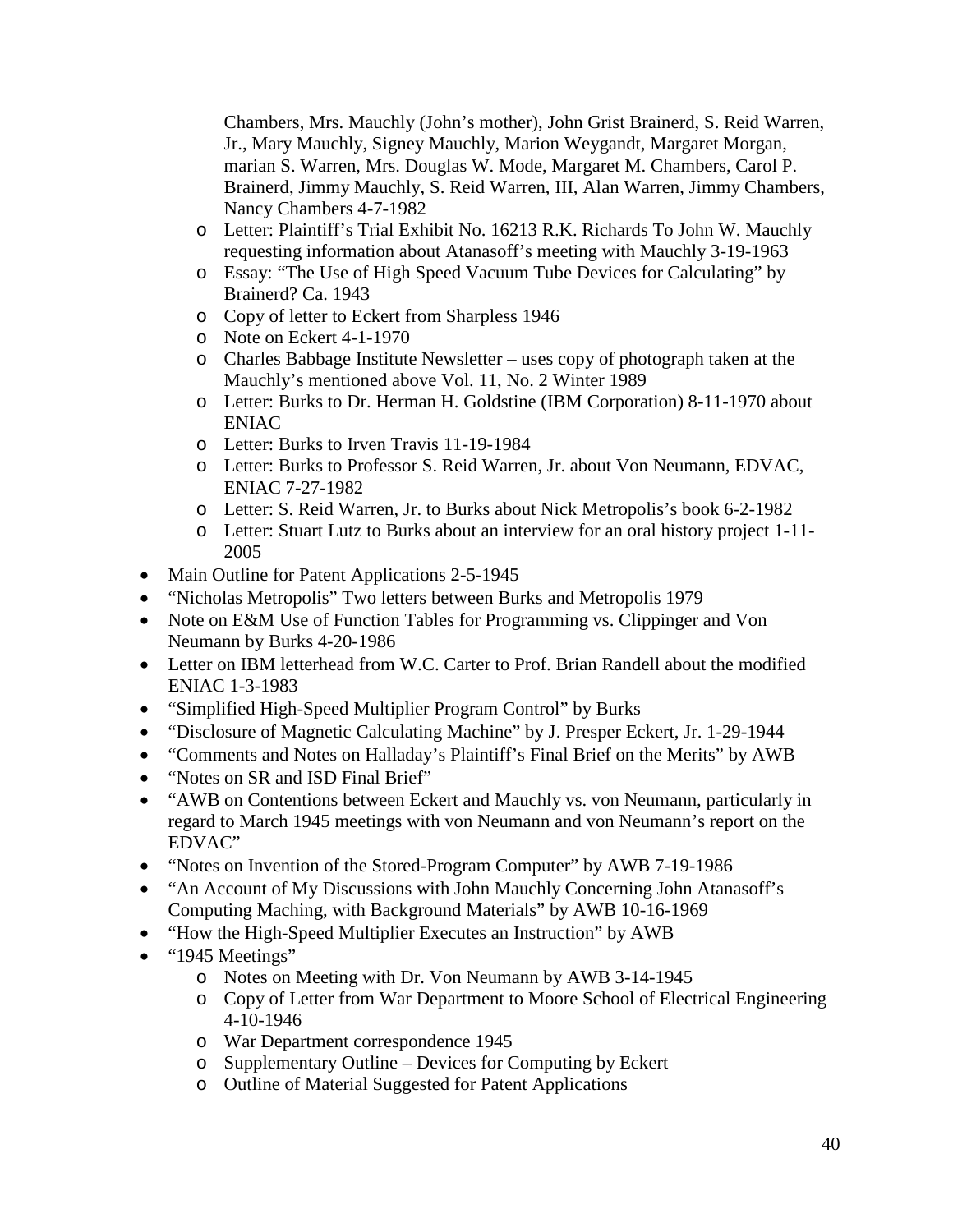- "Letters in regard to Revision of ENIAC" Smithsonian, Metropolis, Department of Computer and Communication Sciences, Clippinger Paper: "General Principles of Coding with Applications to the ENIAC" by John von Neumann
- "Berkley Fritz on ENIAC" annals
- "Original ENIAC Dynamic Display" Operator's Manual
- "Description of the ENIAC" by Eckert, Mauchly, Goldstine, Brainerd 11-30-1945
- "ENIAC Weight"
- "ENIAC Photos" Aberdeen Proving Ground 7-7-1948, High-Speed Multiplier, Cycling Unit, Digit Trays, and others
- "Original of Pictures of ENIAC Exhibit"
- "Report on and Plans for the ENIAC Exhibit" by Burks 9-21-1967
- "ENIAC Weight"
- "The ENIAC: What It Was and How It Came to Be Here" Typescript of speech at ENIAC exhibit unveiling, Atrium, EECS building 11-9-90
- Letter and documents: To Ed Caldwell and Virginia Wait from Burks about ENIAC exhibit at the EECS Atrium
- Magazine Clipping: *Michigan Engineer* Winter 1991 ENIAC display
- "Figures from 1981 ENIAC Article"
- "ENIAC Pictures"
- "In regard to ENIAC Exhibit at EECS 1980-81"
- "ENIAC Operations Manual"
- "Eckerts' Magnetic Drum Calculator Disclosure"
- Burks on ENIAC display at EECS
- Note on ENIAC Architecture 5-15-1981 by AWB
- "An Account of My Discussions with John Mauchly Concerning John Atanasoff's Computing Machine, with Background Materials 10-16-1969
- "License Agreement between Sperry Rand and IBM" 8-21-1956
- "Ballistic Research Laboratories Report No. 673 A Logical Coding System Applied to the ENIAC" by R.F. Clippinger 9-29-1948
- "Mauchly-Clayton Correspondence" (1940)
- "Mauchly-Atanasoff Correspondence" (1941)
- "Ballistic Research Laboratories: Operating Time and Factors Affecting It, of the ENIAC, EDVAC, and ORDVAC During 1952" by Homer W. Spence
- "ENIAC Publicity"
- "Halladay Correspondence" 1970
- Edward L. Jenner and AWB Correspondence ca. 1956
- "Clifford Berry's Memo on ABC-in-progress" early 1942
- "Research Corp Support for Atanasoff for ABC" 1941
- "Atanasoff in regard to Patent Search" 1937
- "Atanasoff Trexler correspondence in regard to possible patent of the ABC" 1940-42
- "Clifford Berry's Memo on the ABC as it was Being Built"
- "Atanasoff notes as he wrote his 1940 ms. (Trial Exhibit)"
- "Affidavit File"
- "Letter regarding ENIAC reports, etc." one letter to Halladay from Burks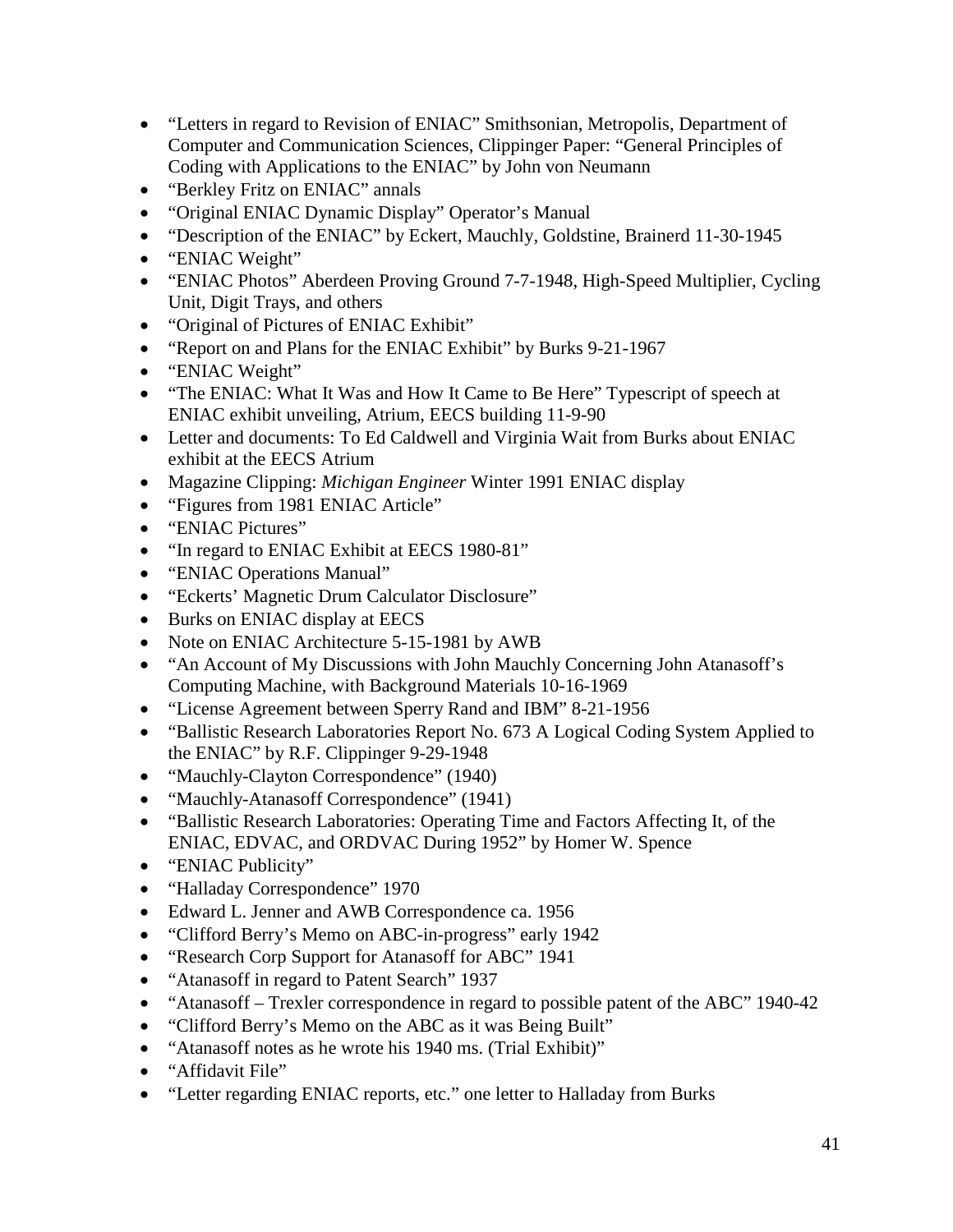- "ENIAC weights"
- "Brainerd, Eckert, Mauchly ENIAC Report" 11-30-1945
- "Report on an Electronic Difference Analyzer" by Moore School of Electrical Engineering 4-8-1943
- "First ENIAC Report December 31, 1943"
- "The ENIAC Progress Report Covering Work from January 1 to June 30, 1944"
- "The ENIAC Progress Report Covering Work from July 1 to December 31, 1944"
- Profert by AWB with Affidavit and Exhibits (Honeywell vs. Sperry Rand case) 2 copies
- "ENIAC Patent"
- "Report on the ENIAC" Technical Report I Volume I 6-1-1946
- "Report on the ENIAC" Technical Report I Volume II 6-1-1946
- "Report on the ENIAC" Technical Report II Description and Instructions for Operation and Maintenance
- "Report on the ENIAC" Operating Manual
- "Report on the ENIAC" Maintenance Manual

# **ENIAC trial and CDC – 1 box**

- Larson Decision Quotations relevant to Atanasoff compiled 6/9/1982
- "An Account of My Discussions with John Mauchly Concerning John Atanasoff's Computing Machine, with Background Materials" 10/16/1969
- "Minutes of Moore School meeting of 8 April 1947 in re Eckert-Mauchly vs. von Neumann on patent matters (Also published in Annals)" 2 copies
- "Progress Report on the EDVAC" Sept. 30, 1945" first few pages
- "Memory System Patent"
- "Signal Responsive Device Patent"
- "ENIAC Patent"
- "Brief, Profert, Exhibits of Affidavit of AWB and correspondence among Burks, Robert Shaw, Sharpless, Goldstine, Yester, J.S.D., and Attorney for Burks
- ENIAC Trial documents
- "Report on the ENIAC" Technical Report II Description and Instructions for Operation and Maintenance
- ENIAC Trial Testimony Vol. 77 11/8/1971 (Mauchly)
- ENIAC Trial Testimony Vol. 78 11/8/1971 (Mauchly)
- ENIAC Trial Testimony Vol. 79 11/10/1971 (Mauchly)
- ENIAC Trial Testimony Vol. 80 11/11/1971 (Mauchly)
- ENIAC Trial Testimony Vol. 82 11/15/1971 (Mauchly and Chambers)
- Letter: To Dr. Seymour Yuter from AWB 6/4/1971
- Letter: To Dr. Seymour Yuter from AWB 9/16/1968
- Correspondence between AWB from H.H. Goldstine 1964-1965
- "My Contributions to the ENIAC" by AWB
- Article: "Anatomy of an Automated Lawsuit" by Henry Halladay from Litigation Vol. 3 No. 3 Spring 1977
- "Larson's ENIAC Decision"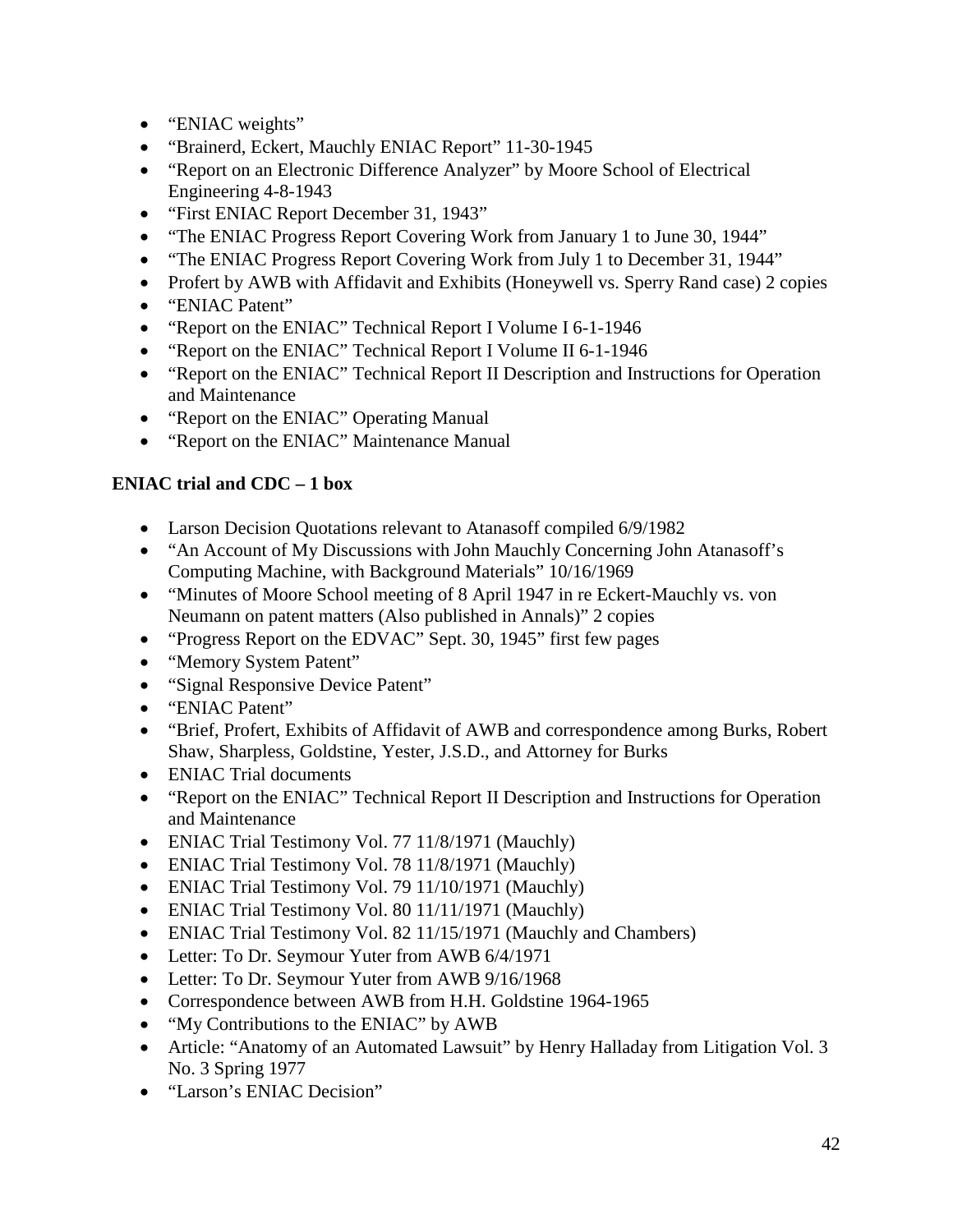- "Honeywell vs. Sperry Rand Atanasoff Deposition Vol. 1 11/11/1968
- "Honeywell vs. Sperry Rand Atanasoff Deposition Vol. 2 11/12/1968
- "Honeywell vs. Sperry Rand Atanasoff Deposition Vol. 3 11/13/1968
- "Honeywell vs. Sperry Rand Atanasoff Deposition Vol. 4 11/14/1968
- "Honeywell vs. Sperry Rand Atanasoff Deposition Vol. 5 11/15/1968
- "Honeywell vs. Sperry Rand Atanasoff Deposition Vol. 6 12/3/1968
- "Honeywell vs. Sperry Rand Atanasoff Deposition Vol. 7 12/4/1968
- "Honeywell vs. Sperry Rand Atanasoff Deposition Vol. 8 12/5/1968
- "Honeywell vs. Sperry Rand Atanasoff Deposition Vol. 9 12/6/1968
- "Sperry Rand vs. CDC Mauchly Deposition Day 1" 10/11/1967
- "Sperry Rand vs. CDC Mauchly Deposition Day 2" 10/12/1967
- "Sperry Rand vs. CDC Mauchly Deposition Day 3" 10/13/1967
- "Kathleen R. Mauchly Honeywell vs. Sperry Rand Deposition in re Atanasoff"
- "Legvold Deposition in Sperry Rand vs. CDC (With Atanasoff Comments)" 12/6/1967
- "Lura Atanasoff Deposition in Sperry Rand vs. CDC (with Atanasoff comments)" 12/5/1967
- "Atanasoff Deposition, together with Atanasoff Corrections Sperry Rand vs. CDC" 2/13/1968

- Folder
	- o Picture of Art 1985
	- o Letter from An Yan-ming to AWB re Beijing visit 12/2/1985
	- o Letter from Luo Guojie (Phil. Dept of The People's University of China) to AWB re visit 5/22/1985
	- o "On the Notion of Value in Marxist Ethics" by Luo Guojie
	- o Letter from Shanghai Academy of Social Sciences re visit 8/15/1985
	- o "Traditional Chinese Medicine Versus Western Medicine" by Nengyu Fang
	- o Letter from Su su Zheng to AWB re interview and visit 9/30
	- o *Natural ??? Philosophies* Chinese translation 1984
	- o Letter from Wang Ping re visit 2/16/1984
	- o Letter from Xin Fensi to AWB re visit 1/14/1984
	- o Letter from AWB to Chou Li-Quan 1/19/1985 schedule of visit
	- o *Philosophy Translations* 1984 with AWB article
- Folder: My Chinese Proposal
- Folder: China Trip Correspondence
- *The Research News* (UM) January/February 1980
- *China Exchange News* Vol. 16, No. 1 March 1988
- Folder: Copies of Chinese Translations 1985
- Folder: China trip Notes 8
- Folder: Ren Xiao Ming Wuhan University
- Folder: Letter to Pres. Fleming
- Folder: NSF History Computers Grant 1983
- Folder: JVA Interviews by AWB (May 1979)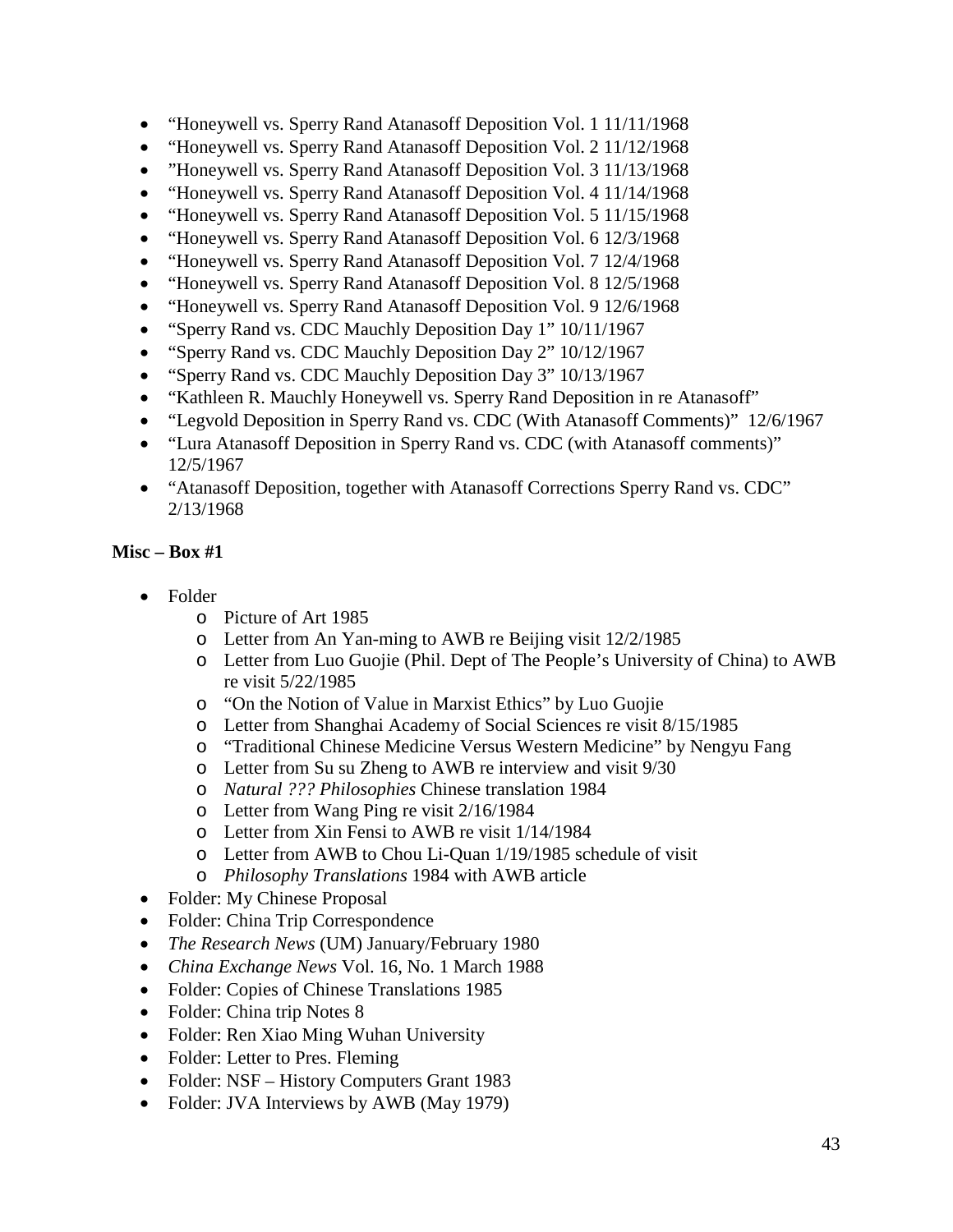- Folder: Clippenger Interview
- Folder: Analyses of Peirce's work
- Folder: A Theory of Morality Based on the Philosophy of Logical Mechanism
- Folder: Brent Articles on Peirce
- Folder: Houser Roberts Book Correspondence
- Folder: Charles S. Peirce House
- Folder; My PhD Thesis
- Folder: Our Senses on Reasoning Machines
- Folder: Peirce Logic machine lectures
- Folder: Peirce Biography
- Folder: Weiss Review
- Folder: Peirce Project
- Folder: Indianapolis Peirce on Machine
- Folder: Letters about PLM Philosophy of Logical Mechanism
- Folder: Correspondence Yuter
- Folder: On the Origin of the Stored-Program Computer
- Folder: Background Info on ENIAC Patent Rights
- Folder: ENIAC active 1971
- Folder: Bentley Library Bob Warner
- Folder: ENIAC Ann Arbor News
- Folder: Russel Lecture
- Folder: IAS and Idealized Computer Simulators
- Folder: Articles
- Folder: Documents in re to ENIAC paper publication
- Folder: Atanasoff Early File
- Folder: Referee's Reports on Atanasoff's paper for *Annals* 1983
- Folder: Atanasoff 1980-1982
- Binder: "The Semiotics of Faith and Reason in the Philosophies of Kant, Peirce and James"
- Binder: Two Logical Theories of Evolution and the Relation of Mind to Matter

- Nancy Stern's PhD thesis project on Eckert-Mauchly ca. 1977
- "Basic Circuitry of the MIDAC and MIDSAC" supported by the Boeing Airplane Company, University of Michigan, Engineering Research Institute May 1954
- Photocopy pages 102-113 of *Automatic Computing Machinery*
- Copy of letter and essay by von Neumann March 14, 1950 to Mr. Northrop
- von Neumann's handwritten sorting program of May 1945
- Material from late 1945 to mid-1946 concerning ENIAC and EDVAC patents
- Few pages of von Neumann draft report of EDVAC
- Von Neumann sorting program
- EDVAC PY report submitted by Eckert, Mauchly and Warren
- Notes on ENIAC progress report to Dec. 31, 1943
- ENIAC Proposal April 1943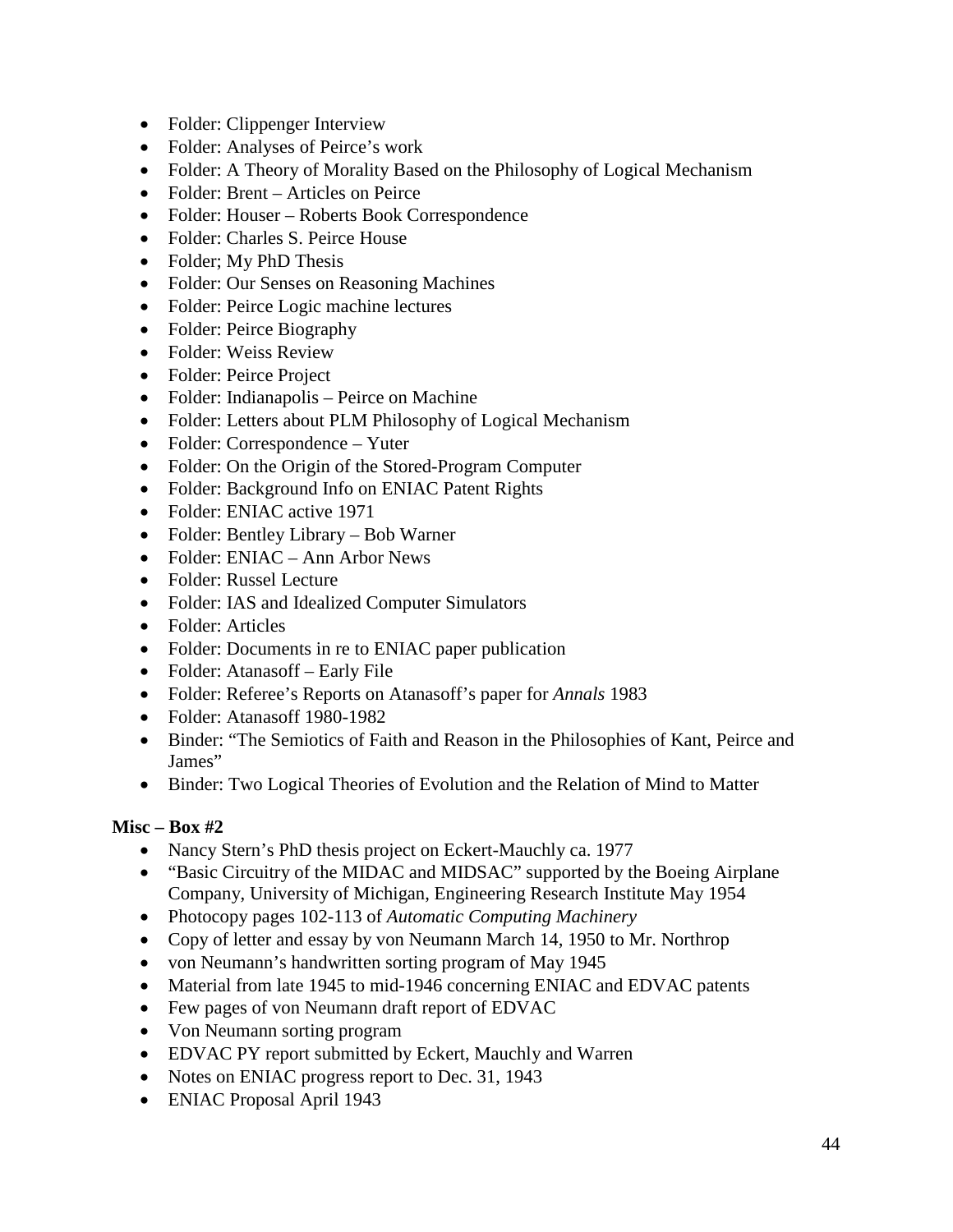- Incomplete progress report on the EDVAC
- "First Draft of a Report on the EDVAC" by von Neumann June 30, 1945
- Criticism and comments on AWB's book about ENIAC includes letters from Judge Larson, Mauchly estate, Atanasoff, Nancy Stern, et al
- 1951 Computer Conference in Philadelphia (Joint AIEE-IRE Computer Conference)
- List of ENIAC Alums: Ruth Raushenberger Ammlung, Kay Antonelli, Isaac Auerbach, Elizabeth Bartik, AWB, and Lila Todd Butler
- Minutes of 1947 Patent Conference Moore School (Eckert and Mauchly) photocopies from Annals, Vol. 7, No. 2 April 1985
- Fleming's Valve
- Article on Titan computer "The Structure of a Multiprogramming Supervisor" by Hartley, Landy and Needham
- Folder about the Atlas Scheduling System, includes articles and diagrams
- George Stibitz 1988
- George Stibitz Annals
- Stibitz, Eckert and Mauchly on early computers
- William Aspray's Interview of AWB June 20, 1987
- UNIVAC notes and article
- MIDAC lecture notes by Kenneth L. Stokes 10/2/1975
- MIDAC photocopies pictures
- IBM 650 diagrams, notes, and articles
- ACE notes and diagrams
- STRETCH and HARVEST systems articles
- Project Whirlwind photocopy of article in *Datamation*
- Pegasus notes and diagrams
- AWB's early work on ENIAC
- Letters regarding Annals article
- Articles and Letters on who invented the computer (photocopies and reprints)
- Copies of articles and letters on Smithsonian in regard to Information Age Exhibition and problem of Enola Gay Exhibit
- Cigar box with three audiocassettes: AWB's "Logic of Computers" address at the National Computer Conference May 19-22, 1975
- Program for the Computer Pioneer award to AWB and Harry D. Huskey
- Los Alamos Conference on Computer History June, 1976 Tapes, notes, papers

- Chain of invention of electronic computer (from Alice's book)
- A later version of the chain of invention
- "Bibliography on the Invention of the Electronic Computer" by AWB
- Notes on the Logic and the Beginning of the Electronic Computer Revolution
- Draft of Part 5 (Atanasoff's Place in History) of joint 1988 book (different from the final version with fresh material)
- "My last book 2002 files"
- Stuart Lutz correspondence (emails and letters)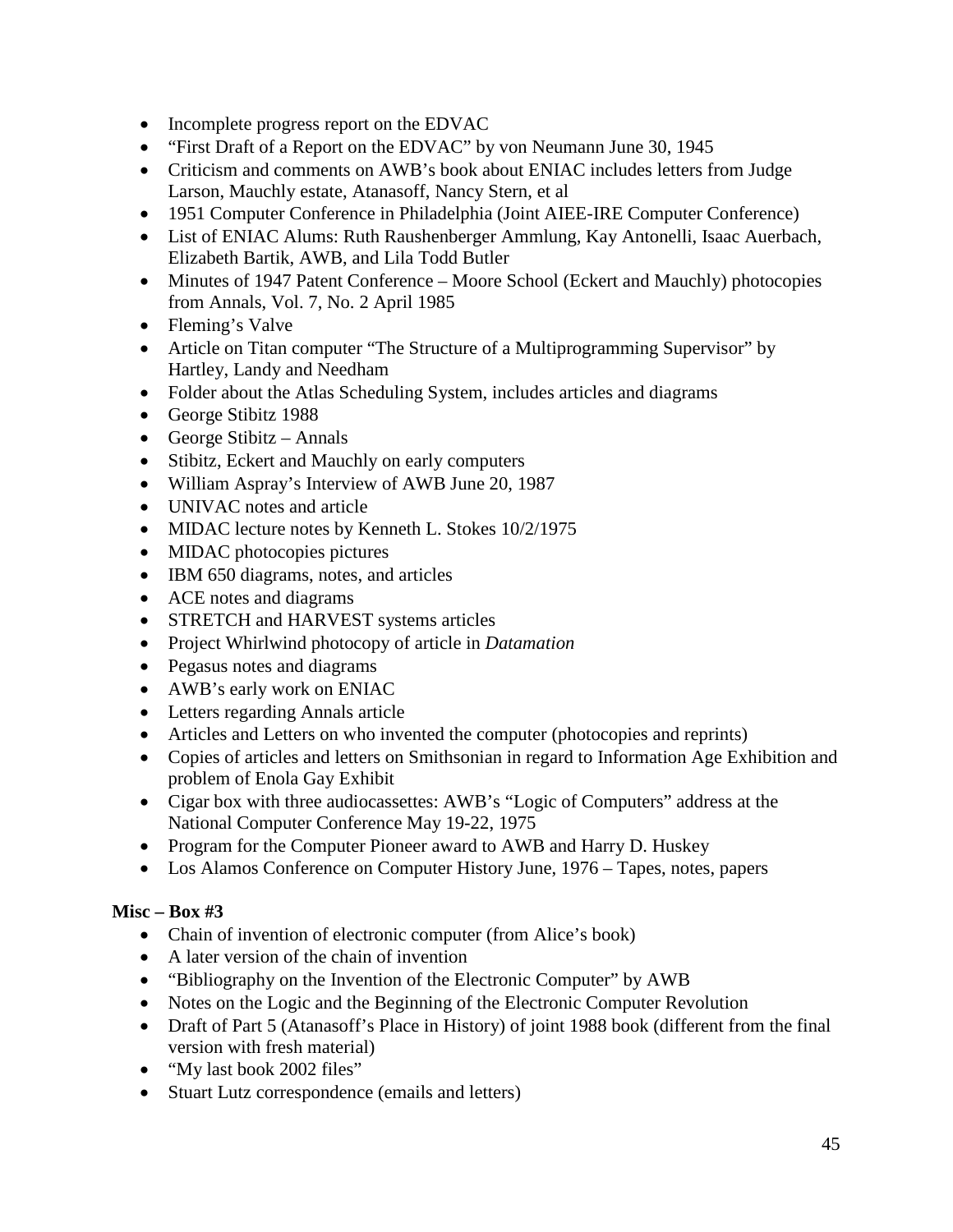- AWB and ARB entries in Dictionary of Modern American Philosophy 2005
- Art and Alice Miscellaneous correspondence (Frank Anscombe, Moshe Vardi, Jeremy Norman, and Knut Skog
- Proposal to the National Science Foundation by University of Michigan "Formal and Interdisciplinary Studies of Adaptive and Computing Systems 1979-1982"
- Proposal to the National Science Foundation by University of Michigan "The Invention" of the Electronic Computer" 1983
- Proposal to the National Science Foundation by University of Michigan "The Invention" of the Modern Computer" 1987
- Early EDVAC development correspondence
- Berg correspondence in regard to Mauchly and Atanasoff
- Misc. correspondence (John Searle, Karl Hoepfner, Fred Singer, Stibitz, Ryota Suekane, Jeffrey K. MacKie-Mason, Dean Glandt)
- Bios and CVs of AWB
- Notes of AWB and ARB
- Misc pics and diagrams
- Introduction to EDVAC report  $9/30/45$
- Mollenhoff Info
- Attanasoff Info
- Marina v.N. Whitman's *John von Neumann: A Personal View*
- Newspaper clippings about Joseph Brent's book on C.S. Peirce
- Notes
- Letters from AWB (Atanasoff, Douglas Van Houweling, et al)
- Letter to Attorney Call and Call's opinions thereon 1986
- Note on "A Magnetic Drum Computer Derived from ABC and EDVAC
- Misc correspondence
- Iowa State film script and preparations for it
- Letter from AWB to Dennis Brown (Chair of the ENIAC  $50<sup>th</sup>$  Anniversary Committee) synopsis of ENIAC experience
- Alice and Art's evaluation of Iowa State ABC project for NSF 5/29/96
- U.S. patent no. 4,881,178
- U.S. patent no. 4,697,242
- "Eckert and Mauchly Can't Have it Both Ways" AWB 3/7/77
- "Pres Eckert on Logic" AWB 2/28/81
- "Who Invented What" AWB 2/10/80
- Trexler Atanasoff Letters 1941-42
- Letter from Research Corporation to Atanasoff regarding funding 1941
- Attanasoff patent letters 1937
- Atanasoff to AWB, Nikolay Turkedjiev to Atanasoff about the Marconi Award 1985,
- "Mathematical Instruments and Computers: Microelectronics" Deutsches Museum
- Letter from lawyer about PBS's omission of ABC
- Letters concerning the Holley Medal to Atanasoff
- *The Iowa Stater* January 1984 article: "Once Again: The Computer Was Born Here!"
- Bob Shaw plaintiff exhibit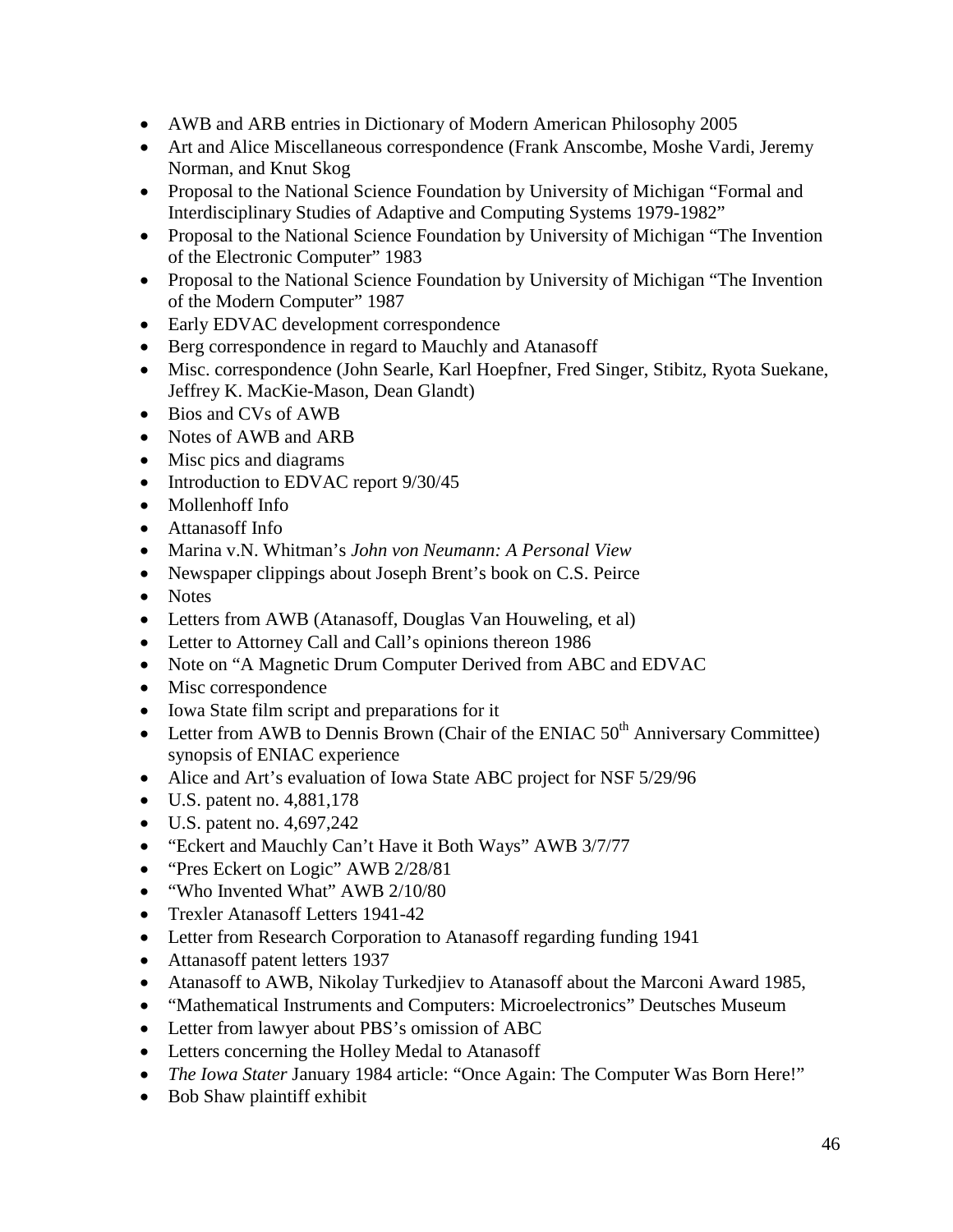- Affidavit of AWB (Honeywell vs. Sperry Rand)
- Exhibits of Affidavit of AWB (Honeywell vs. Sperry Rand)
- Brief for AWB as Amicus Curiae on the Joint Inventor Issue (Honeywell vs. Sperry Rand)
- Affidavit of AWB (Sperry Rand vs. Bell)
- Affidavit of Homer W. Spence (Sperry Rand vs. Bell)
- Memo to Charles Peck and Michael O'Malley from AWB regarding "Two Accumulator" ENIAC dynamic display" 1968
- AWB to R.W. Doran (New Zealand)
- Lecture poster "Pioneers in Computing: Alice and Arthur Burks"
- AWB correspondence with Dr. Peter Eckstein 2000
- Letter to Dr. Michael R. Williams (Annals) from AWB
- Letter to AWB from Chief Deputy Clerk Minnesota District Court about viewing the Honeywell vs. Sperry Rand Clerk's file
- "References for Works on the Invention of the Electronic Computer (Annotated) AWB August 2003
- Vita of AWB
- *The Research News* magazine of University of Michigan May-June 1986 article: "Computing Pioneer Arthur Burks"
- "The First Programmable Automata" AWB 2/7/2002
- Notes AWB Computer Revolution
- Demonstration of ENIAC February 1, 1946 post-press conference press release
- Copy of newspaper clipping "Making the First Computer Come to Life Again" *The Des Moines Register* August 4, 1997
- Three emails between AWB and George O. Strawn about the ABC reconstruction 1994
- NSF letter to AWB about ABC reconstruction
- Definition of Turing machine 10/1991
- Turing notes AWB
- Correspondence between AWB and Hao Wang
- Memo on Peirce and Hilbert AWB 11/23/76
- Lecture at "the Institute" "Kurt Godel's Intellectual Development" by Hao Wang March 3, 1978
- Prospectus for a Paperback "Self-Reproducing Machines" edited by AWB
- "The Twenty-First Century" by Freeman J. Dyson delivered at Princeton February 26, 1970
- "Principal Reports and Publications of the Logic of Computers Group" Dept of Computer and Communication Studies (University of Michigan) 1986
- "A Note on Peirce's Pragmatism and Metaphysical Evolutionism" AWB 6/17/95
- Reappointment letter to the Peirce Edition Project at IUPUI 1990
- Comments on Harry Polachek's article on MTAC (later MOC) AWB August 17, 1994
- AWB to Charles Call about AI 1987
- Letter to AWB from Eileen Moore
- Progress report of the Cambridge Dictionary of Philosophy 1994
- Letter from principal of a middle school in Florida requesting autograph 1995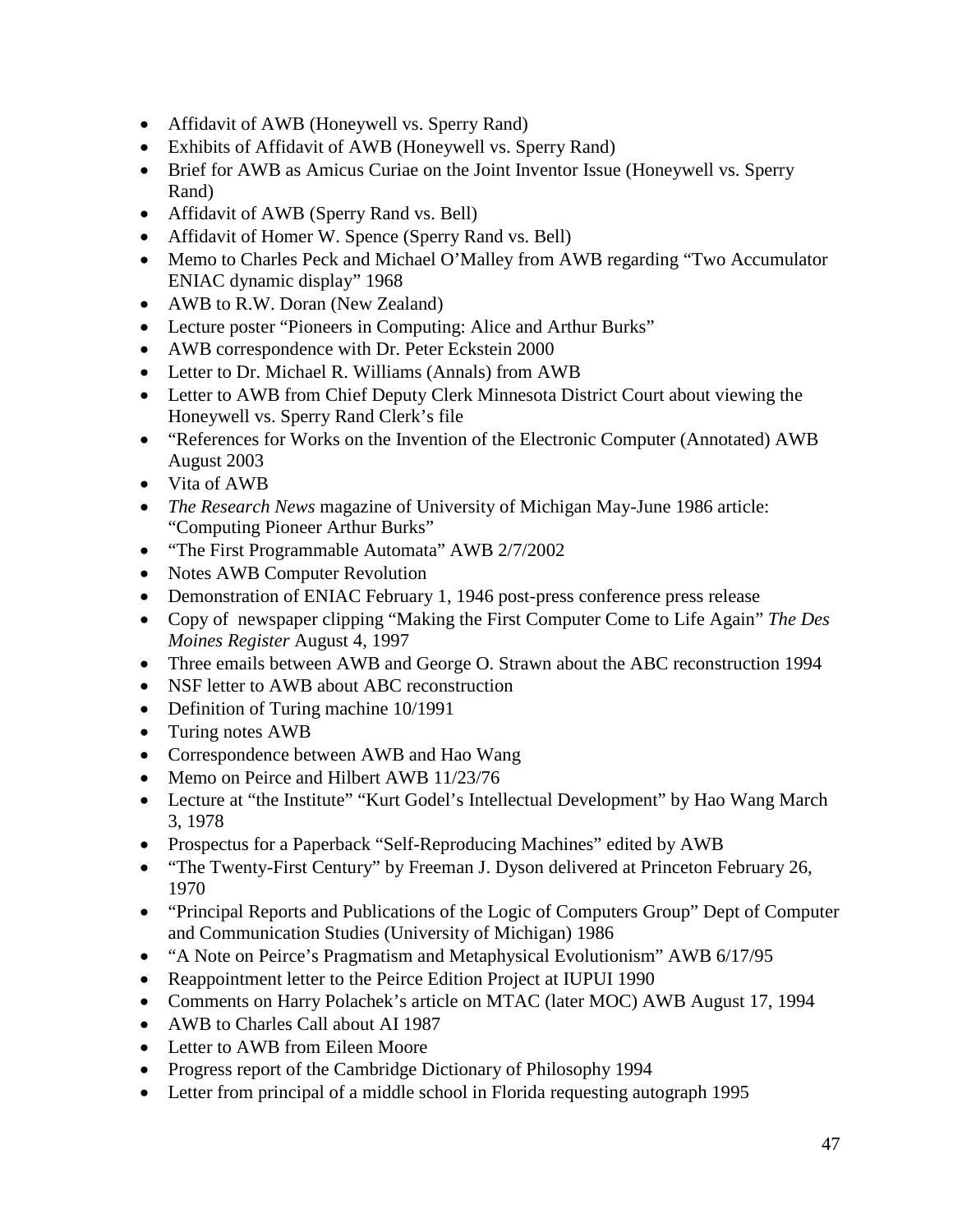- Letter to Alice and Art about Atanasoff book translation into Japanese 1995
- Letter to Irv from AWB about deaths of Bill Frnakena and Max Fisch 1995
- Letter to Paul Shullenberger from AWB regarding John Holland 1991
- Post publication memo from The Cambridge Dictionary of Philosophy 1997
- Email from Toby Teorey (Michigan Quarterly Review) regarding article 1997
- Letter from Michigan public schools for interview questions
- PhD graduates and dissertation abstracts, department of computer and communication science, University of Michigan up to 1978
- "Bibliography of Literature on Calculating Machines" by Irven Travis Moore School 1938
- Mauchly memo (1942) and Brainerd Note
- von Neumann to Goldstine (prior to 6/30/45 version of EDVAC paper)
- "A Static Magnetic System for the ENIAC" by Auerbach of Burroughs
- "Description and Use of the ENIAC Converter Code" Technical Note No. 141 from Ballistic Research Laboratories November 1949
- "Description of the ENIAC Converter Code" by W. Barkley Fritz from Ballistic Research Laboratories December 1951
- Letters between Allen Kirkpatrick and Dr. Caldwell 1992 regarding omission of Atanasoff from the PBS series, "The Machine that Changed the World"
- "A Logical Coding System Applied to the ENIAC" Report No. 673 from Ballistic Research Laboratories September 29, 1948
- Complete Transcript of the ACM meeting 8/30/1967 bound in hardback with "Pertinent" Excerpt (Auerbach and Mauchly)
- April 1943 ENIAC Proposal
- Computer History 1979-1980
- Computer History 1981
- Computer History 1985 –
- Patent-related documents and letters of Classifier Learning Systems 1994-95
- Computer History 1977-78
- Computer History 1978
- Michael Kanellos CNET News February 2006
- Website printout: Q&A: A lost interview with ENIAC co-inventor J. Presper Eckert Computerworld February 2006
- NSF Final Project Report for "Knowledge and Database Systems Program" from 4/93 3/97
- Letter to the Burkses from Akihiko Yamada regarding video game exhibition at the National Science Museum Tokyo, 2005
- NSF Project Summary of "Studying Complex Adaptive Systems with Genetic Algorithms and Classifer Systems that Generate and Exploit Internal Models" prepared by John H. Holland, Rick L. Riolo and Arthur Burks
- Holland 1987 nomination for a Distinguished Service Award
- Shreyer's patent on an electronic computer (Germany) December 1955
- Memo on Harvard and Bell Relay Computers
- Halladay 1969 correspondence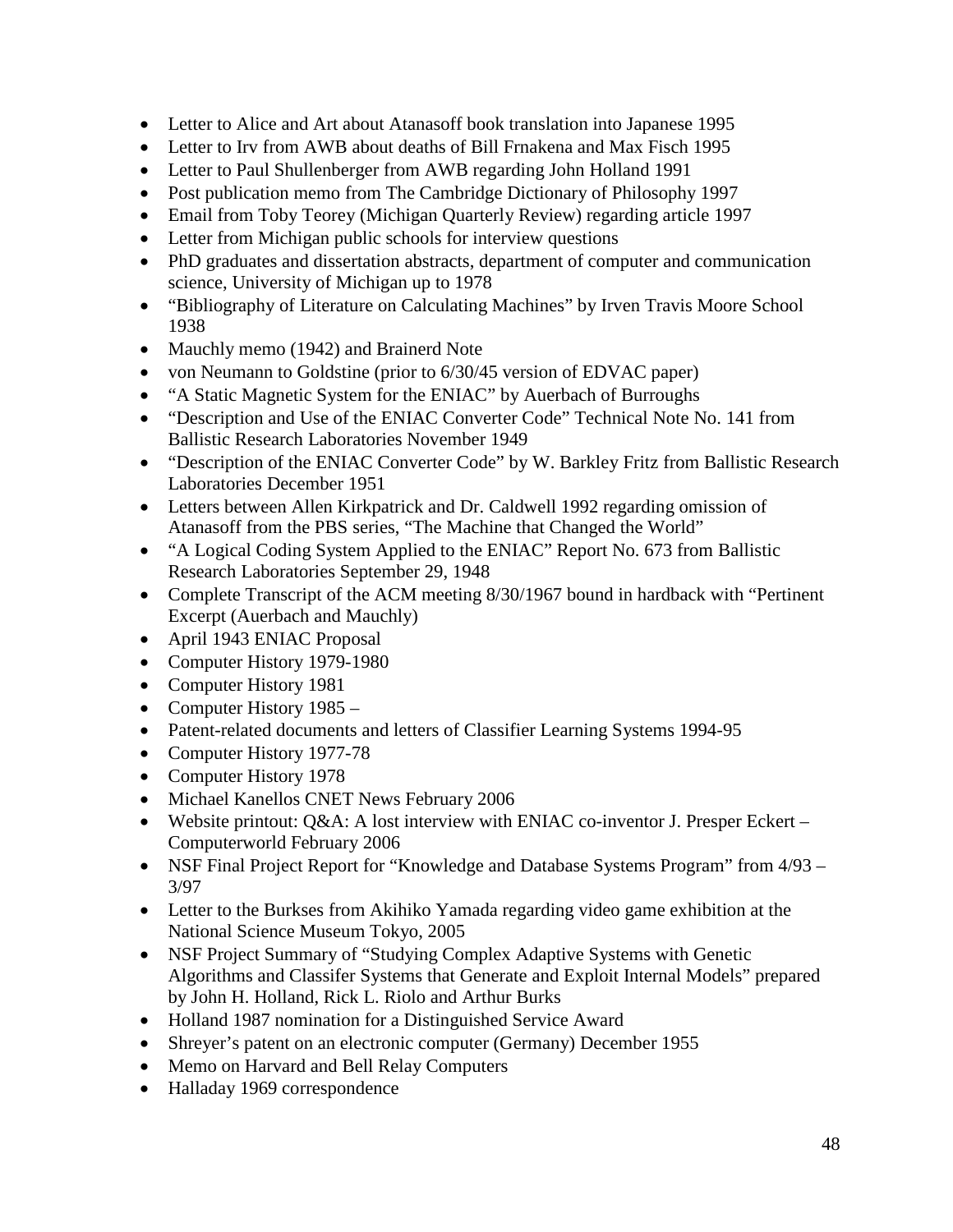- Notes on my ENIAC notebooks
- Photocopy of Obit of Mrs. Charles S. Peirce *Science* Vol. 80, No. 2081 Nov. 16, 1934
- "ENIAC and Before" by Bernard O. Williams February 11, 1986
- IBM antecedents of ENIAC
- ENIAC Claims

- ABC replica photos by Richard Borst
- Folder of photos: JVA house in Ames, ABC photos, pictures of JVA, Sharpless, Mauchly, Eckert, Clark Mollenhoff, von Neumann, Judge Earl Larson, Burks, 2 copies of *The History of Computing: A Biographical Portrait of the Visionaries Who Shaped the Destiny of the Computer Industry* by Marguerite Zientara
- Tear sheet: "Select Collections and Record Groups Relating to Computing at the University of Michigan's Bentley Historical Library" AWB 4.5 Linear Feet, 1930-1986
- Essay: "Minimal Complete Relay Decoding Networks by Edward F. Moore (Bell Telephone)
- Article Reprint: "Complete Decoding Nets: General Theory and Minimality" by Burks, McNaughton, Pollmar, Warren, and Wright in *J. Soc. Indust. Appl. Math.*Vol. 2, No. 4 December 1954
- Article Reprint: "The Logic of Automata Part 1" by Burks and Wang in *Journal of the Association for Computing Machinery* Vol. 4, No. 2 April 1957
- Essay: "The Logic of Fixed and Growing Automata" by AWB August 1957
- Essay: "The Logic of Fixed and Growing Automata" by AWB February 1958
- Special Issue of *ComputerWorld* November 3, 1986 includes historical profiles of Babbage, Boole, Hollerith, Atanasoff, Mauchly and Eckert, von Neumann, Watson
- Memo to Dean Wilson (University of Michigan Willow Run Laboratories) from AWB and Jesse B. Wright "On the Validation of the Willow Run Laboratory Model of a Real War System" March 21, 1960
- University of Michigan Presentation of Faculty Award 1987 Pamphlet
- 2 pp. essay: "A Computer System with Market Economy Learning and Genetic Discovery" by AWB
- Memo to Ms. Carol Hollenshead and Mr. John Chamberlin from Michael D. Cohen regarding proposal to the Presidential Initiatives Fund "Parallel Adaptive Systems in the Social and Biological Sciences" January 29, 1987
- Tanner Philosophy Library newsletter regarding donation of Burks
- Translation of AWB's "Teleology, Intentionality, and Consciousness" 1987
- Letter to AWB about publishing an essay
- IEEE Computer Society Computer Pioneer Award copy of pamphlet
- Essay: "The Enriched Hyperplane Problem" by John Holland
- Pamphlet: "Testimonial Dinner in honor of John Vincent Atanasoff and Dedication of John Vincent Atanasoff Hall" Iowa State University May 7, 1988
- Member certificate for AWB as member of The Emeritus Club of the Alumni Association of The University of Michigan
- Graduate Study pamphlet from the University of Michigan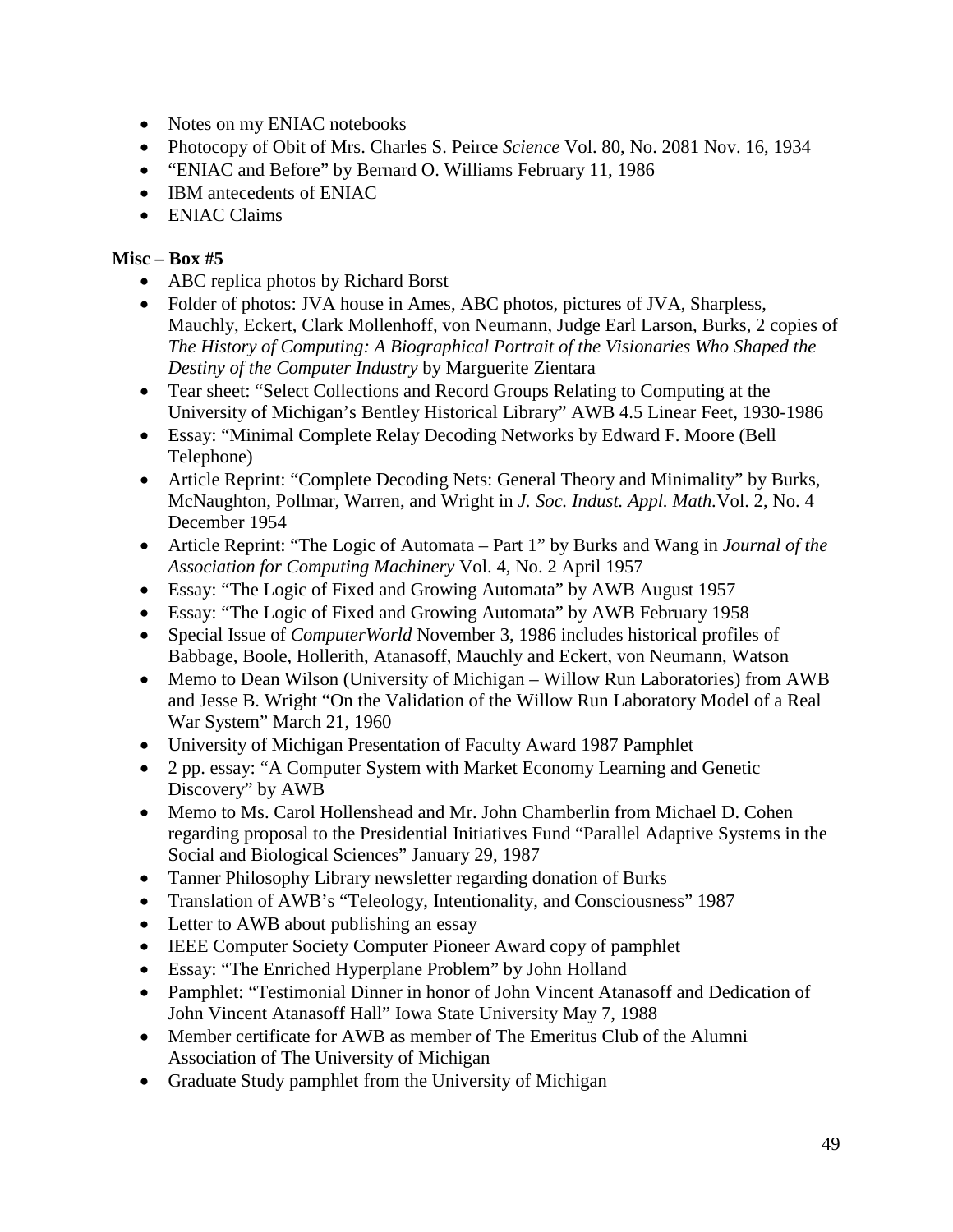- AWB Lecture posters at University of Texas at Austin "Automation and Social Control" and "A Computer System for Learning and Discovery"
- Handwritten note between AWB and Bill about attached newspaper clipping: "Liberator, Up to a Point" Book review of *Bloomsbury's Prophet: G.E. Moore and the Development of His Moral Philosophy*.
- Tear sheets from the Michigan Society of Fellows (University of Michigan)
- Publicity mailing for the Annals
- Newspaper clipping: *The University Record* (University of Michigan) April 27, 1987 regarding Presidential Initiatives projects
- "Computer Technology for Today and Tomorrow" Pamphlet for the Annual North American Conference July 26-29, 1987
- AWB essay, no title
- Publicity for Carolyn Eisele's book, *Historical Perspectives on Peirce's Logic of Science: A History of Science*.
- Invitation to the ENIAC Commemoration October 16, 1986 Philadelphia
- Poster for CONPAR 86 Conference on Algorithms and Hardware for Parallel Processing, Germany September 17-19, 1986 (AWB, honorary chairman)
- Testimonial dinner in honor of AWB, Dept of Philosophy University of Michigan
- Tear sheet: Letter, Peirce to Abraham B. Conger January 1873
- List of names, addresses and phone numbers under heading "Pioneers 1985"
- "A Proposal for Interdisciplinary Collaboration Between Scientists in China and The University of Michigan" by AWB and Gary Olson 1985
- Photocopy from Annals Vol. 7, No. 3 July 1985 (National Science Medal to Goldstine)
- Philosophy 436 Post-Vacation Assignments 1984 class notes/sylabbi
- Ceremony of the Vajra Crown: His Holiness the Gyalwa Karmapa
- "Memo on the Moore School meetings of von Neumann, Eckert, Mauchly, Goldstine, and Burks March 14 and 23, 1945" ca. 1979
- AWB Rackham lecture "Who Invented the First General Purpose Electronic Computer" on Audiocassette
- A Collection of Letters (mostly regarding publication and presentations)
- Burroughs Talks Lecture Notes
- Burks and Burroughs
- Burroughs Reports

# **Trial Presentations – 1 box**

- 10 pp. list of names and dates of Trial Testimony for Honeywell vs. Sperry Rand Case (2) identical copies)
- "Plaintiff's Final Brief on the Merits" (Honeywell vs. Sperry Rand Case) 510 pp.
- Sperry Rand Court Presentations (Honeywell vs. Sperry Rand Case) 352 pp.
- Affidavit of Arthur W. Burks (Sperry Rand/John Eckert/John Mauchly vs. Bell Telephone Case) 5 pp.
- "Automatic High-Speed Computing: A Progress Report on the EDVAC" written by J. Prosper Eckert, Jr. and John W. Mauchly, 111 pp. attached to affidavit (see above)
- Judge Earl R. Larson's Decision (Honeywell vs. Sperry Rand Case) 100 pp.
- 19 pp. "Plaintiff's Discovery Memorandum" (Honeywell vs. Sperry Rand)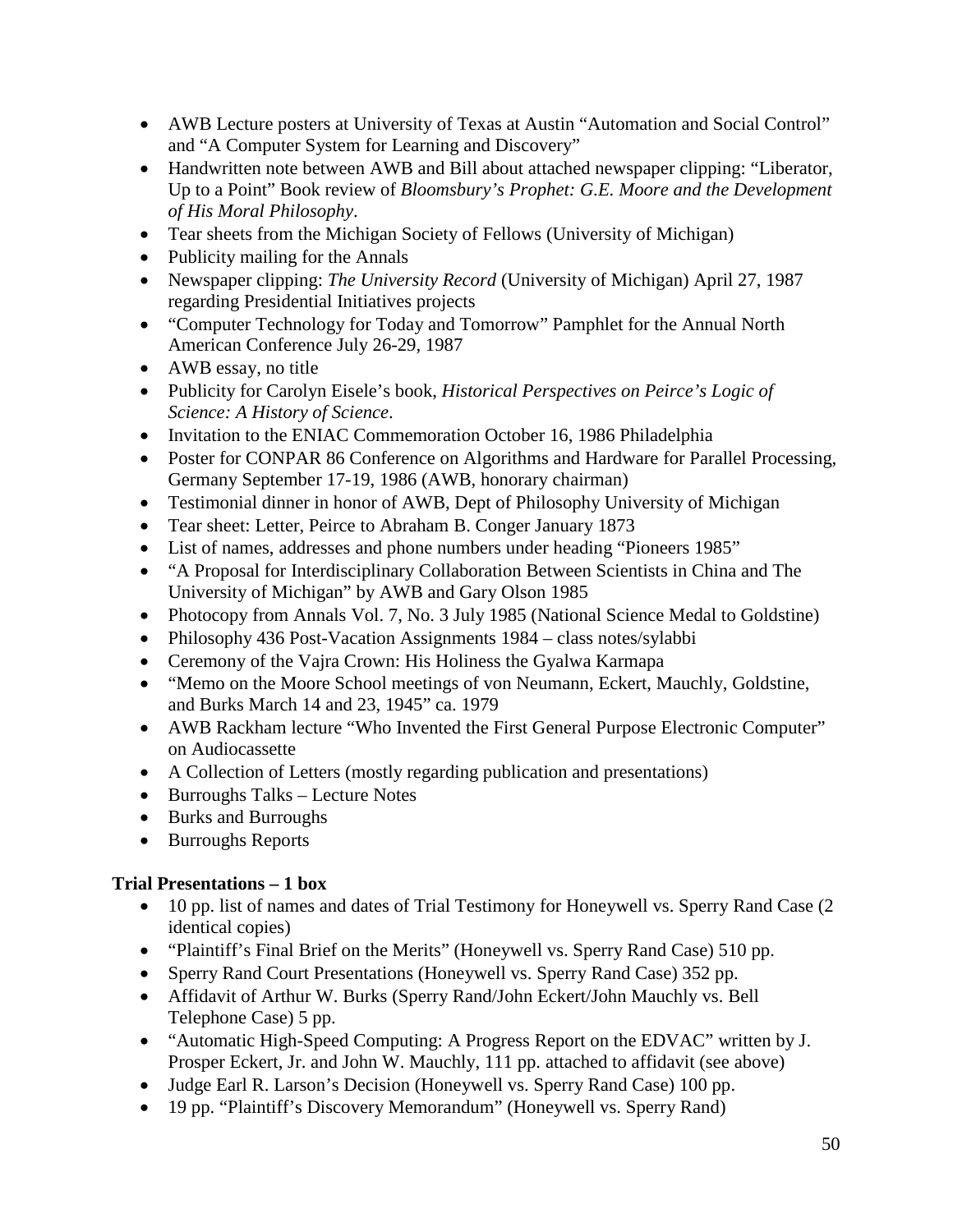- 10 pp. "Complaint" (Honeywell vs. Sperry Rand)
- 24 pp. "Amended Complaint" (Honeywell vs. Sperry Rand)
- 25 pp. "Plaintiff's Response Rule 34 Memorandum" (Honeywell vs. Sperry Rand)

#### **Trial Testimony – 1 box**

- Profert, Affidavit and Exhibits by AWB
- Brief for AWB as Amicus Curiae on the Joint Inventor Issue
- Atanasoff Court Testimony Vol. 11 6/15/1971
- Atanasoff Court Testimony Vol. 12 6/16/1971
- Atanasoff Court Testimony Vol. 13 6/17/1971
- Atanasoff Court Testimony Vol. 14 6/18/1971
- Atanasoff Court Testimony Vol. 15 6/21/1971
- Atanasoff Court Testimony Vol. 16 6/22/1971
- Atanasoff Court Testimony Vol .17 6/23/1971
- Atanasoff Court Testimony Vol. 18 6/24/1971
- Atanasoff Court Testimony Vol. 19 6/25/1971
- ENIAC Trial Testimony Goldstine Vol. 31
- ENIAC Trial Testimony Goldstine Vol. 32
- ENIAC Trial Testimony Goldstine Vol. 33
- ENIAC Trial Testimony Goldstine Vol. 34
- ENIAC Trial Goldstine Deposition Day 1 Oct. 29, 1969
- ENIAC Trial Goldstine Deposition Day 2 Oct. 30, 1969
- ENIAC Trial Goldstine Deposition Day 3 Oct. 31, 1969
- Index of Trial Proceedings, Honeywell vs. Sperry Rand

#### **Von Neumann Atanasoff ENIAC – 1 box**

- "Atanasoff Obituaries d. 6/15/1995" (Cleveland Plain Dealer, NYT, AA News, Des Moines Register, Washington Post, Boston Globe, Phil. Inquirer, Atlanta Journal/Constitution, Iowa State Daily, Grand Rapids Press
- "ABC Replica Papers"
- "JVA Honors"
- "National Medal of Technology"
- "Eckert Obituaries d. 6/3/1995"
- "ENIAC Patent"
- "The ENIAC Burks, Sharpless and Shaw"
- "ENIAC  $50<sup>th</sup>$  Anniversary clippings"
- "PBS/BBC Series"
- "Von Neumann Bonhoeffer"
- "Articles in regard to von Neumann"
- "Planning and Coding of Problems for an Electronic Computing Instrument" by Herman H. Goldstine and John von Neumann 1947
- "Planning and Coding of Problems for an Electronic Computing Instrument" Part II, Volume II by Herman H. Goldstine and John von Neumann 1948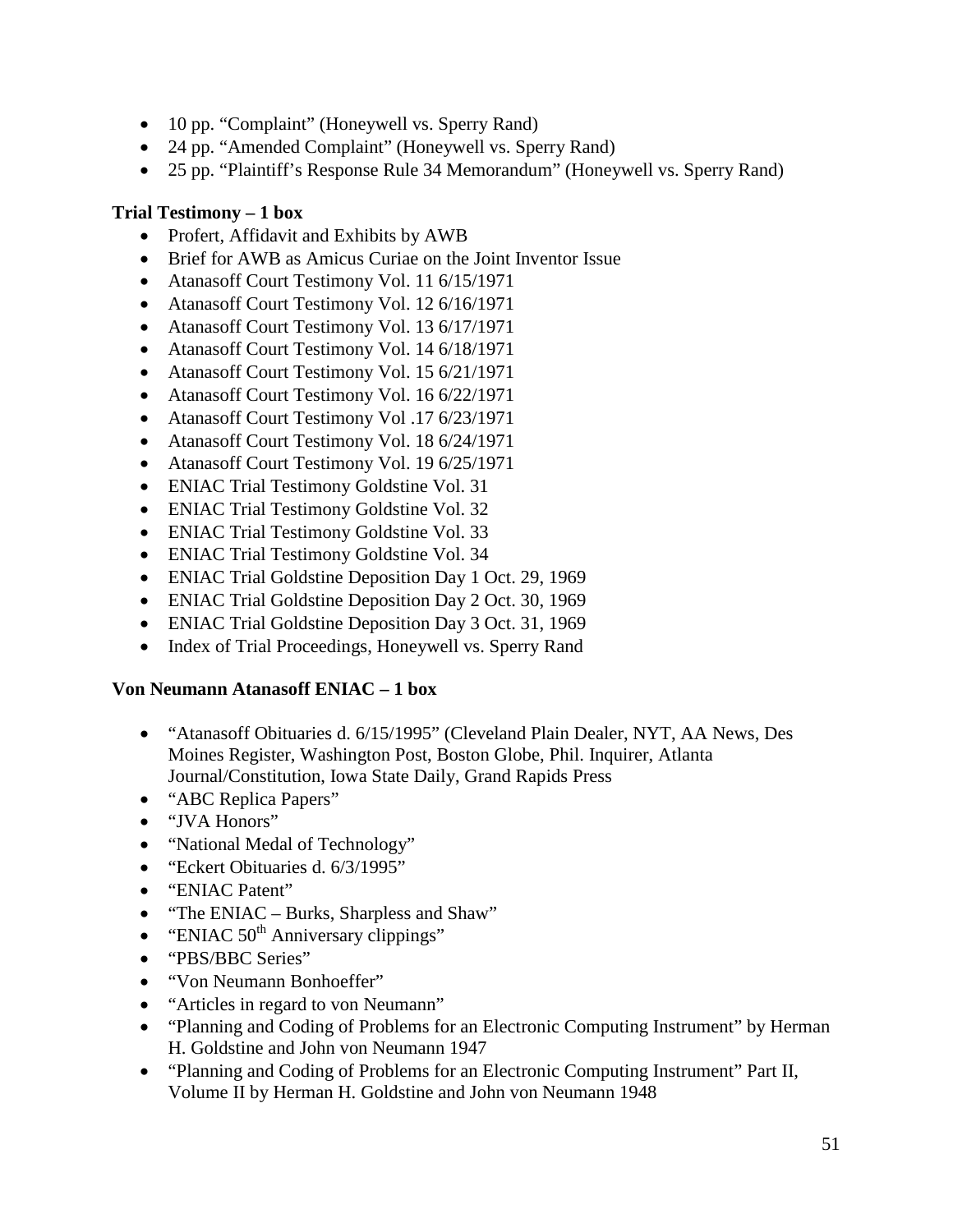- "Planning and Coding of Problems for an Electronic Computing Instrument" Part II, Volume III by Herman H. Goldstine and John von Neumann 1948
- "The History of the Johnniac" by F. J. Gruenberger October 1968
- "Burks file on von Neumann"
- "A. H. Taub's Notes on June 1948 Institute Lectures"
- "von Neumann Articles"
- "von Neumann EDVAC report"
- "von Neumann Illinois Lectures"
- "The Scientific Files of John von Neumann: Report on Contract Nonr 1358(06)" November 1959
- "The Theory of Automata: Construction, Reproduction, Homogeneity" by J. von Neumann Parts I and II
- "AWB Report on von Neumann from Illinois" 1961
- "AWB von Neumann Manuscript Chapters 1 and 2"
- "AWB von Neumann Manuscript Chapter 3"

#### Drawings/Photos – 1 box

#### **Miscellaneous Folder Box (2 boxes) [January 2009 Accession]**

- "Reviews: 1988 Atanasoff Book (Plus some Mollenhoff's book)"
- "Papers, Mainly letter in re 1988 Atanasoff book"
- "Miscellany Atanasoff and our book"
- "A set of Alice's reflections on Atanasoff, relevant to our 1988 book on A"
- "Articles in re Smithsonian Information Age Exhibit"
- "Letters in re Smithsonian Information Age Exhibit"
- "Alice's 1996 Notes in re Smithsonian's Information Age Exhibit"
- "Articles in re Smithsonian's Enola Gay Exhibit"
- "Misc E-mails"
- "Bernard de Neumann"
- "Ross Perot Museum"
- "Book Translation"
- "Cobblestone (The History Magazine for Young People)"
- "Robert K. Schmidt Film Project"
- "DePauw U. Filming EN. Display"
- "Writeups for ENIAC display"
- "ENIAC display  $U/M$ "
- "Note on ENIAC (Alice Burks)"
- "Notes Re Annals Article Alice's Summary"
- "Comments on  $1<sup>st</sup>$  draft of ENIAC paper and our responses (Alice's copies)"
- "In re publication by Prometheus Books"
- "Reviews Who Invented the Computer?"
- "Critics (2003 book) (Friends)"
- "Vitae"